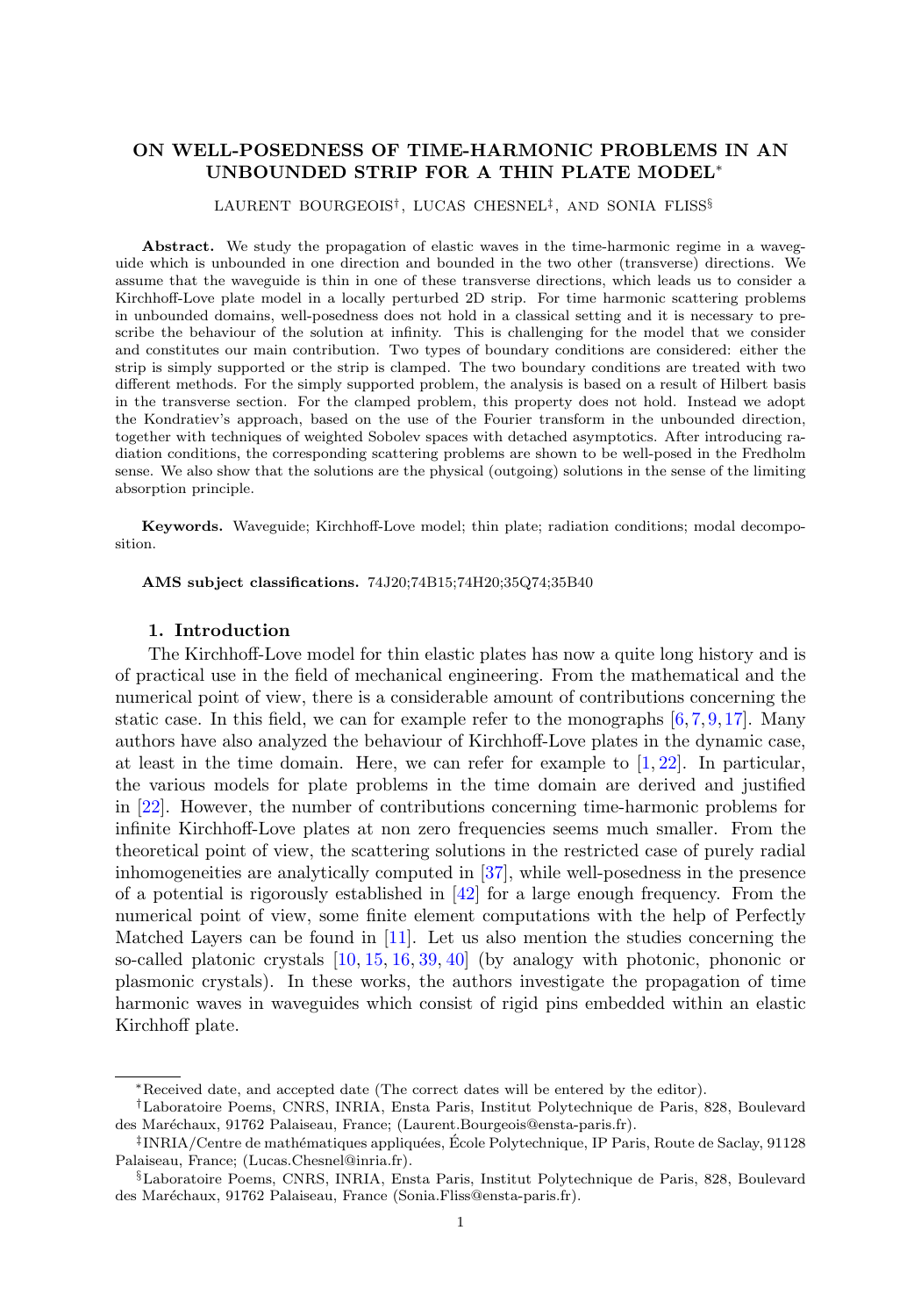Our paper focuses on a two dimensional waveguide which is infinite in one direction and bounded in the perpendicular direction: it will be referred to as the strip in the following. We consider the Kirchhoff-Love model in such strip. We acknowledge that the Kirchhoff-Love model is the simplest possible one to describe plates – see for instance [\[22\]](#page-41-1) where various models for plate problems are derived and justified. However, to the best of our knowledge, well-posedness of time-harmonic problems in a strip for such model has not been investigated up to now. This study can be considered as a first step for the analysis of richer plate models.

The standard Helmholtz equation in a waveguide has been extensively studied (see for example  $[4, 5, 13, 14, 23]$  $[4, 5, 13, 14, 23]$  $[4, 5, 13, 14, 23]$  $[4, 5, 13, 14, 23]$  $[4, 5, 13, 14, 23]$  $[4, 5, 13, 14, 23]$  $[4, 5, 13, 14, 23]$  $[4, 5, 13, 14, 23]$ ). Let us remind the reader of the main results for this simpler case. In the classical functional framework  $(L<sup>2</sup>)$ , existence of a solution may fail (the physical solution may propagate towards infinity without attenuation). If we extend the framework to only locally  $L^2$  functions, in turn uniqueness may fail. To cope with this problem, one has additionally to prescribe the behaviour of the solution at infinity imposing so-called radiation conditions. These radiation conditions are expressed thanks to a modal decomposition which is obtained by using the self-adjointness of the Laplace transverse operator, so that the corresponding eigenfunctions form a Hilbert basis. Some Dirichlet to Neumann operators, enclosing the radiation conditions, can then be introduced to reduce the problem to one set in a bounded domain. Finally, well-posedness in the Fredholm sense can be proved (see [\[26\]](#page-41-9) for more details on the Fredholm theory). More precisely, if uniqueness holds (which arises except for a countable set of frequencies, which corresponds in part to the trapped modes, see for example  $[8, 25]$  $[8, 25]$  then existence holds as well. The solution is said to be physical if it satisfies the limiting absorption principle: it is the limit, in a certain sense, of the solutions to the Helmholtz equation in the presence of a damping term, when this damping term tends to zero.

In the present paper, for the strip governed by the Kirchhoff-Love model, we introduce radiation conditions and prove that the corresponding scattering problem is of Fredholm type, both in the case of a clamped strip and in the case of a simply supported strip. Let us mention that some analysis of modal solutions in a strip for various boundary conditions have already been conducted (see for example [\[18,](#page-41-11) [36\]](#page-41-12)). But a rigorous existence and uniqueness analysis of the scattering problem, whatever the boundary conditions, seems not to exist.

In our article, we propose two angles of attack, depending on the boundary condition. In the case of the simply supported strip, we benefit from the factorization of the transverse underlying differential operator to decompose any scattering solution in terms of the modes of the waveguide. Then we prescribe the radiation conditions with the help of these modes and introduce Dirichlet-to-Neumann operators – based on these radiation conditions – in order to reduce the analysis to the one of a problem set in a bounded domain. Such strategy also offers a method to compute the solution numerically. However this approach is not applicable to the case of a clamped strip, see Section [5.1](#page-20-0) for more details. For this problem, we shall obtain the result of modal decomposition needed to express the radiation conditions at infinity using a different approach due to Kondratiev  $[19]$  (see also  $[20, 21, 24, 32]$  $[20, 21, 24, 32]$  $[20, 21, 24, 32]$  $[20, 21, 24, 32]$  $[20, 21, 24, 32]$  $[20, 21, 24, 32]$ ). It consists in applying the Fourier transform in the unbounded direction. Then working in weighted Sobolev spaces and using the residue theorem, we shall get our decomposition. In a second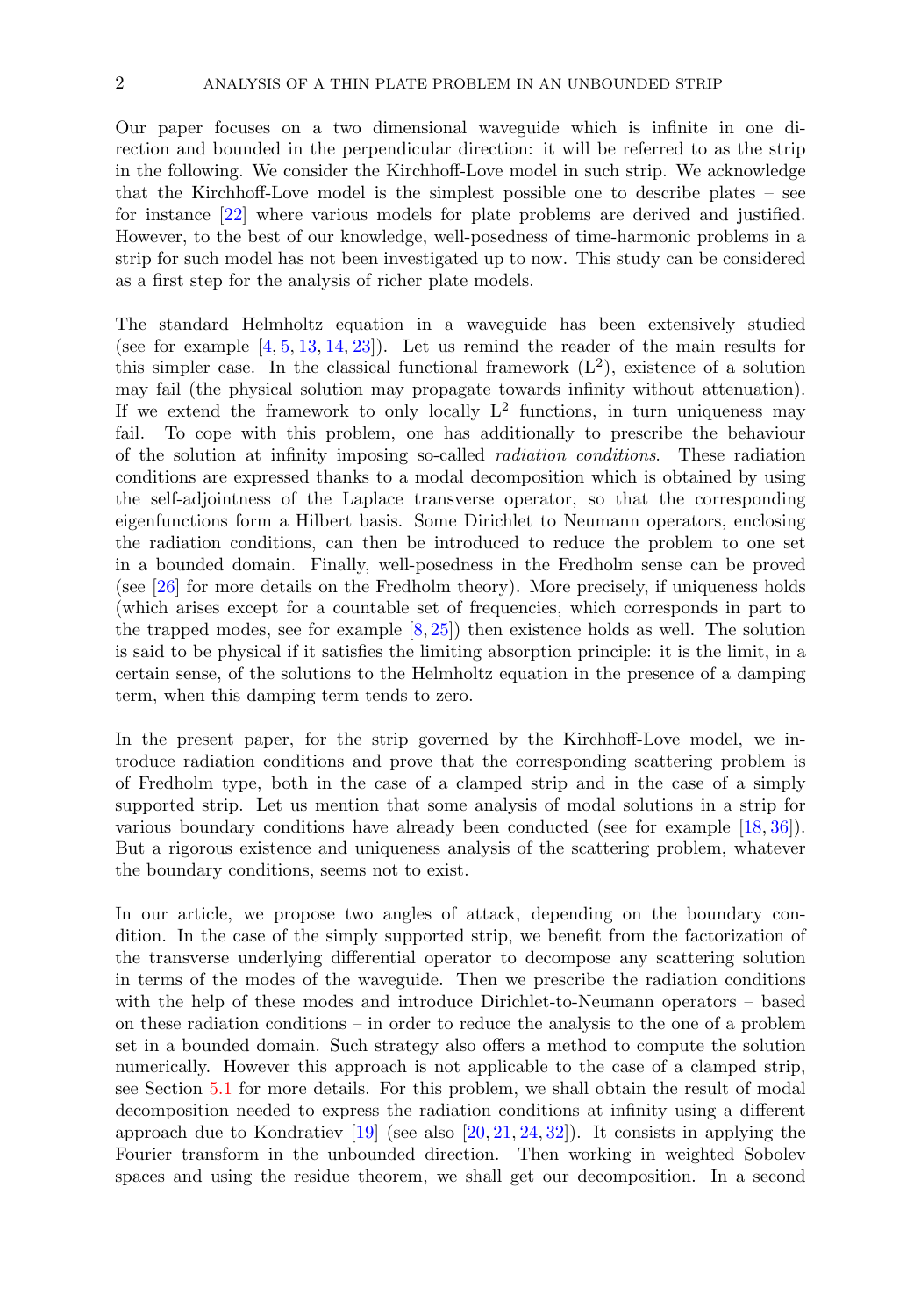step, in order to impose radiation conditions, we shall integrate it to the functional space in which we look for the solution. To proceed, we shall work with spaces with detached asymptotics introduced in [\[31\]](#page-41-18) (see also the reviews [\[28,](#page-41-19) [29\]](#page-41-20)). Let us mention that the methodology we follow to study the clamped problem could be used also to deal with the simply supported problem. We would obtain completely similar results. The goal of the present paper is first to investigate problems of thin plates in unbounded strips, as mentioned above, but also to show that when the result of Hilbert basis in the transverse section is not available, we can still use an alternative route. We hope that the successive presentation of the two methods will help the reader to get familiar with the second approach which may be less known and which requires a slightly longer analysis. For application of the technique to other situations, one may consult [\[2,](#page-40-8)[3,](#page-40-9)[30,](#page-41-21)[33,](#page-41-22)[34\]](#page-41-23). In [\[27,](#page-41-24)[35\]](#page-41-25), periodic problems are also considered.

The outline of the article is as follows. First, we describe the setting of our problems in Section [2.](#page-2-0) Then in Section [3,](#page-4-0) we compute the modal exponents both for the simply supported and clamped cases. The results of these computations are summarized in Proposition [3.2](#page-5-0) and Proposition [3.6.](#page-9-0) In Section [4,](#page-9-1) we detail the analysis for the simply supported problem. Section [5](#page-19-0) is dedicated to the study of the clamped problem. Note that Sections [4](#page-9-1) and [5](#page-19-0) can be read quite independently from Section [3.](#page-4-0) Finally, we justify the selection of the outgoing modes in Section [6](#page-35-0) before giving some short concluding remarks in Section [7.](#page-38-0) The main results of this article are Theorem [4.2](#page-17-0) (Fredholmness in the simply supported case) and Theorem [5.4](#page-30-0) (Fredholmness in the clamped case).

# 2. Setting of the problem

<span id="page-2-0"></span>

<span id="page-2-1"></span>FIG. 2.1. Domains  $\Omega$  (left) and D (right).

We consider a waveguide  $\Omega = \{(x,y)\in\mathbb{R}\times(0,1)\}\,$ , the boundary of which is denoted  $\partial Ω$ . Let  $\mathscr{O} \subset Ω$  be a  $\mathscr{C}^{1,1}$  domain such that  $\overline{\mathscr{O}} \subset Ω$ . We define  $D := Ω \setminus \overline{\mathscr{O}}$  (see Figure [2.1\)](#page-2-1). We assume that the domain  $D$  is occupied by a thin elastic plate described with the help of the Kirchhoff-Love model in the purely bending case. We will consider two kinds of boundary conditions on  $\partial\Omega$ : the plate is either simply supported by  $\partial\Omega$  or clamped on  $\partial\Omega$ , while  $\mathcal O$  is a hole within it. In our analysis, we will study the following source term problem: find  $u$  in  $D$  such that

<span id="page-2-2"></span>
$$
\begin{cases}\n\Delta^2 u - k^4 u = f \text{ in } D \\
u = Cu = 0 \text{ on } \partial \Omega \\
Mu = Nu = 0 \text{ on } \partial \mathcal{O} \\
u \text{ satisfies (RC)}.\n\end{cases}
$$
\n(2.1)

Let us describe this system. From the physical point of view, the first equation of  $(2.1)$ comes from the equation of the motion of the strip

$$
D\Delta^2 u + \rho h \frac{\partial^2 u}{\partial t^2} = p
$$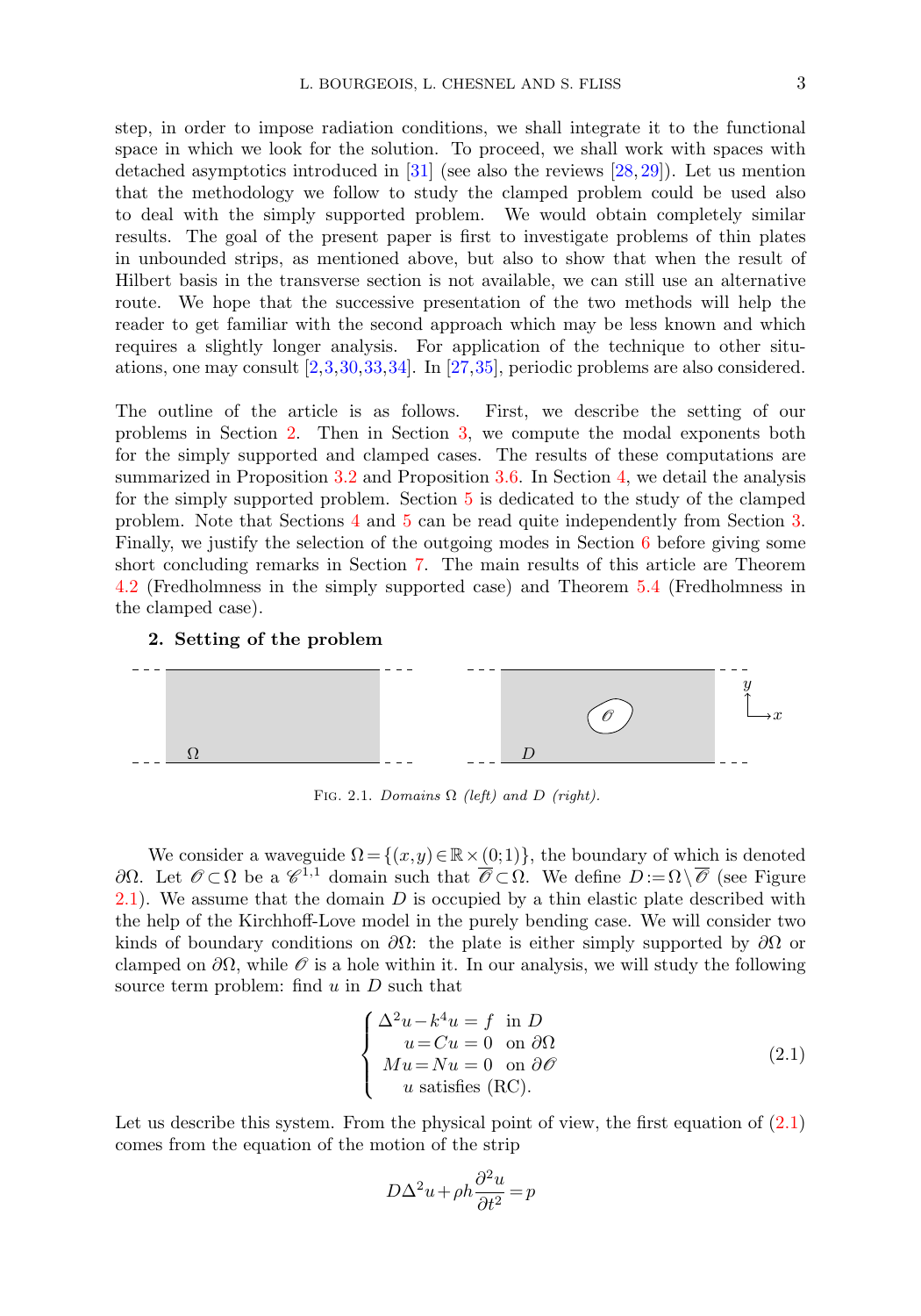in the time harmonic regime. Here, we have  $D = Eh^3/12(1 - \nu^2)$ , where E is the Young's modulus,  $\nu \in [0,1)$  is the Poisson's ratio and h is the thickness of the strip. Moreover,  $\rho$  refers to the density per unit of volume and p corresponds to the pressure applied to the strip. Hence the wavenumber k is defined by  $k^4 = \rho h \omega^2/D$  and the volume source f by  $p/D$ .

In the third equation of  $(2.1)$ , M and N are the boundary differential operators defined by

<span id="page-3-0"></span>
$$
Mu = \nu \Delta u + (1 - \nu)M_0 u, \qquad Nu = -\frac{\partial}{\partial n} \Delta u - (1 - \nu)\frac{\partial}{\partial s} N_0 u,\tag{2.2}
$$

where  $n = (n_x, n_y)$  is the outward unit normal to  $\partial D$  and  $s = (-n_y, n_x)$ . Above, we use the notation

$$
\frac{\partial}{\partial n} := n_x \frac{\partial}{\partial x} + n_y \frac{\partial}{\partial y}, \qquad \qquad \frac{\partial}{\partial s} := -n_y \frac{\partial}{\partial x} + n_x \frac{\partial}{\partial y}.
$$

Moreover, in  $(2.2)$ , the operators  $M_0$  and  $N_0$  are respectively defined by

$$
M_0 u = \frac{\partial^2 u}{\partial x^2} n_x^2 + 2 \frac{\partial^2 u}{\partial x \partial y} n_x n_y + \frac{\partial^2 u}{\partial y^2} n_y^2, \qquad N_0 u = \frac{\partial^2 u}{\partial x \partial y} (n_x^2 - n_y^2) - \left( \frac{\partial^2 u}{\partial x^2} - \frac{\partial^2 u}{\partial y^2} \right) n_x n_y.
$$

In order to interpret the boundary conditions in  $(2.1)$ , we recall that  $D \times Mu$  is the bending moment while  $D \times Nu$  is the transverse force. The boundary condition  $Mu=0$ and  $Nu = 0$  on  $\partial\mathcal{O}$  corresponds to a free obstacle, that is a hole.

Concerning the boundary condition on  $\partial\Omega$  (*i.e.* the second equation of [\(2.1\)](#page-2-2)), we shall consider the following two cases.

- i) When  $C = M$ , we have  $u = 0$  and  $Mu = 0$  on  $\partial\Omega$ . This corresponds to the simply supported strip.
- ii) When  $C = \partial_n$ , we have  $u = 0$  and  $\partial_n u = 0$  on  $\partial \Omega$ . This corresponds to the clamped strip.

It should be noted that simplified expressions of  $Mu$  and  $Nu$  on straight parts of the boundary are

<span id="page-3-1"></span>
$$
Mu = \frac{\partial^2 u}{\partial n^2} + \nu \frac{\partial^2 u}{\partial s^2}, \qquad Nu = -\left(\frac{\partial^3 u}{\partial n^3} + (2 - \nu)\frac{\partial^3 u}{\partial n \partial s^2}\right).
$$
 (2.3)

This implies that in the case of a simply supported strip, the boundary condition can by simplified as  $u=0$  and  $\partial_{nn}u=0$  on  $\partial\Omega$ , or equivalently  $u=0$  and  $\Delta u=0$  on  $\partial\Omega$ .

Finally, (RC) stands for the radiation conditions which will be specified later on, for the simply supported and the clamped cases.

The goal of the present article is to study the well-posedness of Problem [\(2.1\)](#page-2-2). For k larger than a given threshold, in order to obtain well-posedness for  $(2.1)$ , we will have to impose radiation conditions to prescribe the behaviour of the solution at infinity. To proceed, we will show that every function satisfying the first two equations of [\(2.1\)](#page-2-2) decomposes on what we call the modes of the waveguide. These modes are computed in the next section, for the simply supported case and then the clamped case. Later on, they will be helpful to define the radiation conditions.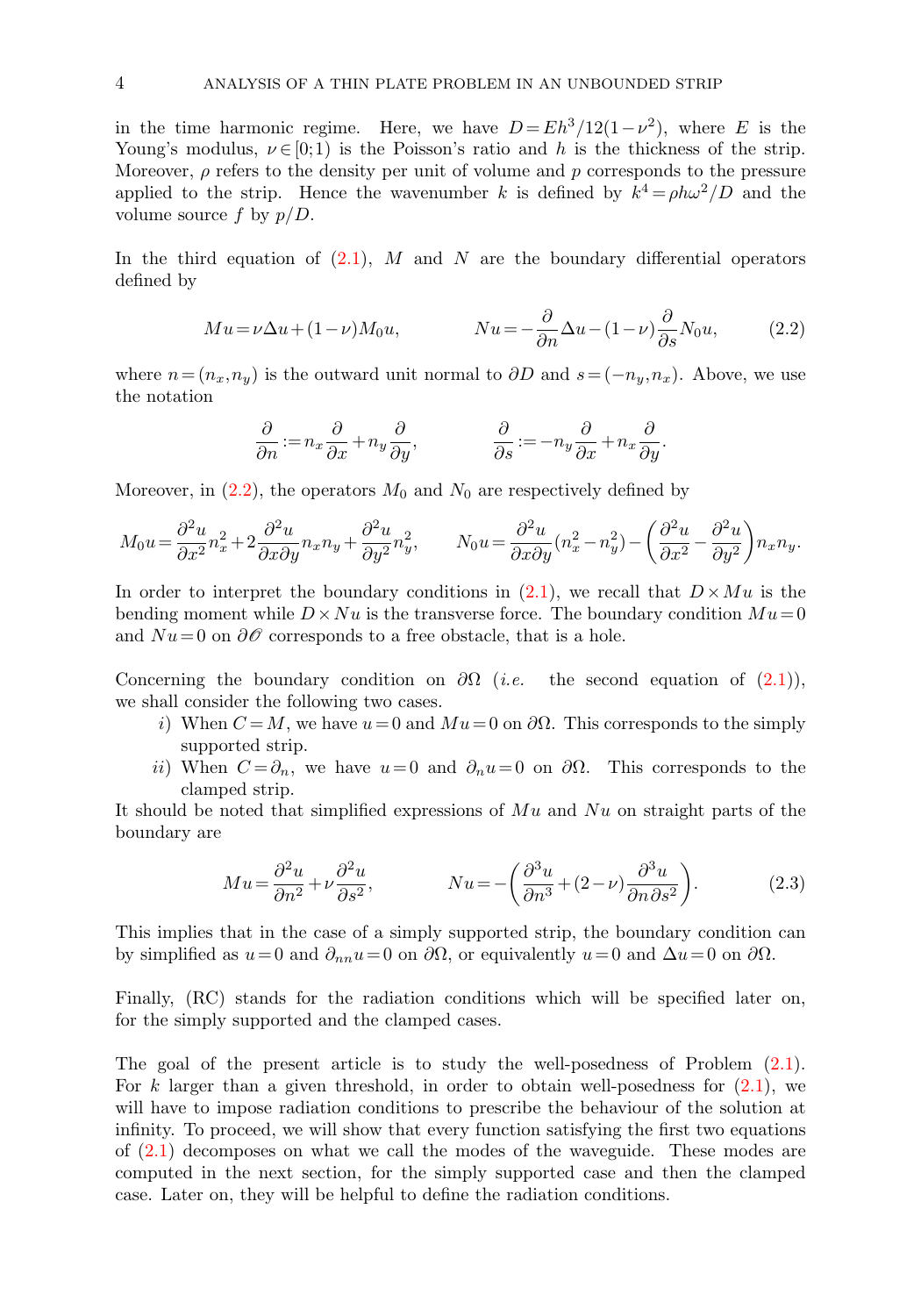#### 3. Computation of modal exponents

<span id="page-4-0"></span>The modes of the waveguide are defined as the functions of the form  $u(x,y) = e^{\lambda x}\varphi(y)$ , where  $\lambda \in \mathbb{C}$  and where  $\varphi$  is a function to determine, which satisfy the equations  $\Delta^2 u - k^4 u = 0$  in  $\Omega$  (the reference strip without the obstacle) and  $u = Cu = 0$  on  $\partial\Omega$ . In this section, we compute the modal exponents, that is the values of  $\lambda \in \mathbb{C}$  such that  $u(x,y) = e^{\lambda x} \varphi(y)$  is a mode. The results of the computations are summarized in Proposition [3.1](#page-5-1) and Proposition [3.3.](#page-6-0) The reader who wishes to skip details can proceed directly to Sections [4](#page-9-1) and [5.](#page-19-0)

Setting  $I := (0,1)$ , one finds that  $u(x,y) = e^{\lambda x}\varphi(y)$  is a mode if and only if, the pair  $(\lambda, \varphi) \in \mathbb{C} \times \mathrm{H}^2(I) \setminus \{0\}$  solves, depending on the problem considered,

*i)* 
$$
\begin{cases} (\lambda^2 + d_{yy})^2 \varphi - k^4 \varphi = 0 & \text{in } I \\ \varphi = d_{yy} \varphi = 0 & \text{on } \partial I \end{cases}
$$
 *ii)* 
$$
\begin{cases} (\lambda^2 + d_{yy})^2 \varphi - k^4 \varphi = 0 & \text{in } I \\ \varphi = d_y \varphi = 0 & \text{on } \partial I. \end{cases}
$$
 (3.1)

The first problem is related to the simply supported plate while the second one is related to the clamped plate.

Defining the Hilbert spaces  $H_0^1(I) := \{ \psi \in H^1(I) | \psi = 0 \text{ on } \partial I \}$  and  $H_0^2(I) := \{ \psi \in H^1(I) | \psi = 0 \text{ on } \partial I \}$  $H^2(I)$   $|\psi = d_y \psi = 0$  on  $\partial I$ , the variational formulations of these two spectral problems write

i) Find  $(\lambda, \varphi) \in \mathbb{C} \times H_0^1(I) \cap H^2(I) \setminus \{0\}$  such that

<span id="page-4-3"></span>
$$
\int_{I} (\lambda^2 \varphi + d_{yy}\varphi)(\lambda^2 \overline{\psi} + d_{yy}\overline{\psi}) - k^4 \varphi \overline{\psi} dy = 0, \qquad \forall \psi \in H_0^1(I) \cap H^2(I). \tag{3.2}
$$

*ii*) Find  $(\lambda, \varphi) \in \mathbb{C} \times H_0^2(I) \setminus \{0\}$  such that

<span id="page-4-2"></span><span id="page-4-1"></span>
$$
\int_{I} (\lambda^2 \varphi + d_{yy}\varphi)(\lambda^2 \overline{\psi} + d_{yy}\overline{\psi}) - k^4 \varphi \overline{\psi} dy = 0, \qquad \forall \psi \in H_0^2(I). \tag{3.3}
$$

Denoting  $(\mathrm{H}_0^1(I) \cap \mathrm{H}^2(I))^*$  (resp.  $\mathrm{H}^{-2}(I)$ ) the topological dual space of  $\mathrm{H}_0^1(I) \cap \mathrm{H}^2(I)$ (resp.  $H_0^2(I)$ ), the underlying fourth-order differential operator  $\mathscr{L}(\lambda)$  appearing in the analysis of  $(3.2)$ ,  $(3.3)$  is, alternatively:

$$
i) \quad \mathscr{L}(\lambda) : \mathrm{H}_0^1(I) \cap \mathrm{H}^2(I) \to (\mathrm{H}_0^1(I) \cap \mathrm{H}^2(I))^*
$$
  

$$
\varphi \mapsto \mathscr{L}(\lambda)\varphi = (\lambda^2 + d_{yy})^2 \varphi - k^4 \varphi
$$

<span id="page-4-4"></span>or

$$
ii) \qquad \mathscr{L}(\lambda) : H_0^2(I) \to H^{-2}(I) \n\varphi \mapsto \mathscr{L}(\lambda)\varphi = (\lambda^2 + d_{yy})^2 \varphi - k^4 \varphi.
$$
\n(3.4)

For any of the two spectral problems, if  $(\lambda, \varphi)$  is a solution then  $\lambda$  is called an eigenvalue of the symbol  $\mathscr L$  while  $\varphi$  is called an eigenfunction of  $\mathscr L$ . We denote  $\Lambda$  the set of all eigenvalues of  $\mathscr{L}$ . This set will be referred to as the set of modal exponents. Let us now solve these two spectral problems. We begin with the first one which, by using a factorization of the operator  $\mathscr{L}(\lambda)$  and the very special nature of the boundary condition, is much simpler.

In this article, the complex square root will be chosen so that for  $z = \rho e^{i\nu}$ , with in this article, the complex square foot will be chosen so that for  $z = \rho e$ , with  $\rho \ge 0$  and  $\nu \in [0; 2\pi)$ , we have  $\sqrt{z} = \sqrt{\rho} e^{i\nu/2}$ . In particular, we always have  $\Im m \sqrt{z} \ge 0$ .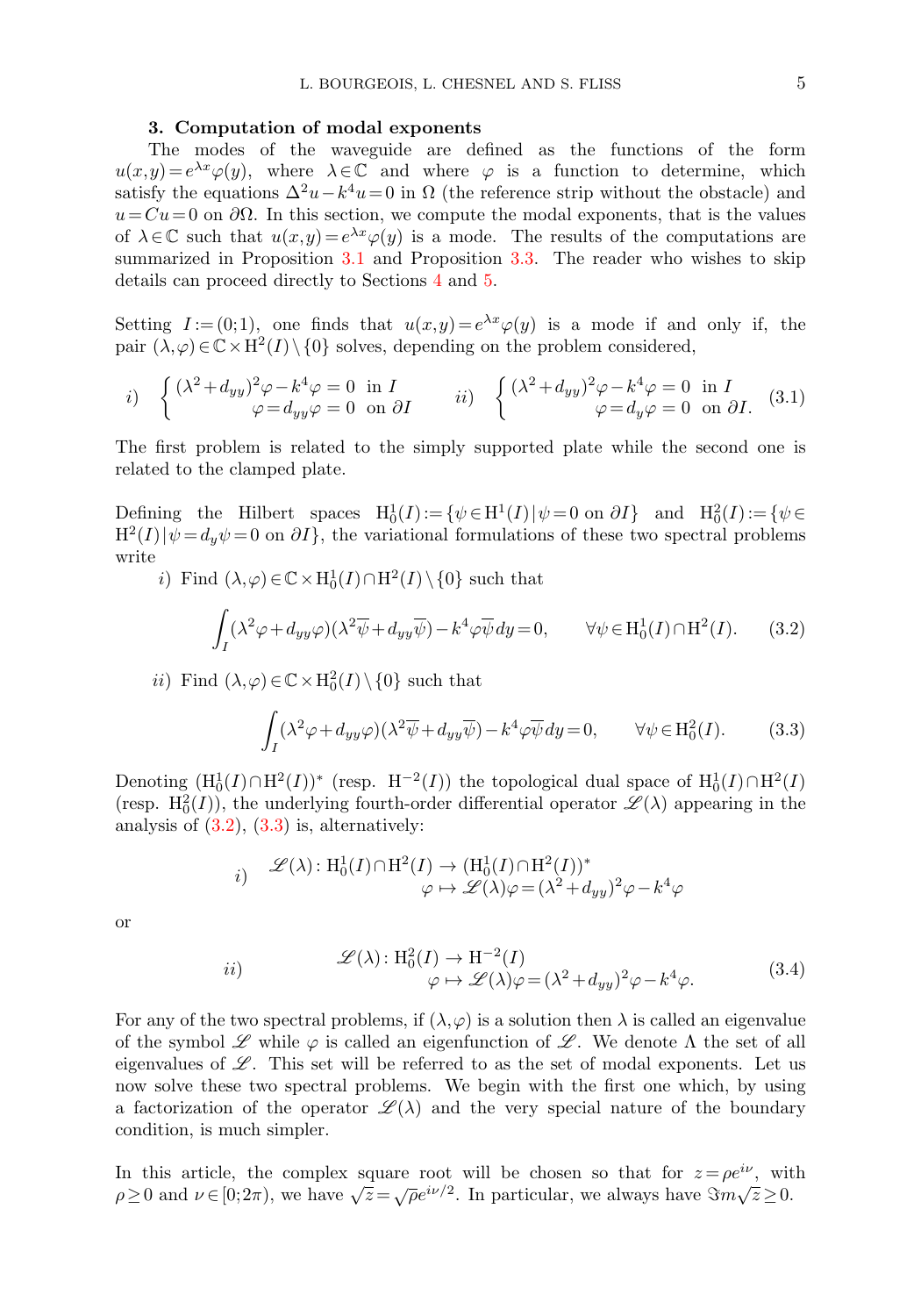<span id="page-5-5"></span>3.1. Modal exponents in the simply supported case In order to solve [\(3.1\)](#page-4-3)- (i), or equivalently [\(3.2\)](#page-4-1), first we introduce the eigenvalues  $\mu_n$  and eigenfunctions  $\theta_n$  of the auxiliary spectral problem: find  $(\mu, \theta) \in \mathbb{C} \times H^1(I) \setminus \{0\}$  such that

<span id="page-5-2"></span>
$$
\begin{cases} d_{yy}\theta + \mu\theta = 0 \text{ in } I \\ \theta = 0 \text{ on } \partial I. \end{cases}
$$
 (3.5)

A straightforward computation leads to  $\mu_p = \pi^2 p^2$  and  $\theta_p(y) = \sqrt{2}\sin(\pi py)$  for  $p \in \mathbb{N}^* :=$  $\{1,2,...\}$ . Let us remark that the  $\mu_p$  form a positive and increasing sequence of real numbers that tends to  $+\infty$  while the family  $(\theta_p)$  forms a complete orthonormal basis of  $L^2(I)$ .

<span id="page-5-1"></span>PROPOSITION 3.1. Assume that  $k > 0$ . Then the set of modal exponents  $\Lambda$  for  $(3.1)-(i)$  $(3.1)-(i)$ is given by

<span id="page-5-4"></span>
$$
\Lambda = \{\pm i\eta_p, p \in \mathbb{N}^*\} \cup \{\pm \gamma_p, p \in \mathbb{N}^*\} \quad with \quad \eta_p := \sqrt{k^2 - \pi^2 p^2} \quad and \quad \gamma_p := \sqrt{k^2 + \pi^2 p^2}. \tag{3.6}
$$

*Proof.* Let us consider some solution  $(\lambda, \varphi)$  to the spectral problem  $(3.1)-(i)$  and let us define

$$
\tilde{\varphi} := (\lambda^2 + d_{yy})\varphi - k^2\varphi, \qquad \tilde{\varphi} := (\lambda^2 + d_{yy})\varphi + k^2\varphi.
$$

Using that  $d_{yy}\varphi = 0$  on  $\partial I$ , we observe that  $\tilde{\varphi}$  and  $\tilde{\varphi}$  satisfy the following problems:

$$
\begin{cases}\n(\lambda^2 + d_{yy})\tilde{\varphi} + k^2 \tilde{\varphi} = 0 & \text{in } I \\
\tilde{\varphi} = 0 & \text{on } \partial I\n\end{cases}\n\quad \text{and} \quad\n\begin{cases}\n(\lambda^2 + d_{yy})\tilde{\varphi} - k^2 \tilde{\varphi} = 0 & \text{in } I \\
\tilde{\varphi} = 0 & \text{on } \partial I.\n\end{cases}
$$

Introducing the solutions  $(\mu_p, \theta_p)$  to Problem  $(3.5)$ , we only have two possibilities: either  $\lambda^2 = \mu_p - k^2$ ,  $\tilde{\varphi} = \tilde{C}\theta_p$ ,  $\tilde{\varphi} = 0$  for some  $p \in \mathbb{N}^*$ ,  $\tilde{C} \in \mathbb{C}$ , or  $\lambda^2 = \mu_p + k^2$ ,  $\tilde{\varphi} = \tilde{C}\theta_p$ ,  $\tilde{\varphi} = 0$  for some  $p \in \mathbb{N}^*$ ,  $\check{C} \in \mathbb{C}$ . Conversely, for any value  $\lambda$  such that either  $\lambda^2 = \mu_p - k^2$  or  $\lambda^2 =$  $\mu_p + k^2$ , by choosing  $\varphi = \theta_p$ , one finds that  $(\lambda, \varphi)$  is an eigenpair of  $(3.1)$ - $(i)$ .

Now let us focus our attention on the set  $\Lambda \cap \mathbb{R}i$ . The reason is that if  $\lambda \in \Lambda \cap \mathbb{R}i \setminus \{0\}$ and  $\varphi$  corresponds to a non zero element of ker $\mathscr{L}(\lambda)$ , then the so-called mode  $(x,y)\mapsto$  $e^{\lambda x}\varphi(y)$  is propagating. Such modes play a particular role in the definition of the radiation conditions and the well-posedness of the initial problem. Let us first remark from Proposition [3.1](#page-5-1) that  $0 \in \Lambda$  if and only if there exists  $n \in \mathbb{N}^*$  such that  $k = n\pi$ . These particular values are the so-called threshold wavenumbers. We have the following proposition, the proof of which is straightforward. We denote  $|\cdot|$  the floor function. PROPOSITION 3.2. For  $k \in (0;\pi)$ , we have  $\Lambda \cap \mathbb{R}i = \emptyset$ . For  $k \geq \pi$ , we have

<span id="page-5-3"></span><span id="page-5-0"></span>
$$
\Lambda \cap \mathbb{R}i = \{ \pm i\eta_p, \quad p = 1, \cdots, \lfloor k/\pi \rfloor \}.
$$

This implies card( $\Lambda \cap \mathbb{R}i$ ) = 2n when  $k \in (n\pi; (n+1)\pi)$ ,  $n \in \mathbb{N}^*$  and card( $\Lambda \cap \mathbb{R}i$ ) = 2n - 1 when  $k = n\pi, n \in \mathbb{N}^*$ .

3.2. Modal exponents in the clamped case In this paragraph, we solve  $(3.1)-(ii)$  $(3.1)-(ii)$ , or equivalently  $(3.3)$ . We assume that  $k > 0$  is given. We remark that for  $\lambda \in \mathbb{C}$  such that  $\lambda^4 \neq k^4$ , the linearly independent functions  $a_1, a_2$  such that

$$
a_1(y) = \frac{\sin(\sqrt{\lambda^2 + k^2}y)}{\sqrt{\lambda^2 + k^2}} - \frac{\sin(\sqrt{\lambda^2 - k^2}y)}{\sqrt{\lambda^2 - k^2}}, \quad a_2(y) = \cos(\sqrt{\lambda^2 + k^2}y) - \cos(\sqrt{\lambda^2 - k^2}y)
$$
\n(3.7)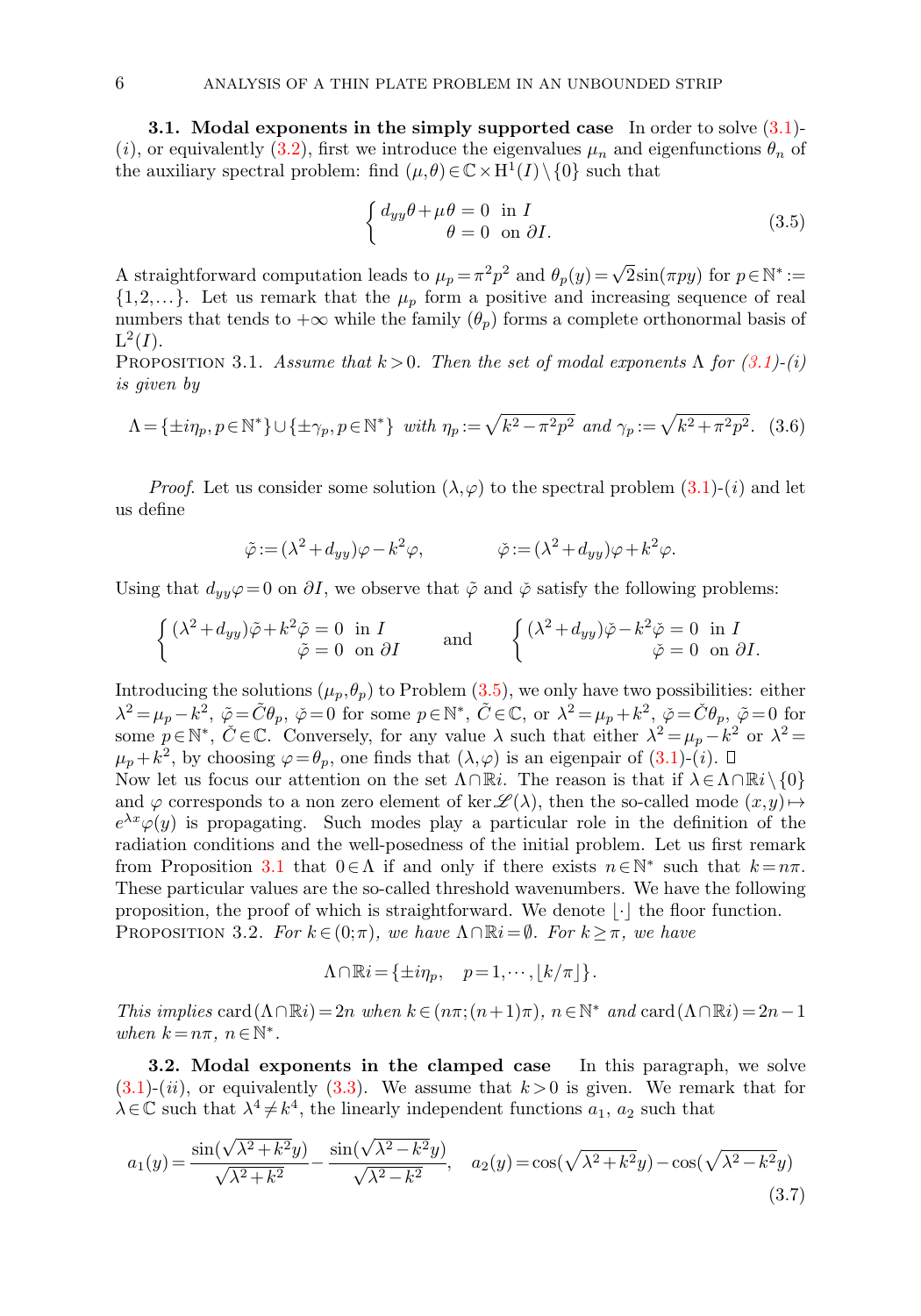satisfy the first equation of [\(3.1\)](#page-4-3)-(ii) as well as the boundary conditions  $\varphi(0) = d_y\varphi(0) =$ 0. On the other hand, for  $\lambda \in \mathbb{C}$  such that  $\lambda^4 = k^4$ , the linearly independent functions  $b_1, b_2$  defined by

<span id="page-6-3"></span>
$$
b_1(y) = \frac{\sin(\sqrt{2}\lambda y)}{\sqrt{2}\lambda} - y, \qquad b_2(y) = \cos(\sqrt{2}\lambda y) - 1.
$$
 (3.8)

are solutions of the first equation of  $(3.1)-(ii)$  satisfying  $\varphi(0) = d_y\varphi(0) = 0$ . In the analysis below, we will meet the following two sets

<span id="page-6-1"></span>
$$
\mathscr{K}:=\left\{\frac{\pi}{\sqrt{2}}\sqrt{m^2-n^2},\text{ with }m,n\in\mathbb{N}^*,\ m>n,\text{ such that }m-n\text{ is even}\right\}\quad(3.9)
$$

$$
\Lambda_{\text{part}} := \left\{ \frac{\pi}{\sqrt{2}} \sqrt{m^2 + n^2}, \text{ with } m, n \in \mathbb{N}^*, m > n, \text{ such that } m - n \text{ is even} \right\}. \tag{3.10}
$$

In the proposition below, we give a characterization of the set of modal exponents  $\Lambda$ for the clamped problem. We remind the reader that the geometric multiplicity of an eigenvalue  $\lambda$  of  $\mathscr L$  is by definition equal to dimker  $\mathscr L(\lambda)$ .

<span id="page-6-0"></span>PROPOSITION 3.3. Assume that  $k > 0$ . Let  $\Lambda$  refer here to the set of modal exponents for  $(3.1)-(ii)$  $(3.1)-(ii)$ .

1) The number  $\lambda \in \mathbb{C}$  such that  $\lambda^4 \neq k^4$  belongs to  $\Lambda$  if and only if  $\lambda$  satisfies

<span id="page-6-2"></span>
$$
\left(\sqrt{\frac{\lambda^2 + k^2}{\lambda^2 - k^2}} + \sqrt{\frac{\lambda^2 - k^2}{\lambda^2 + k^2}}\right) \sin(\sqrt{\lambda^2 + k^2}) \sin(\sqrt{\lambda^2 - k^2})
$$
\n
$$
= 2 - 2\cos(\sqrt{\lambda^2 + k^2}) \cos(\sqrt{\lambda^2 - k^2}).
$$
\n(3.11)

Moreover, if  $k \notin \mathcal{K}$  (see definition [\(3.9\)](#page-6-1) above), then for all  $\lambda \in \Lambda$ , we have ker $\mathcal{L}(\lambda)$  = span( $\varphi_0$ ) (geometric multiplicity equal to one) with  $\varphi_0(y) = A_1 a_1(y) + A_2 a_2(y)$ . Here  $(A_1, A_2)^\top$  is an eigenvector of the matrix  $\mathbb{A}(\lambda)$  defined in [\(3.13\)](#page-7-0).

If  $k \in \mathcal{K}$ , then for  $\lambda \in \Lambda_{part} \cap \Lambda$  (see [\(3.10\)](#page-6-1)), we have ker  $\mathcal{L}(\lambda) = span(a_1, a_2)$  (geometric multiplicity equal to two). For  $\lambda \in \Lambda \setminus \Lambda_{part}$ , we have ker $\mathscr{L}(\lambda) = \text{span}(\varphi_0)$  (geometric multiplicity equal to one) with  $\varphi_0(y) = A_1 a_1(y) + A_2 a_2(y)$  (again here  $(A_1, A_2)^\top$  is an eigenvector of the matrix  $\mathbb{A}(\lambda)$ .

<span id="page-6-4"></span>2) The number  $\lambda \in \mathbb{C}$  such that  $\lambda^4 = k^4$  belongs to  $\Lambda$  if and only if  $\lambda$  satisfies

$$
\sqrt{2}\lambda \sin(\sqrt{2}\lambda) = 2 - 2\cos(\sqrt{2}\lambda). \tag{3.12}
$$

In that case, we have ker $\mathscr{L}(\lambda) = \text{span}(\varphi_0)$  (geometric multiplicity equal to one) with  $\varphi_0(y) = B_1 b_1(y) + B_2 b_2(y)$ . Here  $(B_1, B_2)^\top$  is an eigenvector of the matrix  $\mathbb{B}(\lambda)$  defined in  $(3.14)$ .

*Proof.* 1) First we study the eigenvalues  $\lambda \in \mathbb{C}$  of  $\mathscr{L}$  such that  $\lambda^4 \neq k^4$ . Since the solutions to the equation  $(\lambda^2 + d_{yy})^2 \varphi - k^4 \varphi = 0$  in I consists of a space of dimension 4, we have

$$
\dim \left\{ \varphi, (\lambda^2 + d_{yy})^2 \varphi - k^4 \varphi = 0, \varphi(0) = \varphi'(0) = 0 \right\} = 2.
$$

Hence if  $\varphi$  satisfies  $\mathscr{L}(\lambda)\varphi=0$ , there are constants  $A_1, A_2 \in \mathbb{C}$  such that  $\varphi(y)$  $A_1 a_1(y) + A_2 a_2(y)$  where  $a_1, a_2$  are defined in [\(3.7\)](#page-5-3). Writing the two boundary conditions at  $y=1$ , we obtain that  $\varphi$  is a non-zero function satisfying  $\mathscr{L}(\lambda)\varphi=0$  if and only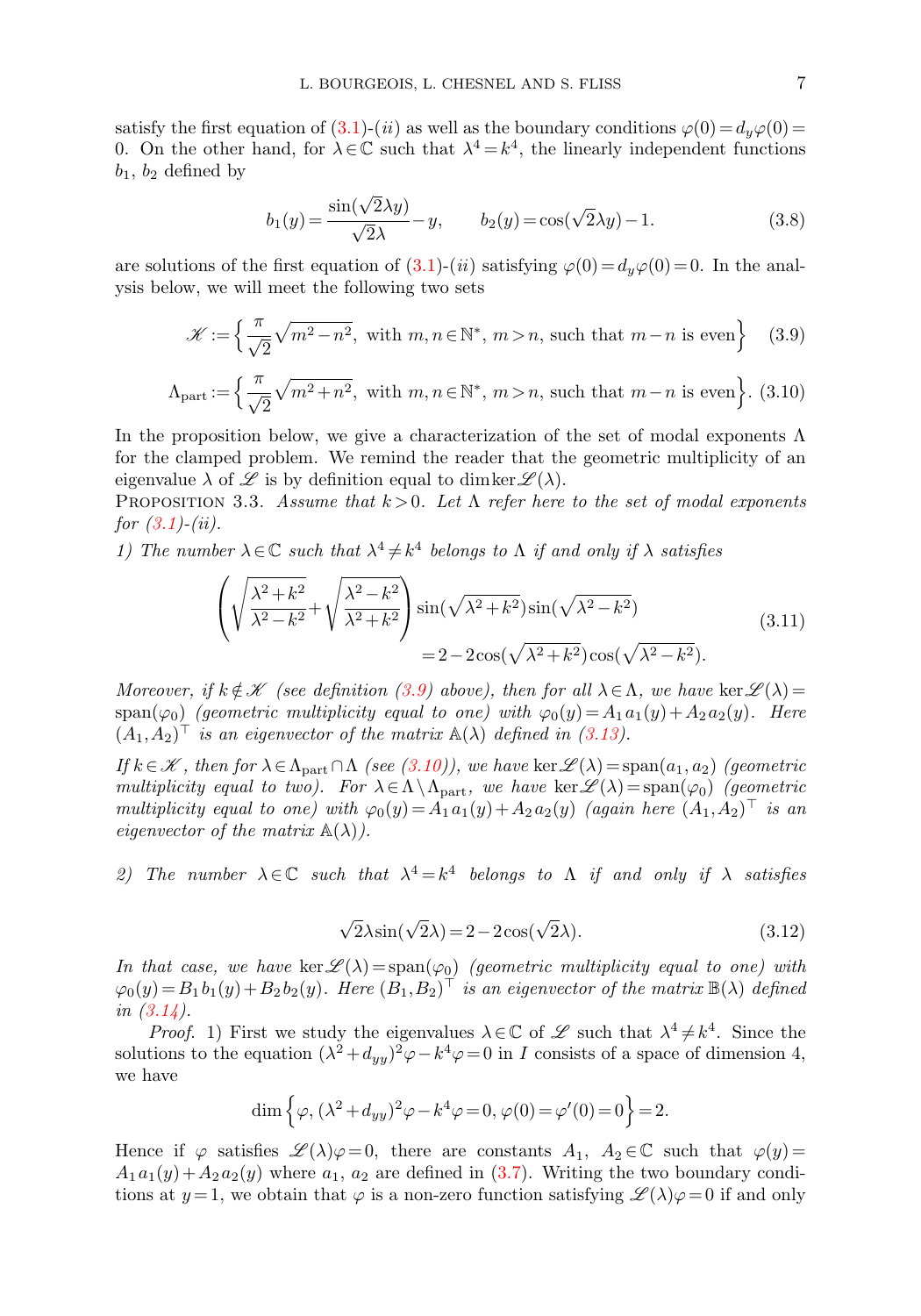<span id="page-7-0"></span>if the matrix

$$
\mathbb{A}(\lambda) := \begin{pmatrix} a_1(1) & a_2(1) \\ a'_1(1) & a'_2(1) \end{pmatrix} \tag{3.13}
$$

has a non trivial kernel. An explicit computation shows that  $\det A(\lambda) = 0$  if and only if [\(3.11\)](#page-6-2) holds. Moreover, one sees that the geometric multiplicity of  $\lambda$  coincides with dimker  $\mathbb{A}(\lambda)$ . Clearly, if  $\lambda \in \Lambda$ , then dimker  $\mathbb{A}(\lambda) = 1$  except if  $\mathbb{A}(\lambda) = 0$  (in this case dimker $A(\lambda) = 2$ . Assume that  $A(\lambda) = 0$ . Then in particular, we must have  $a_1(1) =$ dim ker A( $\lambda$ ) = 2). Assume that A( $\lambda$ ) = 0. Then in particular, we must have  $a_1(1) = a_2'(1) = 0$ . Using expressions [\(3.7\)](#page-5-3), this implies  $\sin(\sqrt{\lambda^2 + k^2}) = \sin(\sqrt{\lambda^2 - k^2}) = 0$  leading to  $k = \pi \sqrt{m^2 - n^2}/\sqrt{2}$  and  $\lambda = \pi \sqrt{m^2 + n^2}/\sqrt{2}$ , where  $m, n \in \mathbb{N}^*$  are such that  $m > n$ . The additional constrain  $a_2(1) = a'_1(1) = 0$  imposes that m, n must have same parity. This leads to the definition of the set  $\mathscr K$  in [\(3.9\)](#page-6-1) and to the statement of the proposition.

2) Then we study the eigenvalues  $\lambda \in \mathbb{C}$  of  $\mathscr{L}$  such that  $\lambda^4 = k^4$ . If  $\varphi$  satisfies  $\mathscr{L}(\lambda)\varphi = 0$ then there are constants  $B_1, B_2 \in \mathbb{C}$  such that  $\varphi(y) = B_1 b_1(y) + B_2 b_2(y)$  where  $b_1, b_2$  are defined in [\(3.8\)](#page-6-3). Writing the two boundary conditions at  $y=1$ , we obtain that  $\varphi$  is a non-zero function satisfying  $\mathscr{L}(\lambda)\varphi=0$  if and only if the matrix

<span id="page-7-3"></span><span id="page-7-1"></span>
$$
\mathbb{B}(\lambda) := \begin{pmatrix} b_1(1) & b_2(1) \\ b'_1(1) & b'_2(1) \end{pmatrix}
$$
 (3.14)

has a non trivial kernel. An explicit computation shows that  $\det B(\lambda) = 0$  if and only  $(3.12)$  holds. Moreover, one can check that one has always  $\mathbb{B}(\lambda) \neq 0$ . As a consequence, if  $\lambda$  is an eigenvalue of  $\mathscr L$  such that  $\lambda^4 = k^4$ , then dimker  $\mathscr L(\lambda) = 1$ .

In the remaining part of the paragraph, we focus our attention on the set  $\Lambda \cap \mathbb{R}i$ , in other words on the propagating modes.

From [\(3.3\)](#page-4-2), we remark that if  $\lambda$  belongs to  $\Lambda$ , then  $-\lambda$  is also an element of  $\Lambda$ . Therefore, it is sufficient to study  $\Lambda \cap [0, +i\infty)$ . In the proof of Lemma [5.1](#page-22-0) below, we will see that  $\Lambda \cap [ik; +i\infty) = \emptyset$ . As a consequence, we can look for  $\lambda \in \Lambda$  writing as  $\lambda = i\tau k$  with  $\tau \in [0,1)$ . From [\(3.11\)](#page-6-2), we see that we must have  $h_k(\tau) = 0$  with

<span id="page-7-4"></span>
$$
h_k(\tau) = \left(\sqrt{\frac{1-\tau^2}{1+\tau^2}} - \sqrt{\frac{1+\tau^2}{1-\tau^2}}\right) \sin(k\sqrt{1-\tau^2}) \sinh(k\sqrt{1+\tau^2})
$$
\n
$$
-(2-2\cos(k\sqrt{1-\tau^2})\cosh(k\sqrt{1+\tau^2})).
$$
\n(3.15)

In Corollary [5.1,](#page-22-1) we show that such dispersion relation is satisfied only by a finite number of  $\tau \in [0,1)$ . From Proposition [3.3,](#page-6-0) we know that if  $\lambda$  belongs to  $\Lambda \cap \mathbb{R}i$ , then its geometric multiplicity is equal to one. In the following, we will also need to know the algebraic multiplicity of  $\lambda$  (see the definition e.g. in [\[20,](#page-41-14) §5.1.1]).

PROPOSITION 3.4. Assume that  $k > 0$  is given. If  $\lambda \in \Lambda \cap \mathbb{R}$  {0}, then its algebraic multiplicity is equal to one. If  $\lambda = 0 \in \Lambda$  then its algebraic multiplicity is equal to two.

*Proof.* We remind the reader that for  $\lambda \in \mathbb{C}$ , we denote  $\mathscr{L}(\lambda) : H_0^2(I) \to H^{-2}(I)$  the operator such that  $\mathscr{L}(\lambda)\varphi = d_y^4\varphi + 2\lambda^2d_y^2\varphi + (\lambda^4 - k^4)\varphi$ . Assume that  $\lambda_0 \in \Lambda$ . Then there is  $\varphi_0 \neq 0$  such that  $\mathcal{L}(\lambda_0)\varphi_0 = 0$ . Assume that the algebraic multiplicity of  $\lambda_0$  is larger than one. By definition, this means that there is  $\varphi_1 \in H_0^2(I)$ , with  $\varphi_1 \not\equiv 0$ , such that

<span id="page-7-2"></span>
$$
\mathscr{L}(\lambda_0)\varphi_1 + \frac{d\mathscr{L}}{d\lambda}|_{\lambda = \lambda_0} \varphi_0 = 0 \qquad \Leftrightarrow \qquad 4\lambda_0 (d_y^2 \varphi_0 + \lambda_0^2 \varphi_0) = -\mathscr{L}(\lambda_0)\varphi_1. \tag{3.16}
$$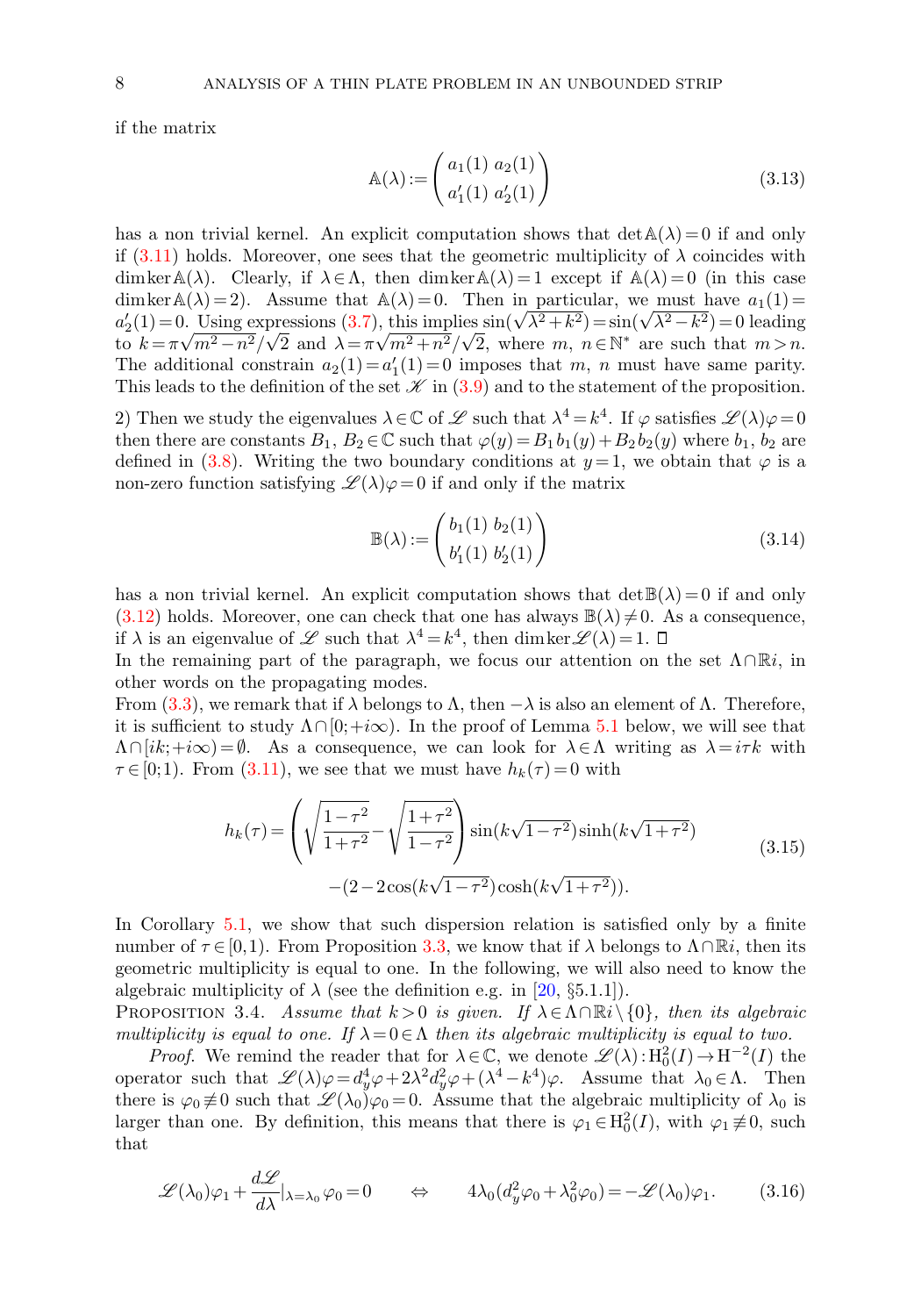Multiplying by  $\overline{\varphi_0}$  the identities of [\(3.16\)](#page-7-2) and integrating by parts, we obtain

<span id="page-8-0"></span>
$$
4\lambda_0(||d_y\varphi_0||_{\mathbf{L}^2(I)}^2 - \lambda_0^2 ||\varphi_0||_{\mathbf{L}^2(I)}^2) = -\langle \mathcal{L}(\lambda_0)\varphi_1, \overline{\varphi_0} \rangle_I = -\langle \mathcal{L}(\lambda_0)\overline{\varphi_0}, \varphi_1 \rangle_I. \tag{3.17}
$$

where  $\langle \cdot, \cdot \rangle_I$  stands for the bilinear duality pairing between  $H^{-2}(I)$  and  $H_0^2(I)$ . Assume that  $\lambda_0 \in \Lambda \cap \mathbb{R}i \setminus \{0\}$ . Then we have  $\mathscr{L}(\lambda_0) \overline{\varphi_0} = \mathscr{L}(\lambda_0) \varphi_0 = 0$ . Therefore, since identity  $(3.17)$  leads to  $\varphi_0 \equiv 0$ . This is absurd and shows that the algebraic multiplicity of the elements of  $\Lambda \cap \mathbb{R}i \setminus \{0\}$  is equal to one.

Now, let us focus on the algebraic multiplicity of  $\lambda_0 = 0$ , assuming that  $\lambda_0 = 0$ belongs to  $\Lambda$ . From Equation [\(3.16\)](#page-7-2), by taking  $\varphi_1 = \varphi_0$ , we see that its algebraic multiplicity is at least two. Assume that it is larger than two. Then there is  $\varphi_2 \in H_0^2(I)$ , with  $\varphi_2 \not\equiv 0$ , such that

<span id="page-8-1"></span>
$$
\mathscr{L}(0)\varphi_2 + \frac{d\mathscr{L}}{d\lambda}|_{\lambda=0}\varphi_1 + \frac{d^2\mathscr{L}}{d\lambda^2}|_{\lambda=0}\varphi_0 = 0 \qquad \Leftrightarrow \qquad 4d_y^2\varphi_0 = -\mathscr{L}(0)\varphi_2. \tag{3.18}
$$

Multiplying by  $\overline{\varphi_0}$  the identities of [\(3.18\)](#page-8-1) and integrating by parts, this implies

$$
4||d_y\varphi_0||^2_{\mathcal{L}^2(I)} = \langle \mathcal{L}(0)\overline{\varphi_0}, \varphi_2 \rangle_I = \langle \overline{\mathcal{L}(0)\varphi_0}, \varphi_2 \rangle_I = 0.
$$

Thus, we obtain a contradiction and we can conclude that if  $\lambda_0 = 0$  is an eigenvalue of  $\mathscr{L}$ , then its algebraic multiplicity is equal to two.  $\square$ 

<span id="page-8-2"></span>REMARK 3.1. We specify the algebraic multiplicity of modal exponents in the previous proposition because it will be required in the proof of Proposition [5.1](#page-25-0) (where the Residue theorem is implicitly used). In the following, for a given  $k > 0$ , we will need to know the cardinal of the set  $\Lambda \cap \mathbb{R}i$ . From [\(3.15\)](#page-7-3), we find that 0 belongs to  $\Lambda$  if  $k > 0$  is such that

<span id="page-8-4"></span>
$$
h_k(0) = 0 \qquad \Leftrightarrow \qquad \cos(k)\cosh(k) = 1. \tag{3.19}
$$

The set of  $k > 0$  such that  $(3.19)$  holds (threshold wavenumbers) forms an increasing unbounded sequence

<span id="page-8-3"></span>
$$
0 < k_1 < k_2 < \dots < k_n < \dots \qquad \text{such that} \qquad k_n \underset{n \to +\infty}{\sim} \pi/2 + n\pi. \tag{3.20}
$$

Taking  $\lambda = 0$  in [\(3.1\)](#page-4-3)-(*ii*), we observe that  $k_n^4$  corresponds to the  $n^{th}$  eigenvalue of the problem

$$
\begin{cases} d_y^4 \varphi - \mu \varphi = 0 & \text{in } I \\ \varphi = d_y \varphi = 0 & \text{on } \partial I. \end{cases} \tag{3.21}
$$

In the proposition below, we prove that for all  $n \in \mathbb{N}^*$ , the threshold wavenumbers  $k_n$ for the clamped strip are larger than the threshold wavenumbers  $n\pi$  for the simply supported strip.

PROPOSITION 3.5. For all  $n \in \mathbb{N}^*$ , we have  $k_n \geq n\pi$ .

*Proof.* By the min-max principle, the  $n^{th}$  eigenvalue of the problem  $(3.21)$  is given by

$$
\mu_n := \min_{V_n \in \mathcal{V}_n(H_0^2(I))} \max_{\varphi \in V_n} \frac{\|d_{yy}\varphi\|_{\mathbf{L}^2(I)}^2}{\|\varphi\|_{\mathbf{L}^2(I)}^2},
$$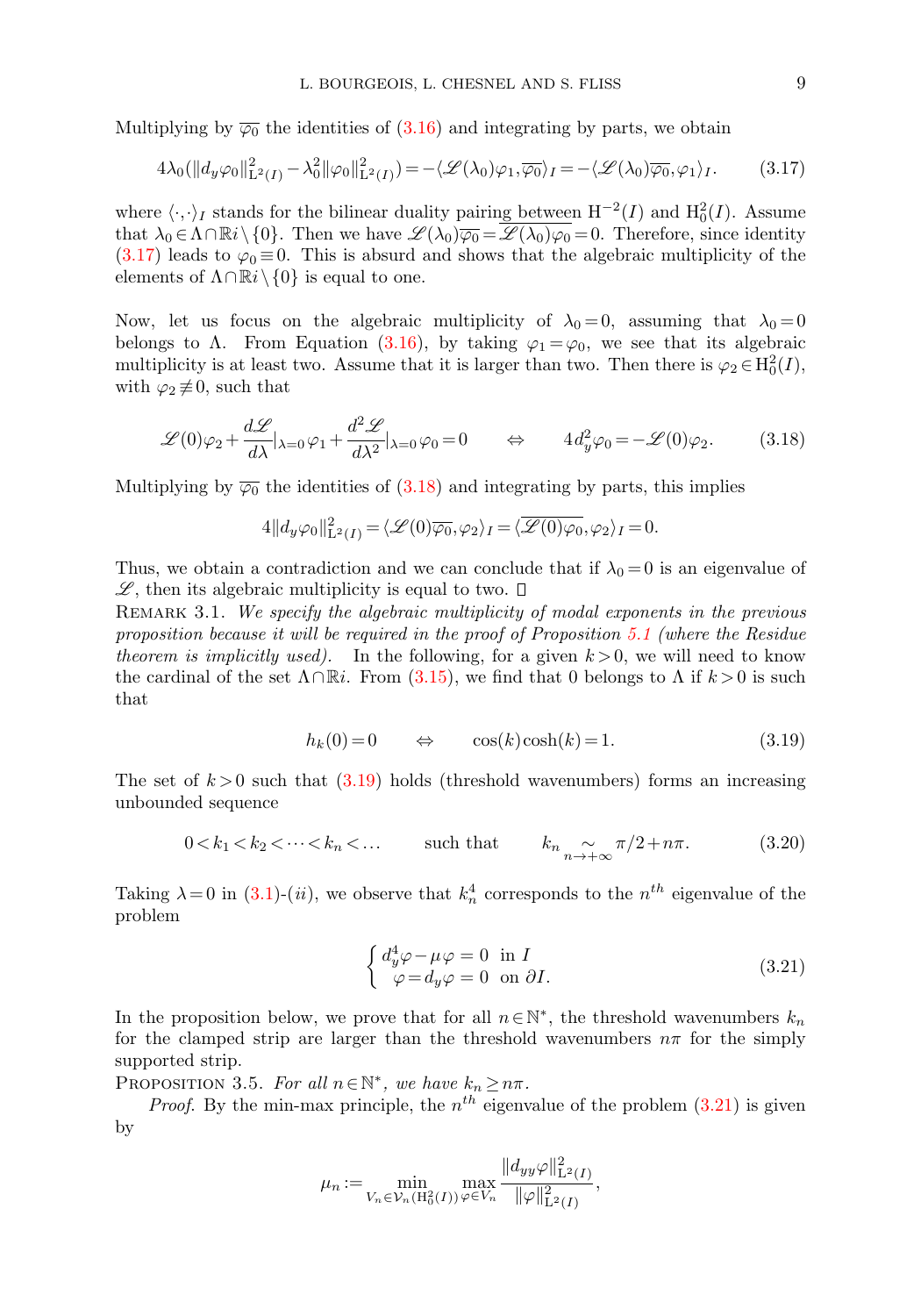where  $\mathcal{V}_n(H)$  denotes the set of all n dimensional subspaces of H. Since  $H_0^2(I) \subset H_0^1(I) \cap$  $H^2(I)$ , we have

$$
\mu_n \geq \tilde{\mu}_n := \min_{V_n \in \mathcal{V}_n(\mathbf{H}_0^1(I) \cap \mathbf{H}^2(I))} \max_{\varphi \in V_n} \frac{\|d_{yy}\varphi\|_{\mathbf{L}^2(I)}^2}{\|\varphi\|_{\mathbf{L}^2(I)}^2}.
$$

We observe that  $\tilde{\mu}_n$  coincides with the  $n^{th}$  eigenvalue of the problem

$$
\begin{cases} d_y^4 \varphi - \tilde{\mu} \varphi = 0 \text{ in } I \\ \varphi = d_{yy} \varphi = 0 \text{ on } \partial I, \end{cases}
$$

that is  $\tilde{\mu}_n = n^4 \pi^4$ . We end up with  $k_n = (\mu_n)^{1/4} \ge n\pi$  for all  $n \ge 1$ . The approximated values of the first  $k_n$  are given in Figure [3.1.](#page-2-1)

|       | $k_n$       | $\pi/2 + n\pi$ |
|-------|-------------|----------------|
| $n=1$ | 4.730040745 | 4.712388981    |
| $n=2$ | 7.853204624 | 7.853981635    |
| $n=3$ | 10.99560784 | 10.99557429    |
| $n=4$ | 14.13716549 | 14.13716694    |
| $n=5$ | 17.27875966 | 17.27875960    |

FIG. 3.1. Approximated values of the first  $k_n$ .

<span id="page-9-0"></span>PROPOSITION 3.6. For  $k \in (0; k_1) \Leftrightarrow k^4 < \mu_1$  where  $\mu_1$  is the first eigenvalue of Problem [\(3.21\)](#page-8-3), we have  $\Lambda \cap \mathbb{R}i = \emptyset$ . For  $k \in (k_n; k_{n+1})$ ,  $n \in \mathbb{N}^*$ , we have card  $(\Lambda \cap \mathbb{R}i) = 2P$  where P is the number of zeros of the function  $h_k(\cdot)$  defined in [\(3.15\)](#page-7-3) on (0;1). For  $k = k_n$ ,  $n \in \mathbb{N}^*$ , we have card $(\Lambda \cap \mathbb{R}i) = 2P - 1$  where P is the number of zeros of the function  $h_k(\cdot)$  on  $(0,1)$ .

<span id="page-9-1"></span>REMARK 3.2. Numerically, it seems that  $P = n$  as in the simply supported case.

# 4. Well-posedness in the simply supported case

In this section, we suppose that k is not a threshold wavenumber, *i.e.*  $k \notin \mathbb{N}\pi$ .

<span id="page-9-4"></span>4.1. Construction of Dirichlet-to-Neumann operators In order to study Problem  $(2.1)$  in the case when  $C = M$ , let us first consider the following system of equations set in the reference strip (without hole):

<span id="page-9-3"></span><span id="page-9-2"></span>
$$
\begin{cases} \Delta^2 u - k^4 u = 0 & \text{in } \Omega \\ u = \Delta u = 0 & \text{on } \partial \Omega. \end{cases}
$$
 (4.1)

We remind the reader that since  $\partial\Omega$  is made of straight lines, we have  $u=Mu=$ 0 on  $\partial\Omega \Leftrightarrow u = \Delta u = 0$  on  $\partial\Omega$  (see [\(2.3\)](#page-3-1)). In [\(4.1\)](#page-9-2), we do not prescribe any behaviour at infinity. As a consequence, this problem can have non zeros solutions. Let us compute them. Noting (again) that  $\Delta^2 - k^4 = (\Delta - k^2)(\Delta + k^2)$  and defining

$$
\tilde{u} := (\Delta - k^2)u, \qquad \tilde{u} := (\Delta + k^2)u, \tag{4.2}
$$

we see that  $\tilde{u}, \tilde{u}$  solve the problems

$$
\begin{cases} \Delta \tilde{u} + k^2 \tilde{u} = 0 \text{ in } \Omega \\ \tilde{u} = 0 \text{ on } \partial \Omega \end{cases} \text{ and } \begin{cases} \Delta \tilde{u} - k^2 \tilde{u} = 0 \text{ in } \Omega \\ \tilde{u} = 0 \text{ on } \partial \Omega. \end{cases}
$$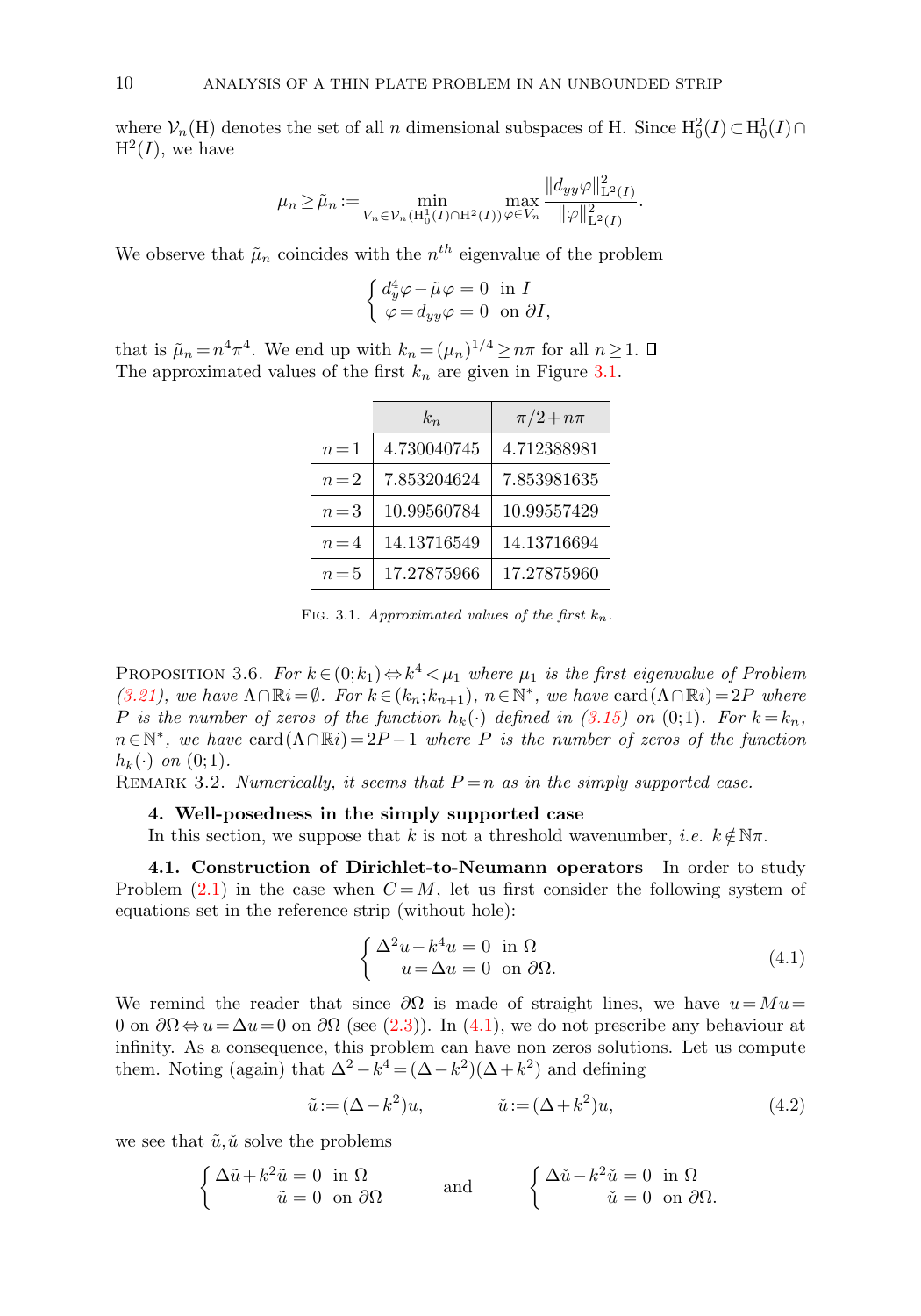Using that the family  $(\theta_p)$  of the eigenfunctions of Problem [\(3.5\)](#page-5-2) forms a Hilbert basis of  $L^2(I)$ , we can decompose  $\tilde{u}$ ,  $\tilde{u}$  as

$$
\tilde{u}(x,y) = \sum_{p=1}^{+\infty} \tilde{u}_p(x) \theta_p(y), \qquad \qquad \check{u}(x,y) = \sum_{p=1}^{+\infty} \check{u}_p(x) \theta_p(y).
$$

Then we find that the  $\tilde{u}_p$ ,  $\tilde{u}_p$  satisfy

$$
d_{xx}\tilde{u}_p + (k^2 - \mu_p)\tilde{u}_p = 0 \quad \text{and} \quad d_{xx}\tilde{u}_p - (k^2 + \mu_p)\tilde{u}_p = 0 \quad \text{in} \quad \mathbb{R}.
$$

Since  $k \notin \mathbb{N}\pi$ , we obtain that  $\tilde{u}$ ,  $\tilde{u}$  are given by

$$
\tilde{u}(x,y) = \sum_{p=1}^{+\infty} \left( a_p e^{i\eta_p x} + b_p e^{-i\eta_p x} \right) \theta_p(x) \quad \text{and} \quad \tilde{u}(x,y) = \sum_{p=1}^{+\infty} \left( c_p e^{-\gamma_p x} + d_p e^{\gamma_p x} \right) \theta_p(u),
$$

where  $\eta_p, \gamma_p$  are defined in [\(3.6\)](#page-5-4) and where  $a_p, b_p, c_p, d_p$  are complex numbers. Observing that  $u = (\tilde{u} - \tilde{u})/2k^2$  (see [\(4.2\)](#page-9-3)), we deduce that the general form of the solutions to Problem [\(4.1\)](#page-9-2) is

<span id="page-10-4"></span><span id="page-10-0"></span>
$$
u(x,y) = \sum_{p=1}^{+\infty} \left( a_p e^{i\eta_p x} + b_p e^{-i\eta_p x} + c_p e^{-\gamma_p x} + d_p e^{\gamma_p x} \right) \theta_p(y),\tag{4.3}
$$

with new complex numbers  $a_p, b_p, c_p, d_p$ .

REMARK 4.1. We see that  $(4.3)$  is an expansion on the modes  $e^{\lambda x}\varphi(y)$  computed in  $\S 3.1$  $\S 3.1$  (here  $\lambda$  belongs to  $\Lambda$ , the set of modal exponents given in Proposition [3.1,](#page-5-1) and  $\varphi \in \text{ker}\,\mathscr{L}(\lambda)$ . Note that this strong result of modal decomposition has been obtained thanks to the fact that the family  $(\theta_p)$  forms a Hilbert basis of  $L^2(I)$ . For  $k \in (0;\pi)$ all the modes appearing in [\(4.3\)](#page-10-0) are exponentially growing at one end of  $\Omega$  and exponentially decaying at the other end. In this case, we shall look for solutions to [\(2.1\)](#page-2-2) which are exponentially decaying at infinity. For  $k \in (n\pi; (n+1)\pi)$  with  $n \in \mathbb{N}^*$ , the modes  $e^{\pm i\eta_p x} \theta_p(y)$ ,  $p=1,\ldots,n$ , are propagating while the other ones are exponentially growing at one end of  $\Omega$  and exponentially decaying at the other end.

In the sequel, we will say that

<span id="page-10-1"></span>
$$
u \text{ is rightgoing iff } \begin{vmatrix} \text{for some } L > 0 \text{ and some complex numbers } a_p^+, b_p^+, \\ u(x,y) = \sum_{p=1}^{+\infty} \left( a_p^+ e^{+i\eta_p x} + b_p^+ e^{-\gamma_p x} \right) \theta_p(y) & \text{for } x \ge L, \end{vmatrix} \tag{4.4}
$$

<span id="page-10-3"></span><span id="page-10-2"></span>*u* is leftgoing iff 
$$
\begin{cases} \text{for some } L > 0 \text{ and some complex numbers } a_p^-, b_p^-, \\ u(x,y) = \sum_{p=1}^{+\infty} \left( a_p^- e^{-i\eta_p x} + b_p^- e^{\gamma_p x} \right) \theta_p(y) \quad \text{for } x \leq -L, \end{cases}
$$
 (4.5)

 $u$  is outgoing iff  $u$  is rightgoing and leftgoing. (RC)

This terminology will be justified in Section  $6$ . Equivalently, a function u satisfies the radiation conditions or is outgoing.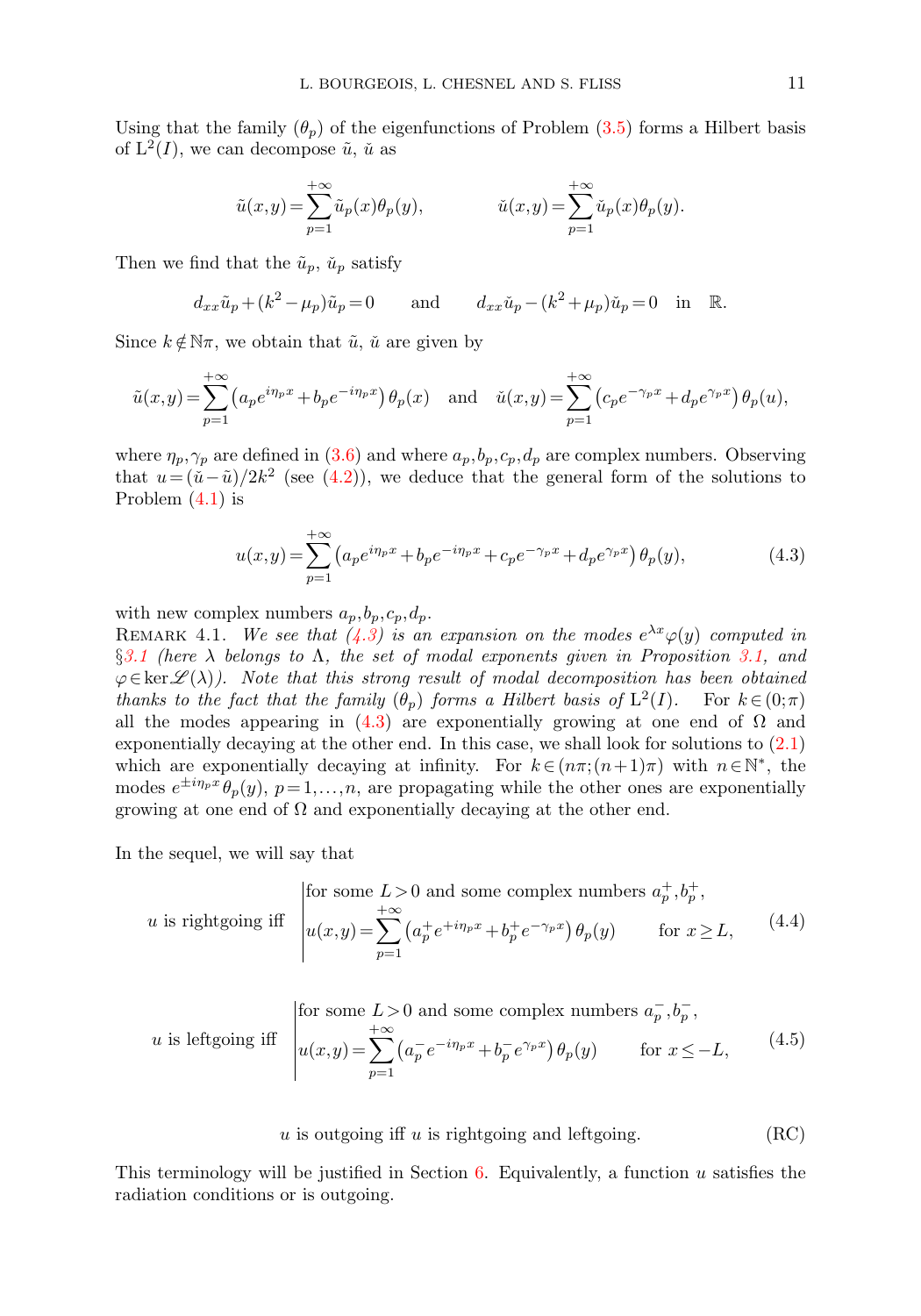Now, we introduce adapted Dirichlet-to-Neumann (DtN) operators in order to enclose this outgoing behaviour. On the transverse sections  $\Sigma_{\pm L} := {\pm L} \times (0,1)$ , we define for  $j \in \{-3/2, -1/2, 1/2, 3/2\}$ , the spaces

$$
\mathrm{H}^j(\Sigma_{\pm L}) = \{u|_{\Sigma_{\pm L}} | u \in \mathrm{H}^j(\{\pm L\} \times \mathbb{R})\}, \ \tilde{\mathrm{H}}^j(\Sigma_{\pm L}) = \{u \in \mathrm{H}^j(\{\pm L\} \times \mathbb{R}) | \operatorname{supp}(u) \in \overline{\Sigma_{\pm L}}\}.
$$

It is well-known (see [\[26\]](#page-41-9)) that  $(H^{j}(\Sigma_{\pm L}))^* = \tilde{H}^{-j}(\Sigma_{\pm L})$ . We define the two operators

$$
T_{\pm} : \tilde{\mathrm{H}}^{3/2}(\Sigma_{\pm L}) \times \mathrm{H}^{1/2}(\Sigma_{\pm L}) \to \mathrm{H}^{-3/2}(\Sigma_{\pm L}) \times \tilde{\mathrm{H}}^{-1/2}(\Sigma_{\pm L})
$$

by

$$
T_{\pm} \left( \begin{array}{c} g_{\pm} \\ h_{\pm} \end{array} \right) = \left( \begin{array}{c} Nu_{\pm} |_{\Sigma \pm L} \\ Mu_{\pm} |_{\Sigma \pm L} \end{array} \right),
$$

where  $u_+$  (resp.  $u_-$ ) is rightgoing as defined in [\(4.4\)](#page-10-1) (resp. leftgoing as defined in [\(4.5\)](#page-10-2)), satisfies [\(4.1\)](#page-9-2) and is such that  $(u_+,\partial_x u_+)|_{\Sigma_L} = (g_+,h_+)$  on  $\Sigma_L$  (resp.  $(u_-,-\partial_x u_-)|_{\Sigma_{-L}} =$  $(g_-,h_-)$  on  $\Sigma_{-L}$ ). Let us give an explicit definition of  $u_{\pm}$  leading to an explicit expression for  $T_{\pm}$ . We detail the computation for  $T_{+}$ . Since  $\partial_{n} = \partial_{x}$  and  $\partial_{s} = \partial_{y}$  on  $\Sigma_{L}$ , we have

$$
Mu_{+} = \frac{\partial^2 u_{+}}{\partial x^2} + \nu \frac{\partial^2 u_{+}}{\partial y^2}, \qquad Nu_{+} = -\frac{\partial^3 u_{+}}{\partial x^3} - (2 - \nu) \frac{\partial^3 u_{+}}{\partial x \partial y^2} \qquad \text{on } \Sigma_L.
$$

Decomposition [\(RC\)](#page-10-3) and the fact that  $u_+$  is rightgoing imply the following expansion for  $u_+$ 

$$
u_{+}(x,y) = \sum_{p=1}^{+\infty} \left( a_p e^{i\eta_p(x-L)} + b_p e^{-\gamma_p(x-L)} \right) \theta_p(y).
$$
 (4.6)

Hence we have

$$
u_+|_{\Sigma_L} = \sum_{p=1}^{+\infty} (a_p + b_p) \theta_p(y) \quad \text{and} \quad \frac{\partial u_+}{\partial x}\bigg|_{\Sigma_L} = \sum_{p=1}^{+\infty} (i\eta_p a_p - \gamma_p b_p) \theta_p(y).
$$

By using the decompositions

$$
g_+ = u_+|_{\Sigma_L} = \sum_{p=1}^{+\infty} g_p^+ \theta_p, \qquad h_+ = \frac{\partial u_+}{\partial x}\Big|_{\Sigma_L} = \sum_{p=1}^{+\infty} h_p^+ \theta_p,
$$

we obtain  $g_p^+ = a_p + b_p$  and  $h_p^+ = i\eta_p a_p - \gamma_p b_p$  for all  $p \in \mathbb{N}^*$ . Inverting this system gives

<span id="page-11-0"></span>
$$
\begin{pmatrix} a_p \\ b_p \end{pmatrix} = \frac{1}{\gamma_p + i\eta_p} \begin{pmatrix} \gamma_p & 1 \\ i\eta_p & -1 \end{pmatrix} \begin{pmatrix} g_p^+ \\ h_p^+ \end{pmatrix} . \tag{4.7}
$$

From the above expressions of  $Mu$  and  $Nu$ , is follows that

$$
\left\{\begin{aligned} Mu_+|_{\Sigma_L} &= \sum_{p=1}^{+\infty} (-\eta_p^2 a_p + \gamma_p^2 b_p) \theta_p(y) - \nu \sum_{p=1}^{+\infty} (\mu_p a_p + \mu_p b_p) \theta_p(y), \\ Nu_+|_{\Sigma_L} &= -\sum_{p=1}^{+\infty} (-i\eta_p^3 a_p - \gamma_p^3 b_p) \theta_p(y) + (2-\nu) \sum_{p=1}^{+\infty} (i\mu_p \eta_p a_p - \mu_p \gamma_p b_p) \theta_p(y). \end{aligned}\right.
$$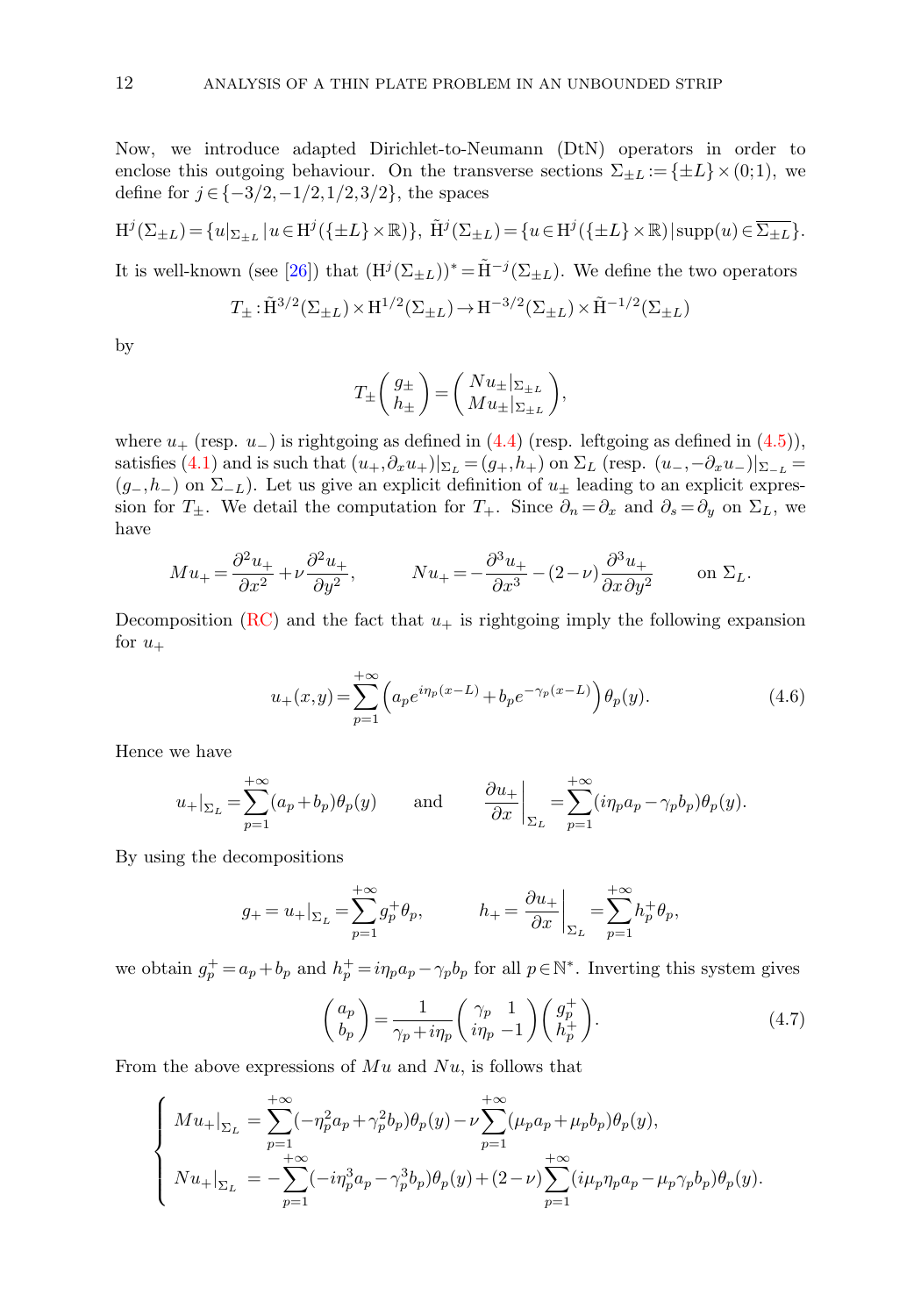We hence have

$$
\left(\begin{array}{c}Nu_+|_{\Sigma_L}\\Mu_+|_{\Sigma_L}\end{array}\right)=\sum_{p=1}^{+\infty} \left(\begin{array}{c}i\eta_p^3+i(2-\nu)\mu_p\eta_p\;\gamma_p^3-(2-\nu)\mu_p\gamma_p\\-(\eta_p^2+\nu\mu_p)\end{array}\right)\left(\begin{array}{c}a_p\\b_p\end{array}\right)\theta_p.
$$

We are now in position to obtain the expression of  $T_{+}$ :

$$
T_+\left({g_+ \atop h_+}\right)=\sum_{p=1}^{+\infty}T_p\left({g^+_p \atop h^+_p}\right)\!\theta_p,
$$

where the 2 by 2 matrices  $T_p$  are given by

$$
T_p = \frac{1}{\gamma_p + i\eta_p} \begin{pmatrix} i\eta_p^3 + i(2-\nu)\mu_p\eta_p & \gamma_p^3 - (2-\nu)\mu_p\gamma_p \\ -( \eta_p^2 + \nu\mu_p) & \gamma_p^2 - \nu\mu_p \end{pmatrix} \begin{pmatrix} \gamma_p & 1 \\ i\eta_p & -1 \end{pmatrix}.
$$

Using [\(3.6\)](#page-5-4), we deduce that

<span id="page-12-0"></span>
$$
T_p = \begin{pmatrix} i\gamma_p \eta_p (\gamma_p - i\eta_p) i\gamma_p \eta_p - \nu \mu_p \\ i\gamma_p \eta_p - \nu \mu_p - (\gamma_p - i\eta_p) \end{pmatrix}.
$$
 (4.8)

Concerning  $T_$ , we prove similarly that for

$$
g_- = u_-|_{\Sigma_{-L}} = \sum_{p=1}^{+\infty} g_p^- \theta_p, \quad h_- = -\frac{\partial u_-}{\partial x}\bigg|_{\Sigma_{-L}} = \sum_{p=1}^{+\infty} h_p^- \theta_p,
$$

we have

$$
T_{-}\left(\begin{matrix}g_{-}\\h_{-}\end{matrix}\right)=\sum_{p=1}^{+\infty}T_{p}\left(\begin{matrix}g_{p}^{-}\\h_{p}^{-}\end{matrix}\right)\theta_{p},
$$

where the matrix  $T_p$  is defined by [\(4.8\)](#page-12-0). This concludes the construction of the Dirichletto-Neumann operators  $T_{\pm}$  which enclose the outgoing behaviour for Problem [\(2.1\)](#page-2-2) with  $C = M$  as  $x \to \pm \infty$ . In the following, we explain how to use these operators to reduce the analysis of  $(2.1)$  to a bounded domain and establish Fredholmness.

4.2. Source term problem in the reference strip with radiation conditions Before addressing Problem [\(2.1\)](#page-2-2) for  $C = M$  with a hole, let us consider the simpler



FIG. 4.1. Domains  $\Omega_L$  (left) and  $D_L$  (right).

problem in the reference strip  $\Omega$  without hole. For some compactly supported function  $f \in L^2(\Omega)$ , this problem states: find u in  $H^2_{loc}(\Omega)$  such that

<span id="page-12-1"></span>
$$
\begin{cases}\n\Delta^2 u - k^4 u = f \quad \text{in } \Omega \\
u = Mu = 0 \quad \text{on } \partial \Omega \\
u \quad \text{satisfies (RC)}.\n\end{cases} \tag{4.9}
$$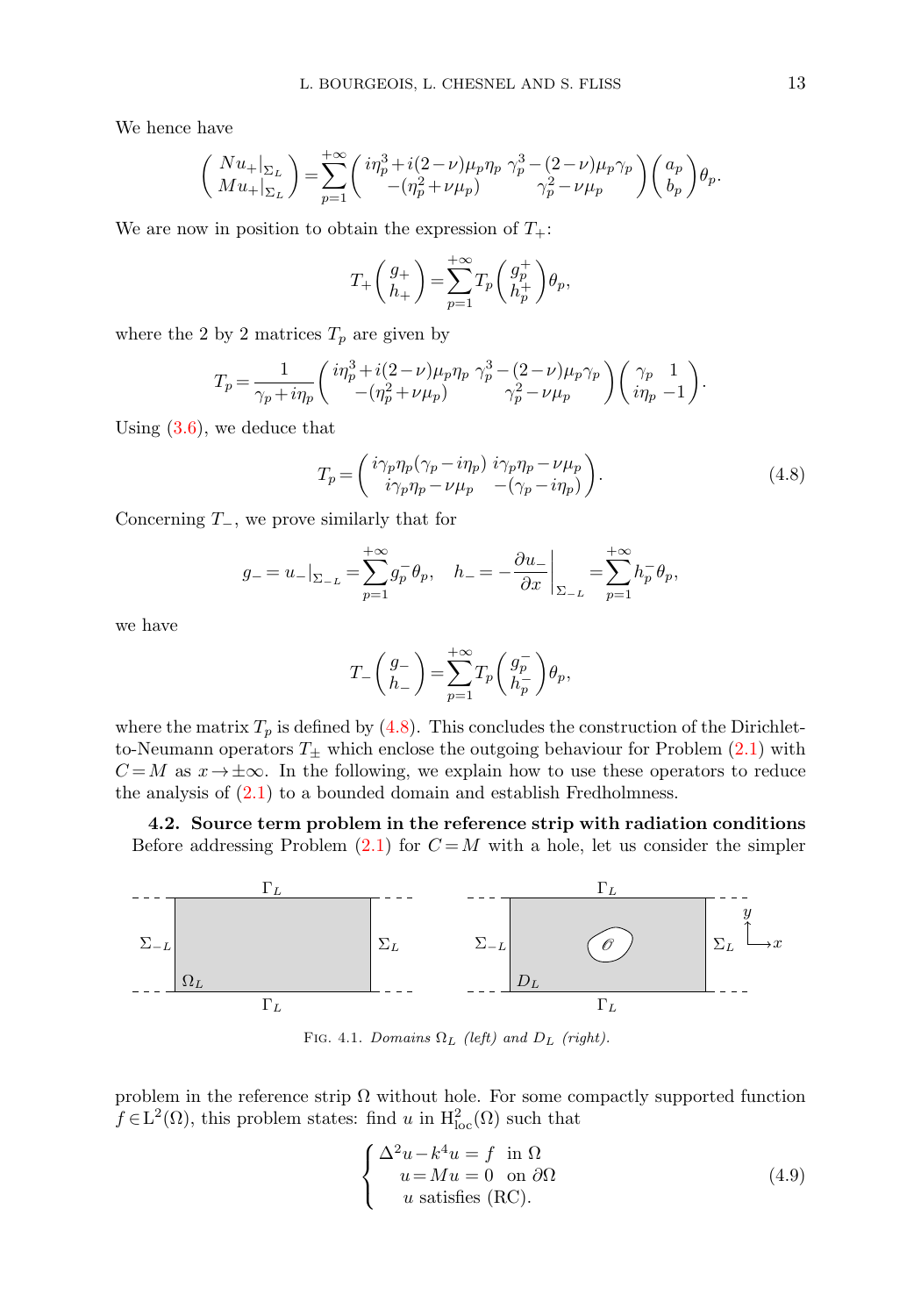Here  $H^2_{loc}(\Omega)$  denotes the set of distributions u in  $\Omega$  such that  $\varphi(x)u(x,y) \in H^2(\Omega)$ , for all  $\varphi \in \widetilde{\mathscr{C}_0^{\infty}}(\mathbb{R})$ . Again, we assume that  $k \in (n\pi; (n+1)\pi)$  for some  $n \in \mathbb{N}$ .

For  $k \in (0, \pi)$ , the radiation conditions (RC) imply that the solution is exponentially decaying at  $\pm \infty$ . In this case, the analysis is a bit simpler. We can prove the following proposition.

PROPOSITION 4.1. When  $k \in (0;\pi)$ , for all  $f \in (H_0^1(\Omega) \cap H^2(\Omega))^*$ , the problem

<span id="page-13-1"></span>
$$
\begin{cases} \Delta^2 u - k^4 u = f & \text{in } \Omega \\ u = Mu = 0 & \text{on } \partial \Omega \end{cases}
$$

admits a unique solution in  $H_0^1(\Omega) \cap H^2(\Omega)$ .

Proof. Using the integration by parts formula given in Lemma [4.1](#page-14-0) and the Lax-Milgram theorem, one finds that proving the well-posedness of the problem amounts to showing the coercivity in  $\mathrm{H}_0^1(\Omega) \cap \mathrm{H}^2(\Omega)$  of the sesquilinear form given by

$$
a(u,v) = \int_{\Omega} \nu \Delta u \Delta \overline{v} \, dx \, dy + \int_{\Omega} (1 - \nu) \left( \frac{\partial^2 u}{\partial x^2} \frac{\partial^2 \overline{v}}{\partial x^2} + 2 \frac{\partial^2 u}{\partial x \partial y} \frac{\partial^2 \overline{v}}{\partial x \partial y} + \frac{\partial^2 u}{\partial y^2} \frac{\partial^2 \overline{v}}{\partial y^2} \right) dx \, dy - \int_{\Omega} k^4 u \overline{v} \, dx \, dy.
$$

We can easily check that

$$
\forall u \in H_0^1(\Omega) \cap H^2(\Omega), \int_{\Omega} \frac{\partial^2 u}{\partial x \partial y} \frac{\partial^2 \overline{u}}{\partial x \partial y} dx dy = \int_{\Omega} \frac{\partial^2 u}{\partial x^2} \frac{\partial^2 \overline{u}}{\partial y^2} dx dy = \int_{\Omega} \frac{\partial^2 u}{\partial y^2} \frac{\partial^2 \overline{u}}{\partial x^2} dx dy \quad (4.10)
$$

<span id="page-13-0"></span>where we have used that  $u \in H_0^1(\Omega)$  so  $\partial_x u = 0$  on  $\partial\Omega$  and that  $\nu_x = 0$  on  $\partial\Omega$ . This implies that

$$
\int_{\Omega} \left| \frac{\partial^2 u}{\partial x^2} \right|^2 + 2 \left| \frac{\partial^2 u}{\partial x \partial y} \right|^2 + \left| \frac{\partial^2 u}{\partial y^2} \right|^2 dx dy = \int_{\Omega} |\Delta u|^2 dx dy.
$$
 (4.11)

By using successively [\(4.11\)](#page-13-0) and the Poincaré inequality  $||u||_{\mathbf{L}^2(\Omega)}^2 \leq \pi^{-4} ||\partial_{yy} u||_{\mathbf{L}^2(\Omega)}^2$  for all  $u \in H_0^1(\Omega) \cap H^2(\Omega)$ , we can write

$$
a(u, u) = \int_{\Omega} |\Delta u|^2 dx dy - \int_{\Omega} k^4 |u|^2 dx dy
$$
  
\n
$$
\geq \int_{\Omega} |\Delta u|^2 dx dy - (k/\pi)^4 \int_{\Omega} |\partial_{yy} u|^2 dx dy \geq (1 - (k/\pi)^4) \int_{\Omega} |\Delta u|^2 dx dy
$$
  
\n
$$
\geq \alpha \int_{\Omega} (|\Delta u|^2 + |u|^2) dx dy.
$$

for some  $\alpha > 0$  since  $k \in (0, \pi)$ . The identity  $(4.11)$  can be rewritten  $|u|_{\mathrm{H}^2(\Omega)}^2 = ||\Delta u||_{\mathrm{L}^2(\Omega)}^2$ . Moreover, we have

$$
\|\nabla u\|_{\mathbf{L}^2(\Omega)}^2 = -\int_{\Omega} \Delta u \, \overline{u} \, dx \, dy \le (1/2) \left( \|\Delta u\|_{\mathbf{L}^2(\Omega)}^2 + \|u\|_{\mathbf{L}^2(\Omega)}^2 \right).
$$

Thus, for  $k \in (0; \pi)$ , there exists  $\tilde{\alpha} > 0$  such that  $a(u,u) \geq \tilde{\alpha} ||u||^2_{\mathcal{H}^2(\Omega)}$ , for all  $u \in \mathrm{H}_0^1(\Omega) \cap$  $\mathrm{H}^2(\Omega)$ .

Now, for general  $k \notin \mathbb{N}\pi$ , we use the DtN operators we have constructed in the previous paragraph to derive a problem equivalent to [\(4.9\)](#page-12-1) set in a bounded domain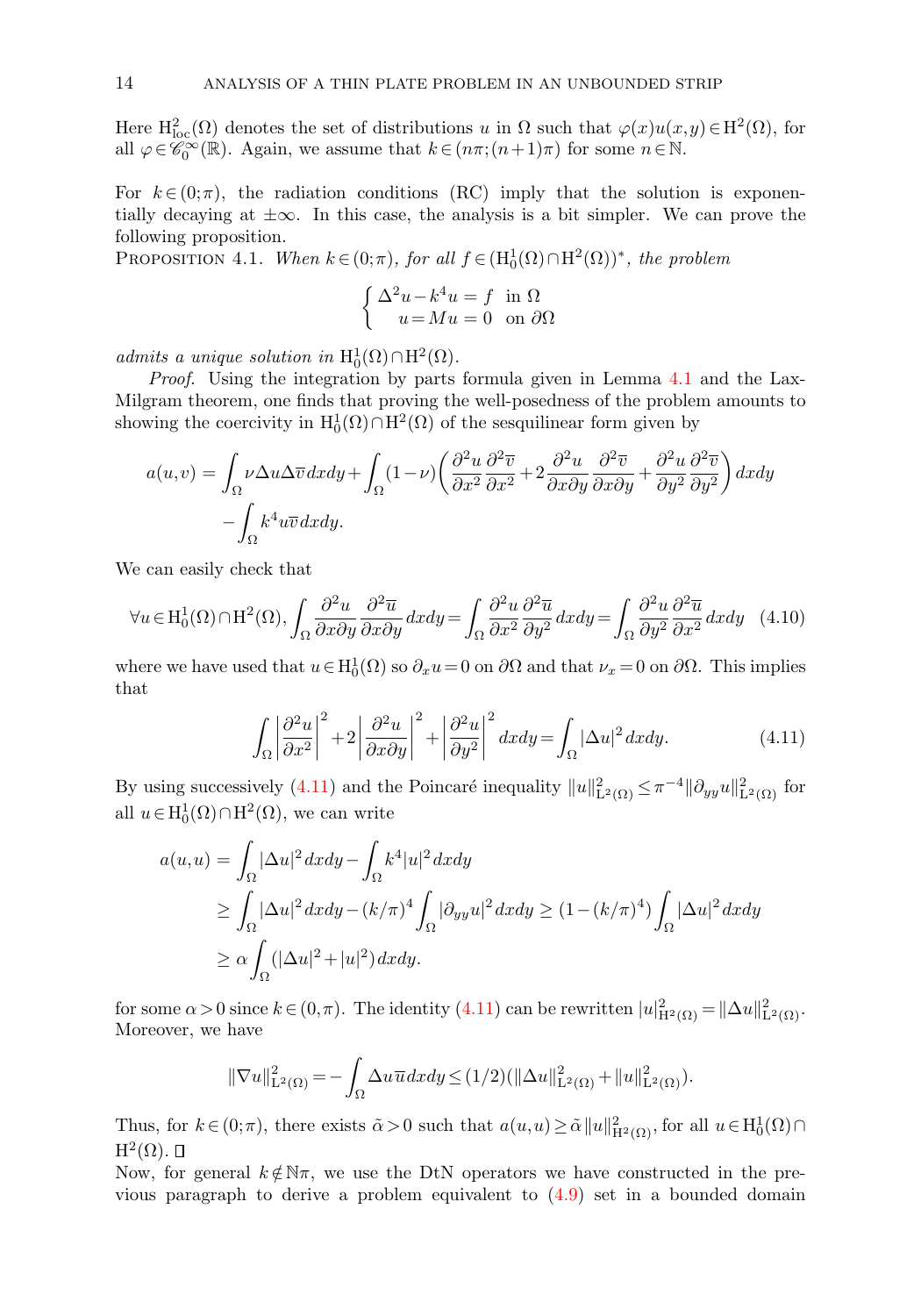$\Omega_L := (-L;L) \times (0;1)$ . Here  $L > 0$  is chosen so that we have supp $(f) \subset (-L;L) \times [0;1]$ . In what follows, we set  $\Gamma_L := \partial \Omega_L \setminus (\Sigma_L \cup \Sigma_{-L})$  (see Figure [4.1](#page-2-1) left). Classical operations allow one to check that Problem [\(4.9\)](#page-12-1) is equivalent to find  $u \in H^2(\Omega_L)$  such that

<span id="page-14-1"></span>
$$
\begin{cases}\n\Delta^2 u - k^4 u = f & \text{in } \Omega_L \\
u = Mu = 0 & \text{on } \Gamma_L \\
\begin{pmatrix} Nu \\
Mu \end{pmatrix} = T_{\pm} \begin{pmatrix} u \\
\partial_n u \end{pmatrix} & \text{on } \Sigma_{\pm L}.\n\end{cases}
$$
\n(4.12)

Let us give an equivalent variational formulation to Problem [\(4.12\)](#page-14-1). Define the Hilbert space  $V_L := \{u \in H^2(\Omega_L) | u = 0 \text{ on } \Gamma_L\}$ . We have the following integration by parts formula:

<span id="page-14-0"></span>LEMMA 4.1. For all  $u \in V_L \cap H^4(\Omega_L)$  and for all  $v \in V_L$ 

$$
\int_{\Omega_L} \Delta^2 uv \, dx \, dy = a(u, v) - \int_{\Gamma_L} (Mu) \frac{\partial \overline{v}}{\partial n} \, ds - \int_{\Sigma_{\pm L}} \left( (Nu) \overline{v} + (Mu) \frac{\partial \overline{v}}{\partial n} \right) \, ds,
$$

<span id="page-14-5"></span>where

$$
a(u,v) = \int_{\Omega_L} \nu \Delta u \Delta \overline{v} \, dx \, dy + \int_{\Omega_L} (1-\nu) \left( \frac{\partial^2 u}{\partial x^2} \frac{\partial^2 \overline{v}}{\partial x^2} + 2 \frac{\partial^2 u}{\partial x \partial y} \frac{\partial^2 \overline{v}}{\partial x \partial y} + \frac{\partial^2 u}{\partial y^2} \frac{\partial^2 \overline{v}}{\partial y^2} \right) dx \, dy. \tag{4.13}
$$

The above integration by parts formula is still valid for  $u \in V_L$  such that  $\Delta^2 u \in L^2(\Omega_L)$ provided we interpret the integrals with the help of suitable duality brackets. In particular it is true if  $(Mu)|_{\Gamma_L} \in \tilde{H}^{-1/2}(\Gamma_L)$ ,  $(Mu)|_{\Sigma_{\pm L}} \in \tilde{H}^{-1/2}(\Sigma_{\pm L})$  and  $(Nu)|_{\Sigma_{\pm L}} \in$  $\mathrm{H}^{-3/2}(\Sigma_{\pm L})$ . In this case the integral on  $\Gamma_L$  has to be understood in the sense of duality pairing between  $\tilde{H}^{-1/2}(\Gamma_L)$  and  $H^{1/2}(\Gamma_L)$  while the integrals on  $\Sigma_{\pm L}$  have the sense of duality pairing on the one hand between  $\overline{H}^{-3/2}(\Sigma_{\pm L})$  and  $\tilde{H}^{3/2}(\Sigma_{\pm L})$  and on the other hand between  $\tilde{H}^{-1/2}(\Sigma_{\pm L})$  and  $H^{1/2}(\Sigma_{\pm L})$ .

REMARK 4.2. The integration by parts formula given in Lemma [4.1](#page-14-0) is justified in  $|17|$ for  $\mathscr{C}^{1,1}$  domains. Note that our domain  $\Omega_L$  is not  $\mathscr{C}^{1,1}$  but is polygonal, which is why we need compatibility conditions at corners (see for example  $(12)$ ). Here, due to the chosen spaces for the traces of  $u$  on the different edges, such compatibility conditions are satisfied. By Lemma  $4.1$ , Problem  $(4.12)$  is equivalent to the following variational formulation: find  $u \in V_L$  such that for all  $v \in V_L$ ,

<span id="page-14-6"></span><span id="page-14-3"></span><span id="page-14-2"></span>
$$
a(u,v) - k4(u,v)L2(\Omega_L) - t(u,v) = \ell(v),
$$
\n(4.14)

where

<span id="page-14-4"></span>
$$
t(u,v) = \int_{\Sigma_{\pm L}} T_{\pm} \begin{pmatrix} u \\ \partial_n u \end{pmatrix} \cdot \begin{pmatrix} \overline{v} \\ \partial_n \overline{v} \end{pmatrix} d\sigma \quad \text{and} \quad \ell(v) = \int_{\Omega_L} f \overline{v} \, dx \, dy. \quad (4.15)
$$

Define the linear and bounded operator  $A^\text{out} \colon \nabla_L \to \nabla_L^*$  such that

$$
\langle A^{\text{out}} u, \overline{v} \rangle_{\Omega_L} = a(u, v) - k^4(u, v)_{L^2(\Omega_L)} - t(u, v), \qquad \forall (u, v) \in V_L \times V_L.
$$
 (4.16)

Here  $\langle \cdot, \cdot \rangle_{\Omega_L}$  refers to the bilinear duality pairing between  $V_L^*$  and  $V_L$ .

Let us prove that the operator  $A<sup>out</sup>$  defined in  $(4.16)$  is Fredholm of index 0. We first need the following Poincaré type lemma.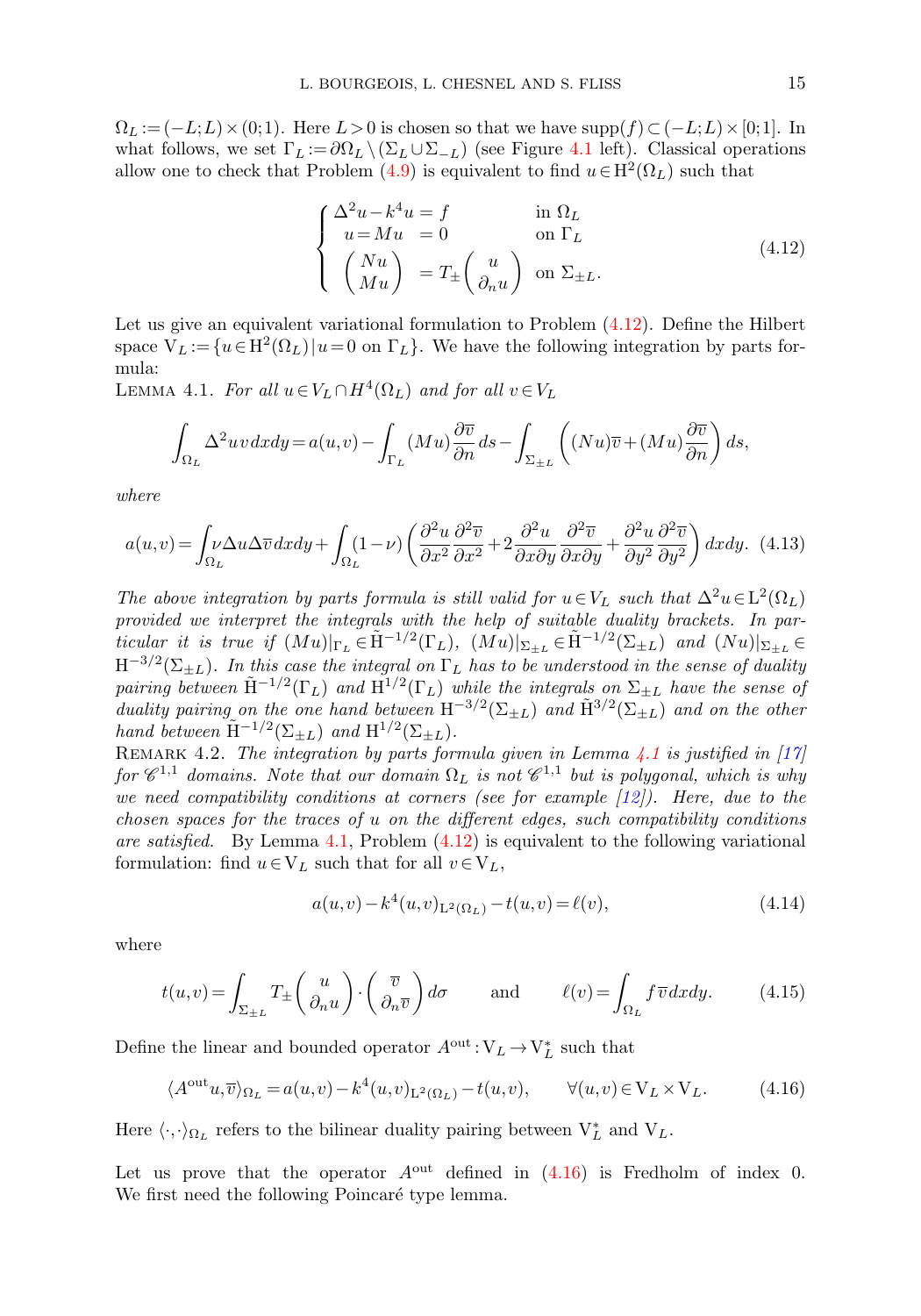LEMMA 4.2. There exists  $c_0 > 0$  such that for all  $v \in V_L$ ,

$$
|v|_{\mathcal{H}^2(\Omega_L)} \ge c_0 \|v\|_{\mathcal{H}^2(\Omega_L)},
$$

where  $|\cdot|_{H^2(\Omega_L)}$  and  $||\cdot||_{H^2(\Omega_L)}$  stand for the semi-norm and the norm in  $H^2(\Omega_L)$ , respectively.

*Proof.* By contradiction, assume that for all  $n \in \mathbb{N}^*$ , there exists some  $v_n \in V_L$  such that

$$
|v_n|_{\mathcal{H}^2(\Omega_L)} \leq \frac{1}{n} ||v_n||_{\mathcal{H}^2(\Omega_L)}.
$$

Setting  $u_n = v_n / ||v_n||_{\mathcal{H}^2(\Omega_L)}$ , we obtain that

$$
|u_n|_{\mathcal{H}^2(\Omega_L)} \leq \frac{1}{n}
$$
 and  $||u_n||_{\mathcal{H}^2(\Omega_L)} = 1$ .

We conclude that there exists some subsequence of  $(u_n)$ , still denoted  $(u_n)$ , such that

$$
u_n \rightharpoonup u
$$
 in  $H^2(\Omega_L)$  and  $u_n \rightarrow u$  in  $H^1(\Omega_L)$ .

Hence,  $(u_n)$  is a Cauchy sequence in  $H^2(\Omega_L)$ , that is  $(u_n)$  converges to some  $w \in H^2(\Omega_L)$ , which coincides with u. Then  $u_n \to u$  in  $H^2(\Omega_L)$ , which then satisfies  $|u|_{H^2(\Omega_L)} = 0$ . In other words, all the second derivatives of u vanish. Therefore, we get  $u(x,y) = ax + by + c$ for some constants  $a, b, c$ . From the boundary condition in the space  $V<sub>L</sub>$ , we have  $u(x,0) = 0$  and  $u(x,1) = 0$  for all  $x \in (-L,L)$ , hence  $a = b = c = 0$ , that is  $u = 0$ . We obtain a contradiction with  $||u||_{\mathrm{H}^2(\Omega_L)} = 1. \ \Box$ 

We also need the following lemma.

<span id="page-15-1"></span>LEMMA 4.3. There exists  $c_1 > 0$  such that for all  $u \in V_L$ ,

<span id="page-15-0"></span>
$$
-\text{Re}t(u, u) \ge -c_1^2 \|u\|_{\text{L}^2(\Sigma_{\pm L})}^2. \tag{4.17}
$$

*Proof.* Let u be an element of  $V<sub>L</sub>$ . Using the obvious decompositions  $t = t_{+} + t_{-}$ and  $(u, \partial_x u) = \sum_p (g_p, h_p) \theta_p$  on  $\Sigma_{+L}$ , we find

$$
t_{+}(u,u) = \sum_{p=1}^{+\infty} T_{p} \begin{pmatrix} g_{p} \\ h_{p} \end{pmatrix} \cdot (\overline{g_{p}}, \overline{h_{p}})
$$
  
= 
$$
\sum_{p=1}^{+\infty} \left\{ i \gamma_{p} \eta_{p} (\gamma_{p} - i \eta_{p}) |g_{p}|^{2} - (\gamma_{p} - i \eta_{p}) |h_{p}|^{2} + 2(i \gamma_{p} \eta_{p} - \nu \mu_{p}) \text{Re}(g_{p} \overline{h_{p}}) \right\}.
$$

Assume that  $k \in (n\pi; (n+1)\pi)$  with  $n \in \mathbb{N}^*$  (the case  $k \in (0;\pi)$ , simpler to study, is left to the reader). Since  $\eta_p = \sqrt{k^2 - \pi^2 p^2}$  (see [\(3.6\)](#page-5-4)), we observe that for  $p = 1, \ldots, n$ , the number  $\eta_p$  is purely real, while for  $p \ge n+1$ , we have  $\eta_p = i\beta_p$  with  $\beta_p = \sqrt{\pi^2 p^2 - k^2} \in \mathbb{R}$ . Hence

$$
t_{+}(u,u) = \sum_{p=1}^{n} \left\{ i\gamma_p \eta_p (\gamma_p - i\eta_p) |g_p|^2 - (\gamma_p - i\eta_p) |h_p|^2 + 2(i\gamma_p \eta_p - \nu \mu_p) \text{Re}(g_p \overline{h_p}) \right\}
$$
  

$$
- \sum_{p \ge n+1} \left\{ \gamma_p \beta_p (\gamma_p + \beta_p) |g_p|^2 + (\gamma_p + \beta_p) |h_p|^2 + 2(\gamma_p \beta_p + \nu \mu_p) \text{Re}(g_p \overline{h_p}) \right\}.
$$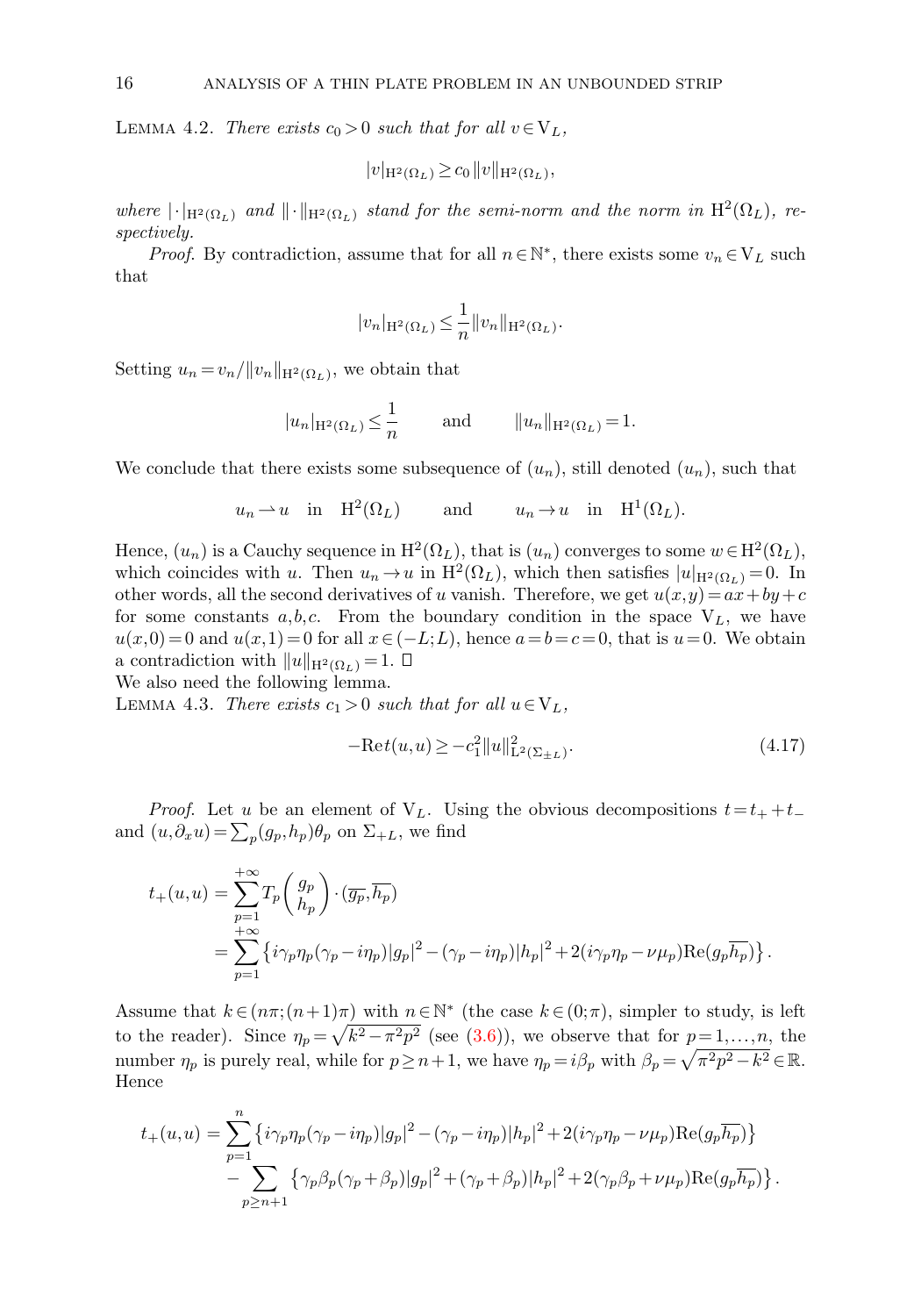We show that

<span id="page-16-2"></span>
$$
-\text{Re}t_{+}(u, u) = \sum_{p=1}^{n} u_{p} + \sum_{p=n+1}^{+\infty} v_{p}.
$$
\n(4.18)

where

$$
\begin{cases} u_p := -\gamma_p \eta_p^2 |g_p|^2 + \gamma_p |h_p|^2 + 2\nu \mu_p \text{Re}(g_p \overline{h_p}) \\ v_p := \gamma_p \beta_p (\gamma_p + \beta_p) |g_p|^2 + (\gamma_p + \beta_p) |h_p|^2 + 2(\gamma_p \beta_p + \nu \mu_p) \text{Re}(g_p \overline{h_p}) \end{cases}.
$$

Since we have  $2\nu\mu_p\text{Re}(g_p\overline{h_p}) \geq -\gamma_p|h_p|^2 - \gamma_p^{-1}\nu^2\mu_p^2|g_p^2|$ , we deduce  $u_p \geq -(\gamma_p\eta_p^2 + \gamma_p^2)\nu_p^2$  $\gamma_p^{-1} \nu^2 \mu_p^2$ )| $g_p$ |<sup>2</sup>. Therefore, for  $p=1,\ldots,n$ , we obtain

<span id="page-16-0"></span>
$$
u_p \ge -c_1^2 |g_p|^2 \tag{4.19}
$$

for some constant  $c_1 > 0$ . On the other hand, we can write

$$
v_p = (\gamma_p + \beta_p)(\gamma_p \beta_p |g_p|^2 + |h_p|^2 + 2c_p \text{Re}(g_p \overline{h_p})) \text{ with } c_p := (\gamma_p \beta_p + \nu \mu_p) / (\gamma_p + \beta_p).
$$

This gives  $v_p \ge (\gamma_p + \beta_p)(\gamma_p \beta_p |g_p|^2 + |h_p|^2 - c_p^2 |g_p|^2 - |h_p|^2) = (\gamma_p + \beta_p)(\gamma_p \beta_p - c_p^2)|g_p|^2$ . Using the fact that  $\gamma_p^2 = k^2 + \mu_p$ ,  $\beta_p^2 = \mu_p - k^2$  and  $\nu \in [0, 1)$ , we find

$$
c_p \le \frac{\gamma_p \beta_p + \mu_p}{\gamma_p + \beta_p} = \frac{\gamma_p \beta_p + (\gamma_p^2 + \beta_p^2)/2}{\gamma_p + \beta_p} = \frac{1}{2} (\gamma_p + \beta_p).
$$

Hence, we get  $\gamma_p \beta_p - c_p^2 \ge \gamma_p \beta_p - \frac{1}{4} (\gamma_p + \beta_p)^2 = -\frac{1}{4} (\gamma_p - \beta_p)^2$ , and so

$$
v_p \geq -\frac{1}{4}(\gamma_p+\beta_p)(\gamma_p-\beta_p)^2|g_p|^2 = -\frac{k^4}{\gamma_p+\beta_p}|g_p|^2 \geq -k^3|g_p|^2.
$$

where the last inequality is due to  $\gamma_p > k$  and  $\beta_p > 0$ . As a consequence, there is a constant  $c_1 > 0$  such that for  $p \geq n+1$ , there holds

<span id="page-16-3"></span><span id="page-16-1"></span>
$$
v_p \ge -c_1^2 |g_p|^2. \tag{4.20}
$$

Using [\(4.19\)](#page-16-0) and [\(4.20\)](#page-16-1) in [\(4.18\)](#page-16-2), we get  $-\text{Re}t_+(u,u) \ge -c_1^2 \sum_{p=1}^{\infty} |g_p|^2 = -c_1 ||u||_{\text{L}^2(\Sigma_L)}^2$ . Working analogously with  $-\text{Re}t_-(u,u)$ , we obtain the desired result [\(4.17\)](#page-15-0).  $\square$ Let us now state the main result of this section.

THEOREM 4.1. Assume that  $k \in (n\pi; (n+1)\pi)$  with  $n \in \mathbb{N}$ . The operator  $A^{\text{out}}$  defined in [\(4.16\)](#page-14-2) is an isomorphism. As a consequence, for any compactly supported function  $f \in L^2(\Omega)$ , Problem [\(4.9\)](#page-12-1) has a unique solution in  $H^2_{loc}(\Omega)$ .

*Proof.* Let us decompose the operator  $A<sup>out</sup>$  defined in  $(4.16)$  as

$$
A^{\text{out}} = A_0 + A_c
$$

with 
$$
\begin{cases} \langle A_0 u, \overline{v} \rangle_{\Omega_L} = a(u,v) - t(u,v) + c_1^2(u,v)_{L^2(\Sigma \pm L)} \\ \langle A_c u, \overline{v} \rangle_{\Omega_L} = -k^4(u,v)_{L^2(\Omega_L)} - c_1^2(u,v)_{L^2(\Sigma \pm_L)}, \end{cases} \forall u, v \in V_L.
$$

From Lemma [4.2](#page-14-3) and Lemma [4.3,](#page-15-1) we have, for all  $u \in V_L$ ,

$$
\mathrm{Re} \langle A_0 u, \overline{u} \rangle_{\Omega_L} \ge a(u, u) \ge (1 - \nu) |u|_{\mathrm{H}^2(\Omega_L)}^2 \ge c_0^2 (1 - \nu) ||u||_{\mathrm{H}^2(\Omega_L)}^2.
$$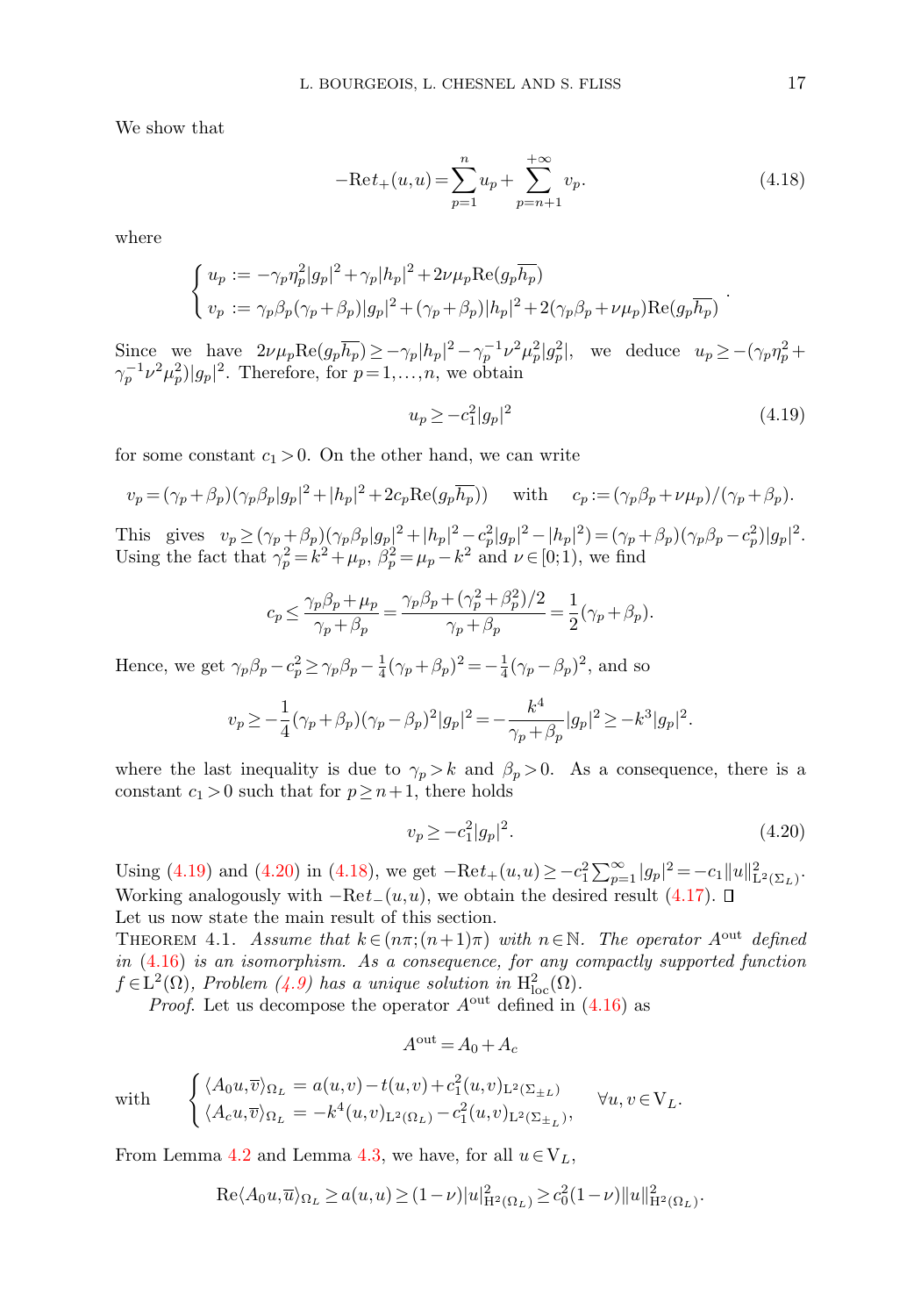Due to Lax-Milgram theorem, the operator  $A_0$  is an isomorphism. Since the operator  $A_c$ is compact, we conclude that the operator Aout is Fredholm of index 0. In particular, injectivity implies surjectivity. It remains to prove injectivity. By definition of the operator  $A<sup>out</sup>$  and since we have equivalence between problems [\(4.9\)](#page-12-1) and [\(4.12\)](#page-14-1), any element u of ker  $A^{out}$  satisfies Problem [\(4.9\)](#page-12-1) with  $f = 0$ , that is in particular Problem  $(4.1)$ . The solutions to that problem are given by  $(4.3)$ . The radiation conditions  $(RC)$ eventually imply that  $u=0$ .  $\Box$ 

4.3. Source term problem in the perturbed strip with radiation conditions Let us now address the source term Problem  $(2.1)$  (with a hole) when  $C = M$ . We remind the reader that this problem states, for a compactly supported function  $f \in L^2(D)$ , find u in  $H^2_{loc}(D)$  such that

<span id="page-17-1"></span>
$$
\begin{cases}\n\Delta^2 u - k^4 u = f \text{ in } D \\
u = Mu = 0 \text{ on } \partial \Omega \\
Mu = Nu = 0 \text{ on } \partial \mathcal{O} \\
u \text{ satisfies (RC)}.\n\end{cases}
$$
\n(4.21)

Again, we assume that  $k \in (n\pi; (n+1)\pi)$  with  $n \in \mathbb{N}$  (note that when  $k \in (0;\pi)$ , using the result of Proposition [4.1,](#page-13-1) one can prove Fredholmness of  $(4.21)$  in  $\{u \in H^2(D) | u =$ 0 on  $\partial\Omega$ ). We define the domain  $D_L := \{(x,y) \in D \mid |x| < L\}$  where L is chosen large enough so that both the hole  $\mathscr O$  and  $f$  are supported in  $D_L$  (see Figure [4.1](#page-2-1) right). We use the DtN operators  $T_{\pm}$  defined in §[4.1.](#page-9-4) Problem [\(4.21\)](#page-17-1) is equivalent to finding  $u \in H^2(D_L)$  such that

<span id="page-17-2"></span>
$$
\begin{cases}\n\Delta^2 u - k^4 u = f & \text{in } D_L \\
u = Mu = 0 & \text{on } \Gamma_L \\
Mu = Nu = 0 & \text{on } \partial \mathcal{O} \\
\begin{pmatrix} Nu \\
Mu \end{pmatrix} = T_{\pm} \begin{pmatrix} u \\
\partial_n u \end{pmatrix} & \text{on } \Sigma_{\pm L}.\n\end{cases}
$$
\n(4.22)

<span id="page-17-4"></span>We now introduce a variational formulation of  $(4.22)$  exactly as we did in the reference strip. First we define the Hilbert space  $W_L := \{u \in H^2(D_L) | u = 0 \text{ on } \Gamma_L\}.$  Problem [\(4.22\)](#page-17-2) is equivalent to the variational formulation: find  $u \in W_L$  such that for all  $v \in W_L$ ,

<span id="page-17-3"></span><span id="page-17-0"></span>
$$
b(u,v) - k4(u,v)L2(DL) - t(u,v) = m(v).
$$
 (4.23)

Here t is defined in  $(4.15)$  while the sesquilinear (resp. antilinear) form b (resp. m) is the analogous of a (resp.  $\ell$ ) defined in [\(4.13\)](#page-14-5) (resp. [\(4.15\)](#page-14-4)) with  $\Omega_L$  replaced by  $D_L$ . Define the linear and bounded operator  $B^\text{out}\!:\!{\mathcal{W}}_L \!\to\! {\mathcal{W}}_L^*$  such that

$$
\langle B^{\text{out}}u,\overline{v}\rangle_{D_L}=b(u,v)-k^4(u,v)_{L^2(D_L)}-t(u,v),\qquad \forall (u,v)\in W_L\times W_L.\tag{4.24}
$$

Here  $\langle \cdot, \cdot \rangle_{D_L}$  refers to the bilinear duality pairing between  $W_L^*$  and  $W_L$ . Working as in the proof of Theorem [4.1](#page-16-3) (in Lemma [4.2,](#page-14-3) replace the space  $V_L$  by  $W_L$ ) and using the Fredholm theory, we obtain the main result of this section.

THEOREM 4.2. Assume that  $k \in (n\pi; (n+1)\pi)$  with  $n \in \mathbb{N}$ . The operator  $B^{\text{out}}$  defined in  $(4.24)$  is Fredholm of index zero. As a consequence,

a) If ker  $B^{\text{out}} = \{0\}$ , then  $B^{\text{out}}$  is an isomorphism.

b) If  $\ker B^{\text{out}} = \text{span}(z_1, ..., z_d)$  for some  $d \geq 1$ , then the equation  $B^{\text{out}}u = F \in W_L^*$  admits a solution (defined up to an element of ker  $B<sup>out</sup>$ ) if and only if F satisfies the compatibility conditions  $\langle F,\overline{z_j} \rangle_{D_L} = 0$  for  $j = 1,\ldots,d$ .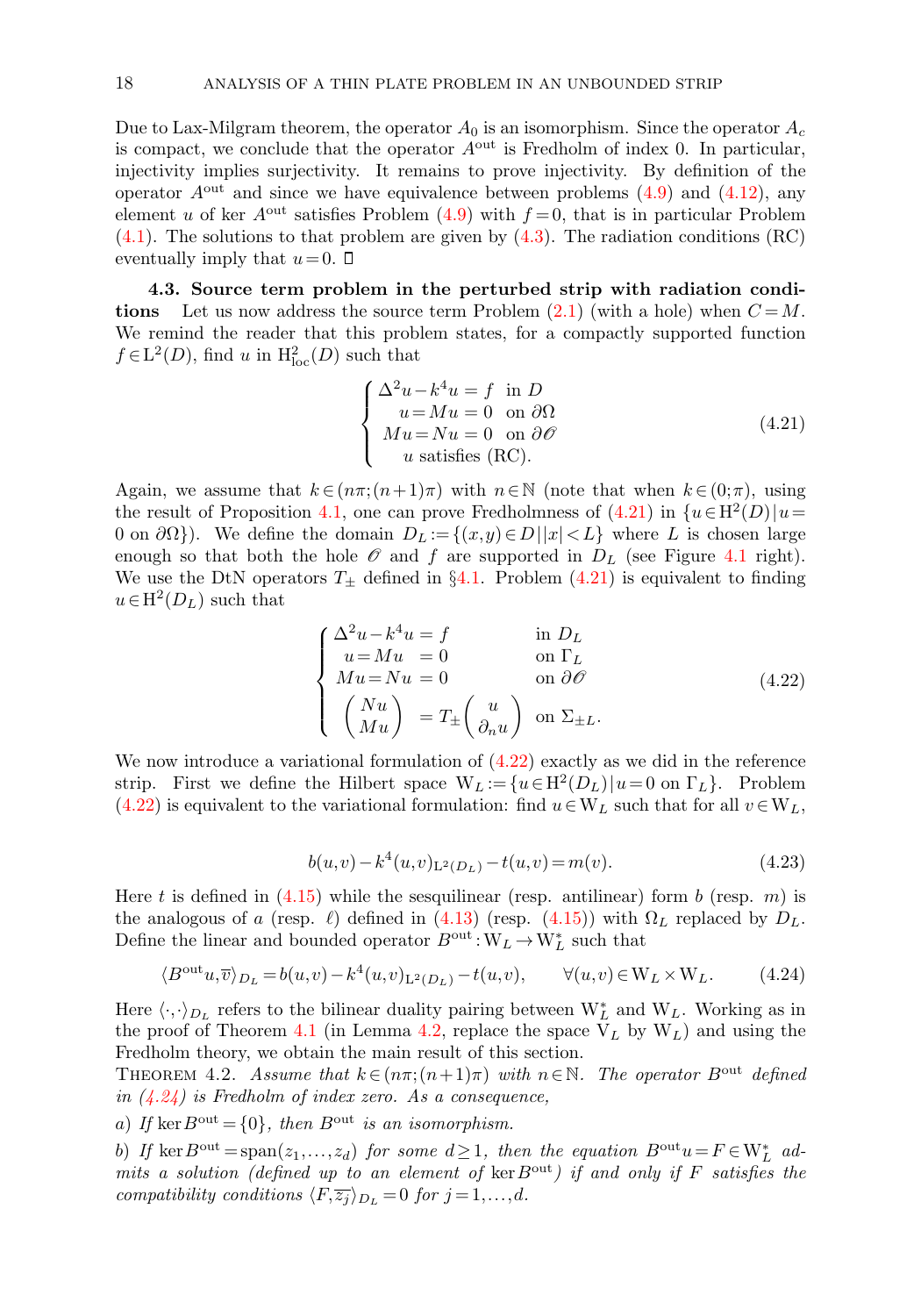REMARK 4.3. From Theorem [4.2,](#page-17-0) we deduce that if Problem  $(4.21)$  for  $f = 0$  has only the zero solution in  $\mathrm{H}^2_{\mathrm{loc}}(D)$ , then Problem [\(4.21\)](#page-17-1) has a unique solution in  $\mathrm{H}^2_{\mathrm{loc}}(D)$  for any  $f \in L^2(D)$  which is compactly supported.

REMARK 4.4. Assume that  $u \in H_{loc}^2(D)$  satisfies Problem [\(4.21\)](#page-17-1) with  $f = 0$ . Then u is a trapped mode, in the sense that  $u \in H^2(D)$ . Indeed, if  $m = 0$ , setting  $v = u$  in [\(4.23\)](#page-17-4), we obtain

<span id="page-18-3"></span>
$$
Im t(u, u) = 0.
$$

Using the decomposition  $(u, \partial_x u) = \sum_{p=1}^{+\infty} (g_p^{\pm}, h_p^{\pm}) \theta_p$  on  $\Sigma_{\pm L}$ , we find

$$
\mathrm{Im} t(u, u) = \sum_{\mu = \pm} \sum_{p=1}^{n} \eta_p (\gamma_p^2 |g_p^{\mu}|^2 + |h_p^{\mu}|^2 + 2\gamma_p \mathrm{Re}(g_p^{\mu} \overline{h_p^{\mu}})) = \sum_{\mu = \pm} \sum_{p=1}^{n} \eta_p |\gamma_p g_p^{\mu} + h_p^{\mu}|^2.
$$

We deduce that  $\gamma_p g_p^{\pm} + h_p^{\pm} = 0$  for  $p = 1, ..., n$ . Then working as in  $(4.7)$ , we find that the coefficients  $a_p^{\pm}$  in [\(RC\)](#page-10-3) satisfy  $a_p^{\pm}=0$  for  $p=1,\ldots,n$  (the projection on the propagating modes is null). We infer that u is exponentially decaying for  $|x| > L$ . As a consequence, u belongs to  $H^2(D)$ .

4.4. Scattering problem in the perturbed strip with radiation conditions Finally, we use the results of the previous paragraph to study the following scattering problem: find the total field u such that

<span id="page-18-1"></span>
$$
\begin{cases}\n\Delta^2 u - k^4 u = 0 \text{ in } D \\
u = Mu = 0 \text{ on } \partial \Omega \\
Mu = Nu = 0 \text{ on } \partial \mathcal{O} \\
u - u_i \text{ satisfies (RC)}\n\end{cases}
$$
\n(4.25)

where  $u_i$  is an incident field which solves

<span id="page-18-4"></span><span id="page-18-0"></span>
$$
\begin{cases} \Delta^2 u_i - k^4 u_i = 0 & \text{in } \Omega\\ u_i = C u_i = 0 & \text{on } \partial\Omega. \end{cases}
$$

In the following, we take  $k \in (n\pi; (n+1)\pi)$  with  $n \in \mathbb{N}^*$  and  $u_i \in \{w_p^{\pm} | p=1,\ldots,n\}$ , where  $w_p^{\pm}$  is the propagating mode such that

$$
w_p^{\pm}(x,y) = (2\eta_p)^{-1/2} e^{\pm i\eta_p x} \theta_p(y) = \eta_p^{-1/2} e^{\pm i\sqrt{k^2 - \pi^2 p^2} x} \sin(\pi p y). \tag{4.26}
$$

The normalization in [\(4.26\)](#page-18-0) is chosen so that the scattering matrix below is unitary. THEOREM 4.3. Assume that  $k \in (n\pi; (n+1)\pi)$  with  $n \in \mathbb{N}^*$ . Then for  $u_i = w_p^{\pm}$ ,  $p =$  $1,\ldots,n$ , Problem [\(4.25\)](#page-18-1) admits a solution  $u_p^{\pm}$ . This solution is uniquely defined if and only if trapped modes are absent at the wavenumber k.

<span id="page-18-2"></span>*Proof.* Let  $\zeta$  be a smooth cut-off function which depends only on x, which vanishes in a neighborhood of the hole  $\mathscr O$ , and which is equal to one for  $|x| \geq L - \varepsilon$  for some small given  $\varepsilon > 0$ . Theorem [4.2](#page-17-0) guarantees that there is a function  $v \in H^2_{loc}(D)$  which solves the problem

$$
\begin{cases}\n\Delta^2 v - k^4 v = f \text{ in } D \\
v = Mv = 0 \text{ on } \partial \Omega \\
Mv = Nv = 0 \text{ on } \partial \mathcal{O} \\
v \text{ satisfies (RC)}.\n\end{cases}
$$
\n(4.27)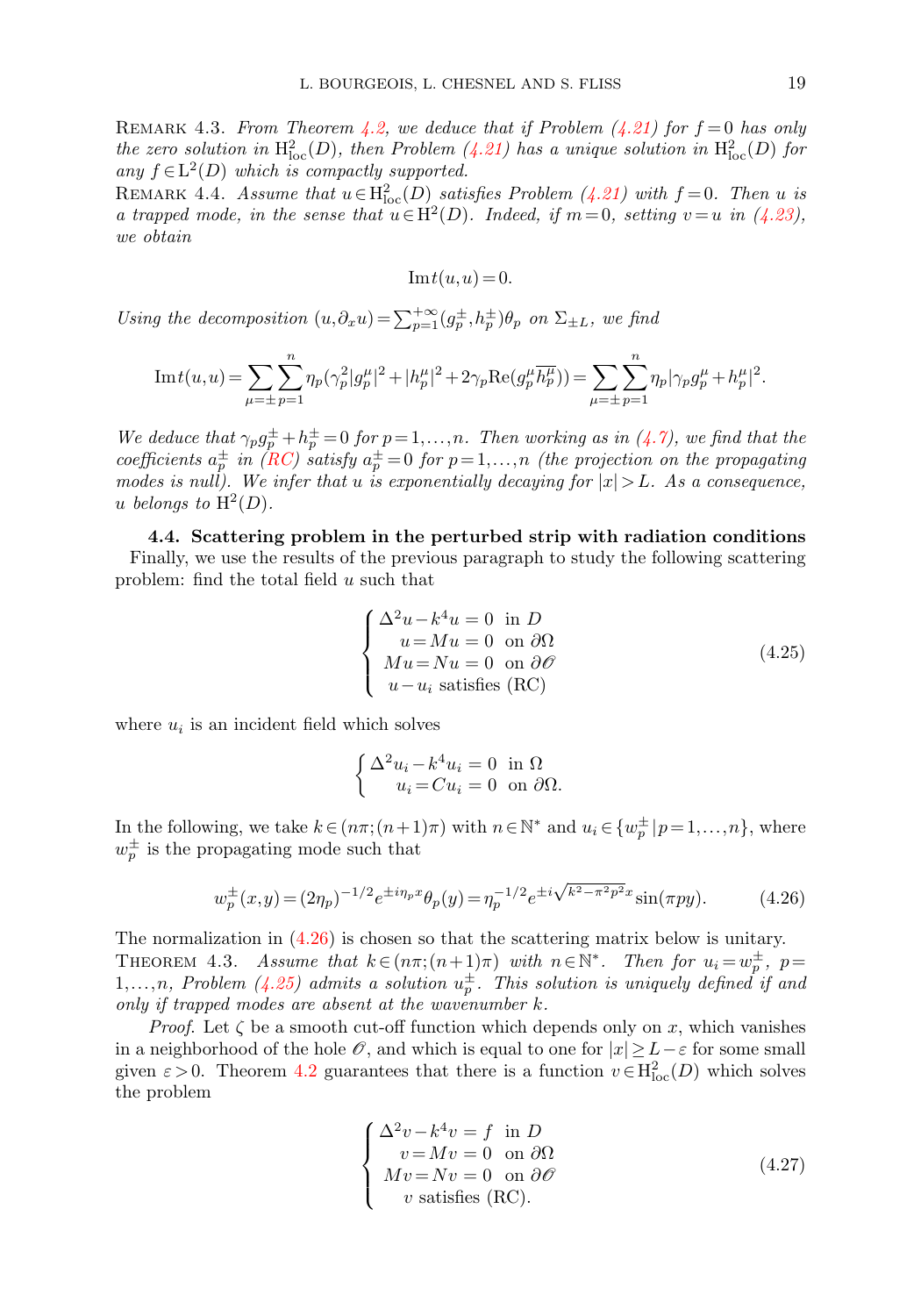with  $f := -(\Delta^2(\zeta u_i) - k^4(\zeta u_i))$ . Indeed, first we observe that f belongs to  $L^2(D)$  and is compactly supported. Now, if trapped modes are absent at the given wavenumber  $k$ ,  $B<sup>out</sup>$  is an isomorphism and the existence of v is clear. If ker  $B<sup>out</sup> = span(z_1,...,z_d)$  for some  $d \geq 1$ , one observes that for  $j = 1, \ldots, d$ , we have

$$
\int_{D_L} f \overline{z_j} dx dy = -\int_{D_L} (\Delta^2(\zeta u_i) - k^4(\zeta u_i)) \overline{z_j} dx dy
$$
\n
$$
= -\int_{\Sigma_{\pm L}} \left( (Nu_i) \overline{z_j} + (Mu_i) \frac{\partial \overline{z_j}}{\partial n} \right) ds + \int_{\Sigma_{\pm L}} \left( u_i N \overline{z_j} + \frac{\partial u_i}{\partial n} M \overline{z_j} \right) ds
$$
\n
$$
- \int_{D_L} \zeta u_i (\Delta^2 \overline{z_j} - k^4 \overline{z_j}) dx dy = 0.
$$

To obtain the second identity, we used twice the integration by parts formula of Lemma [4.1](#page-14-0) (observe that  $\zeta$  vanishes in a neighborhood of  $\mathscr{O}, \zeta$  depends only on x so that the integrals on  $\Gamma_L$  vanish and finally  $\zeta$  is equal to 1 in the neighborhood of  $\Sigma_{\pm L}$ ). To obtain the third equality, we used the formulas  $(2.3)$ , the orthonormality of the family  $(\theta_p)$  in  $L^2(I)$  and the fact that the trapped modes  $z_j$  satisfy [\(4.27\)](#page-18-2) with  $f = 0$  and do not decompose on the propagating modes (see Remark [4.4\)](#page-18-3). Once we have the guarantee that v is well-defined, we can set  $u := v + \zeta u_i$ . One can verify that u is a solution to problem  $(4.25)$ .  $\Box$ 

For  $p=1,\ldots,n$ , denote  $\Psi_p$  the solution of [\(4.25\)](#page-18-1) for  $u_i = w_p^-$  and  $\Psi_{n+p}$  the solution for  $u_i = w_p^+$ . Introduce  $\chi^{\pm} \in \mathscr{C}^{\infty}(\mathbb{R}^2)$  a cut-off function equal to one for  $\pm x \geq 2L$  and to zero for  $\pm x \leq L$ , for a given  $L > 0$ . Decompose the  $\Psi_p$  as

$$
\begin{array}{ll} \Psi_p&=\chi^+w_p^-+\chi^+\sum_{m=1}^n s_{pm}w_m^++\chi^-\sum_{m=1}^n s_{pn+m}w_m^-+\tilde{\Psi}_p,\\[3mm] \Psi_{n+p}=\chi^-w_p^++\chi^+\sum_{m=1}^n s_{n+pm}w_m^++\chi^-\sum_{m=1}^n s_{n+pn+m}w_m^-+\tilde{\Psi}_{n+p}, \end{array}
$$

where the  $\tilde{\Psi}_p$ ,  $p=1,\ldots,2n$ , are functions which are exponentially decaying at infinity and where the  $s_{pm}$ ,  $1 \leq p, m \leq 2n$ , are complex numbers. Define the scattering matrix

<span id="page-19-1"></span>
$$
\mathbb{S} := (s_{pm})_{1 \le p, m \le 2n} \in \mathbb{C}^{2n \times 2n}.
$$
\n
$$
(4.28)
$$

<span id="page-19-2"></span>THEOREM 4.4. For all  $k \in (n\pi; (n+1)\pi)$ ,  $n \in \mathbb{N}^*$ , the scattering matrix [\(4.28\)](#page-19-1) is uniquely defined (even in presence of trapped modes), unitary  $(S\overline{S}^T = Id^{2n \times 2n})$  and symmetric  $(S^{\top} = S)$ .

*Proof.* If trapped modes are absent at the wavenumber k, the  $\Psi_p$ 's are uniquely defined and the scattering matrix as well. In the presence of trapped modes, assume that Problem [\(4.25\)](#page-18-1) admits two solutions  $u^1$  and  $u^2$  for a given  $u_i \in \{w_p^{\pm} | p=1,\ldots,n\}$ . Then  $u^1 - u^2$  is a trapped mode which, according to Remark [4.4,](#page-18-3) do not decompose on the propagating modes. This is enough to show that S is uniquely defined. The unitarity and the symmetry of S will be established in the clamped case (see Theorem [5.3\)](#page-30-1). The proof is exactly the same here.  $\square$ 

### 5. Well-posedness in the clamped case

<span id="page-19-0"></span>In this section, we suppose that k is not a threshold wavenumber, i.e.  $k \neq k_n$  for  $n \in \mathbb{N}$ , where  $k_n$  is defined in [\(3.20\)](#page-8-4).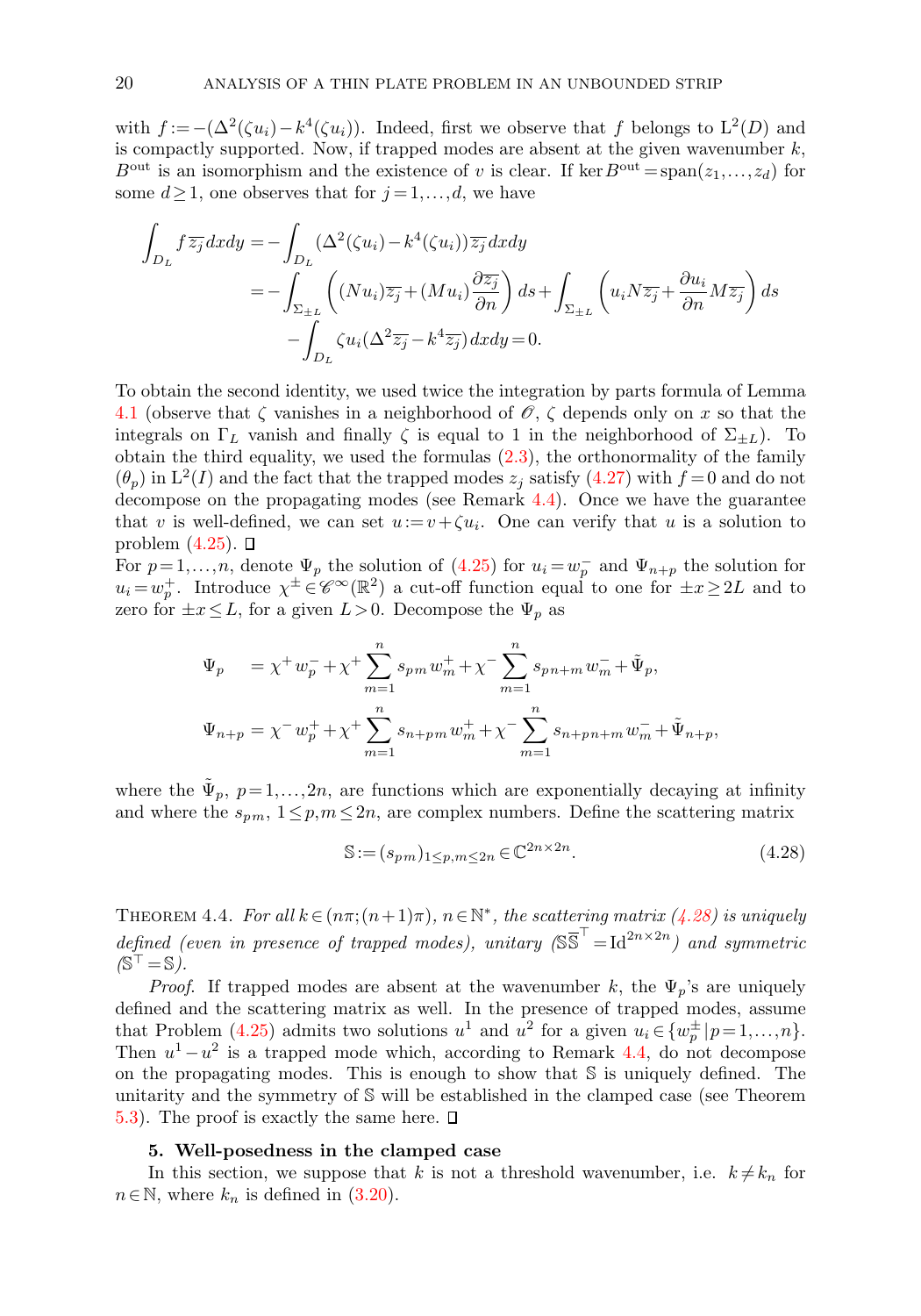<span id="page-20-0"></span>5.1. Preliminaries In this section, our goal is to study Problem [\(2.1\)](#page-2-2) with clamped boundary conditions. To proceed, first we shall work on the problem set in the reference strip, without hole:

<span id="page-20-1"></span>
$$
\begin{cases} \Delta^2 u - k^4 u = f \text{ in } \Omega \\ u = \partial_n u = 0 \text{ on } \partial \Omega, \end{cases}
$$
 (5.1)

where  $f$  is a given source term in a space to determine. In order to define radiation conditions at infinity, we will have to establish a modal decomposition for the solutions of  $(5.1)$  with  $f = 0$  similar to  $(4.3)$  for the simply supported case. Expansion  $(4.3)$  was derived thanks to a result of Hilbert basis (see Remark [4.1\)](#page-10-4). For the clamped problem, we do not know if the family of eigenfunctions of the symbol  $\mathscr L$  defined in [\(3.4\)](#page-4-4) forms a Hilbert basis of  $L^2(I)$ . As a consequence, as mentioned in the introduction, we will establish the modal decomposition with a different strategy based on the joint use of the Fourier-Laplace transform in the unbounded direction, of weighted Sobolev spaces defined in Section [5.1.1](#page-20-2) and of the residue theorem. The foundation of the theory is due to Kondratiev [\[19\]](#page-41-13). For a modern presentation of the technique, one may consult the monographs  $[20, 21, 32]$  $[20, 21, 32]$  $[20, 21, 32]$  $[20, 21, 32]$ . To help the reader, below we try to give enough details to get a self-consistent presentation of the approach. Again, we emphasize that the method we develop in this section to study the clamped problem can also be used to consider the simply supported problem.

<span id="page-20-2"></span>**5.1.1.** The weighted Sobolev spaces For  $\beta \in \mathbb{R}$ , define the space  $\mathring{W}^2_{\beta}(\Omega)$  as the completion of  $\mathscr{C}_0^{\infty}(\Omega)$  for the norm

<span id="page-20-4"></span>
$$
||v||_{\mathcal{W}_{\beta}^{2}(\Omega)} = \Big(\sum_{\alpha,\gamma \in \mathbb{N}, \ \alpha+\gamma \leq 2} ||e^{\beta x} \partial_{x}^{\alpha} \partial_{y}^{\gamma} v||_{\mathcal{L}^{2}(\Omega)}^{2}\Big)^{1/2}.
$$
\n(5.2)

Observe that for  $\beta = 0$ , we have  $W_0^2(\Omega) = H_0^2(\Omega)$  where  $H_0^2(\Omega)$  stands for the usual Sobolev space. We denote  $\mathring{W}^2_{\beta}(\Omega)^*$  the topological dual space of  $\mathring{W}^2_{\beta}(\Omega)$  endowed with the norm

<span id="page-20-3"></span>
$$
\|f\|_{\mathring{\mathbf{W}}^2_{\beta}(\Omega)^*}=\sup\limits_{v\in \mathring{\mathbf{W}}^2_{\beta}(\Omega)\backslash\{\mathbf{0}\}}\frac{|\langle f,\overline{v}\rangle_{\Omega}|}{\|v\|_{\mathbf{W}^2_{\beta}(\Omega)}}.
$$

Here  $\langle \cdot, \cdot \rangle_{\Omega}$  refers to the bilinear duality pairing between  $\mathring{W}^2_{\beta}(\Omega)^*$  and  $\mathring{W}^2_{\beta}(\Omega)$ . For  $\beta \in \mathbb{R}$ , define the linear and bounded operator  $A_\beta : \mathring{W}_\beta^2(\Omega) \to \mathring{W}_{-\beta}^2(\Omega)^*$  such that

$$
\langle A_{\beta} u, \overline{v} \rangle_{\Omega} = \int_{\Omega} \Delta u \overline{\Delta v} - k^4 u \overline{v} dx dy, \qquad \forall (u, v) \in \mathring{W}_{\beta}^2(\Omega) \times \mathring{W}_{-\beta}^2(\Omega). \tag{5.3}
$$

Define the partial Fourier-Laplace transform  $\mathcal{L}_{x\to\lambda}$  with respect to the variable x such that, for  $\lambda \in \mathbb{C}$ ,

$$
\hat{v}(\lambda,\cdot) = (\mathcal{L}_{x \to \lambda}v)(\lambda,\cdot) := \int_{-\infty}^{+\infty} e^{-\lambda x} v(x,\cdot) dx.
$$

It is an isomorphism between

$$
\mathring{\mathcal{W}}^2_{\beta}(\Omega) \quad \text{and} \quad \widehat{\mathcal{W}}^2_{\beta}:=\Big\{\hat{v}\in \mathrm{L}^2(\ell_{-\beta},\mathrm{H}^2_0(I)), \int_{\ell_{-\beta}}\|\hat{v}(\lambda,\cdot)\|^2_{\mathrm{H}^2(I,|\lambda|)}\,d\lambda<+\infty\Big\}
$$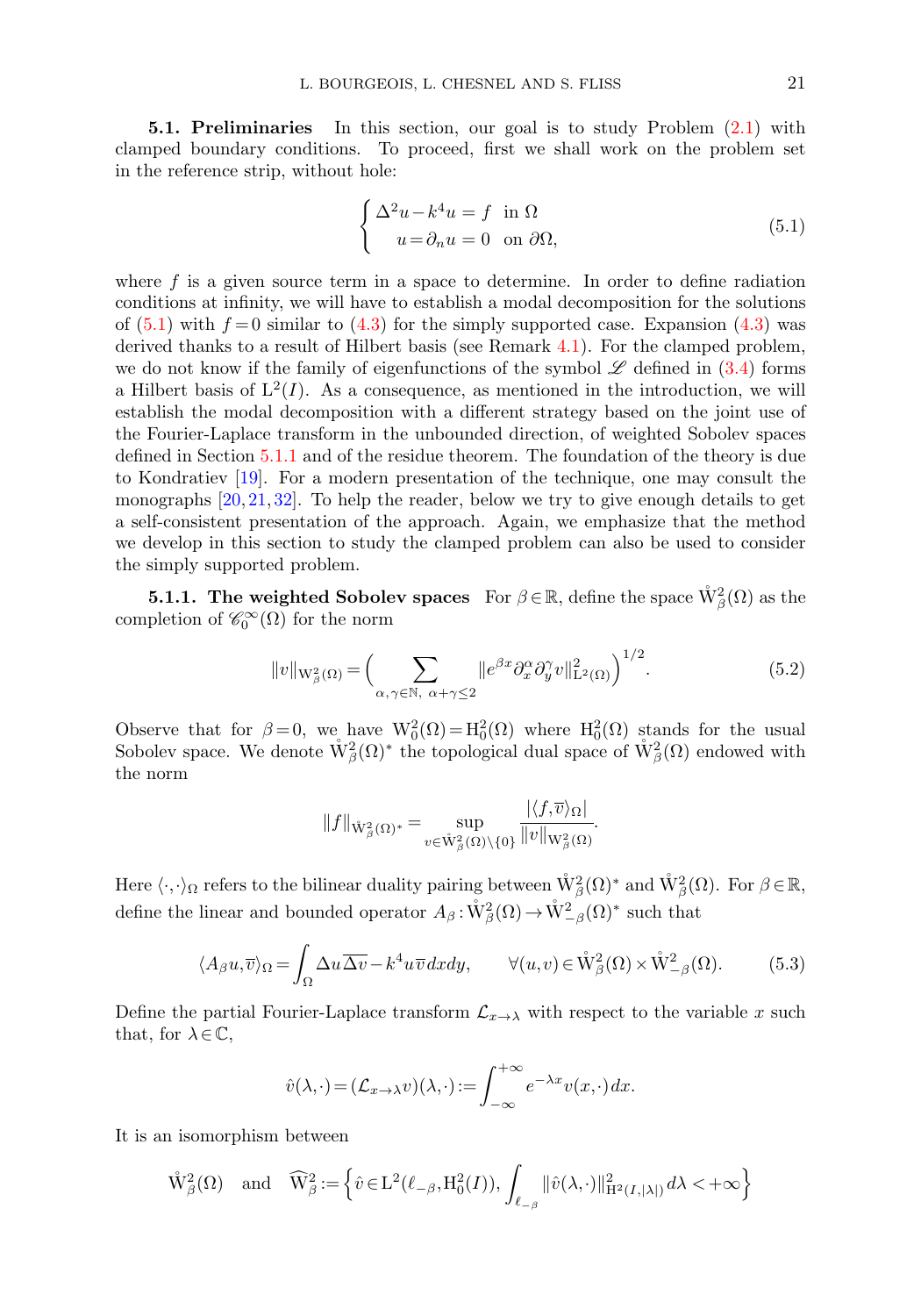where  $\ell_{-\beta} = {\lambda = -\beta + is, s \in \mathbb{R}}$ , for all  $\beta \in \mathbb{R}$  and where

<span id="page-21-1"></span>
$$
\|\varphi\|_{\mathcal{H}^2(I,|\lambda|)} := \left(\sum_{\alpha,\gamma \in \mathbb{N}, \ \alpha+\gamma \le 2} \|\|\lambda|^\alpha \partial_y^\gamma \varphi\|_{\mathcal{L}^2(I)}^2\right)^{1/2}, \qquad \forall \varphi \in \mathcal{H}_0^2(I). \tag{5.4}
$$

Note that for a fixed  $\lambda$ , the norms  $\|\cdot\|_{\mathrm{H}^2(I,|\lambda|)}$  and  $\|\cdot\|_{\mathrm{H}^2(I)}$  are equivalent on  $\mathrm{H}_0^2(I)$ . However the constants of equivalence depend on  $|\lambda|$ .

We have also the Plancherel formula

<span id="page-21-3"></span>
$$
||v||_{\mathcal{W}_{\beta}^{2}(\Omega)}^{2} = \frac{1}{2\pi i} \int_{\ell_{-\beta}} ||\hat{v}(\lambda,\cdot)||_{\mathcal{H}^{2}(I,|\lambda|)}^{2} d\lambda := ||\hat{v}||_{\widehat{\mathcal{W}}_{\beta}^{2}}^{2},
$$
\n(5.5)

and the inverse  $\mathcal{L}_{x\to\lambda}^{-1}$  is given by

$$
\forall \hat{v} \in \widehat{\mathcal{W}}_{\beta}^2, \quad \left(\mathcal{L}_{x \to \lambda}^{-1} \hat{v}\right)(x, \cdot) = \frac{1}{2\pi i} \int_{\ell_{-\beta}} e^{\lambda x} \hat{v}(\lambda, \cdot) d\lambda.
$$

Let us denote  $\widehat{\mathbf{W}}^{2*}_{\beta}$  the topological dual space of  $\widehat{\mathbf{W}}^{2}_{\beta}$  which can be characterized as

$$
\widehat{\mathcal{W}}_{\beta}^{2*} = \left\{ \widehat{g} \in \mathcal{L}^2(\ell_{\beta}, \mathcal{H}^{-2}(I)), \int_{\ell_{\beta}} ||\widehat{g}(\lambda, \cdot)||_{\mathcal{H}^{-2}(I, |\lambda|)}^2 d\lambda < +\infty \right\}
$$

<span id="page-21-2"></span>where

$$
||g||_{\mathcal{H}^{-2}(I,|\lambda|)} := \sup_{\varphi \in \mathcal{H}_0^2(\Omega) \setminus \{0\}} \frac{|\langle g, \overline{\varphi} \rangle_I|}{\|\varphi\|_{\mathcal{H}^2(I,|\lambda|)}}, \qquad \forall g \in \mathcal{H}^{-2}(I), \tag{5.6}
$$

 $\langle \cdot, \cdot \rangle_I$  being the duality product between  $H^{-2}(I)$  and  $H^2_{0}(I)$ . The Fourier-Laplace Transform  $\mathcal{L}_{x\to\lambda}$  can be defined by duality for functions in  $\mathring{W}^2_{\beta}(\Omega)^*$  as

$$
\forall f \in \mathring{\mathbb{W}}^2_{\beta}(\Omega)^*, \hat{v} \in \widehat{\mathbb{W}}^2_{\beta}, \quad \langle \mathcal{L}_{x \to \lambda} f, \hat{v} \rangle_{\hat{\Omega}} := \langle f, \mathcal{L}_{x \to \lambda}^{-1} \hat{v} \rangle_{\Omega}
$$

where  $\langle\cdot,\cdot\rangle_{\Omega}$  refers to the bilinear duality pairing between  $\mathring{W}^2_{\beta}(\Omega)^*$  and  $\mathring{W}^2_{\beta}(\Omega)$  and  $\langle\cdot,\cdot\rangle_{\hat{\Omega}}$ refers to the one between  $\widehat{W}^{2*}_{\beta}$  and  $\widehat{W}^{2}_{\beta}$ . Finally, we have also a Plancherel formula

<span id="page-21-4"></span><span id="page-21-0"></span>
$$
||f||_{\mathring{W}_{\beta}^{2}(\Omega)^{*}}^{2} = \frac{1}{2\pi i} \int_{\ell_{\beta}} ||\hat{f}(\lambda,\cdot)||_{\mathcal{H}^{-2}(I,|\lambda|)}^{2} d\lambda.
$$
 (5.7)

We can now apply  $\mathcal{L}_{x\to\lambda}$  to the equation  $A_{\beta}u=f$ , one is led to study the symbol  $\mathscr{L}(\lambda): H^2(I,|\lambda|) \to H^{-2}(I,|\lambda|)$  for  $\lambda \in -\beta + i\mathbb{R}$ , defined in [\(3.4\)](#page-4-4) and such that

$$
\langle \mathcal{L}(\lambda)\varphi, \overline{\psi}\rangle_I = \int_I (\lambda^2 \varphi + d_{yy}\varphi) (\lambda^2 \overline{\psi} + d_{yy}\overline{\psi}) - k^4 \varphi \overline{\psi} dy, \qquad \forall \varphi, \psi \in \text{H}_0^2(I). \tag{5.8}
$$

In the following, we shall denote  $(\cdot, \cdot)_I$  the usual inner product of  $L^2(I)$ . Studying the properties of the symbol  $\mathscr{L}(\cdot)$  defined in [\(5.8\)](#page-21-0) leads to consider 1D problems set on I depending on a complex parameter  $\lambda$ .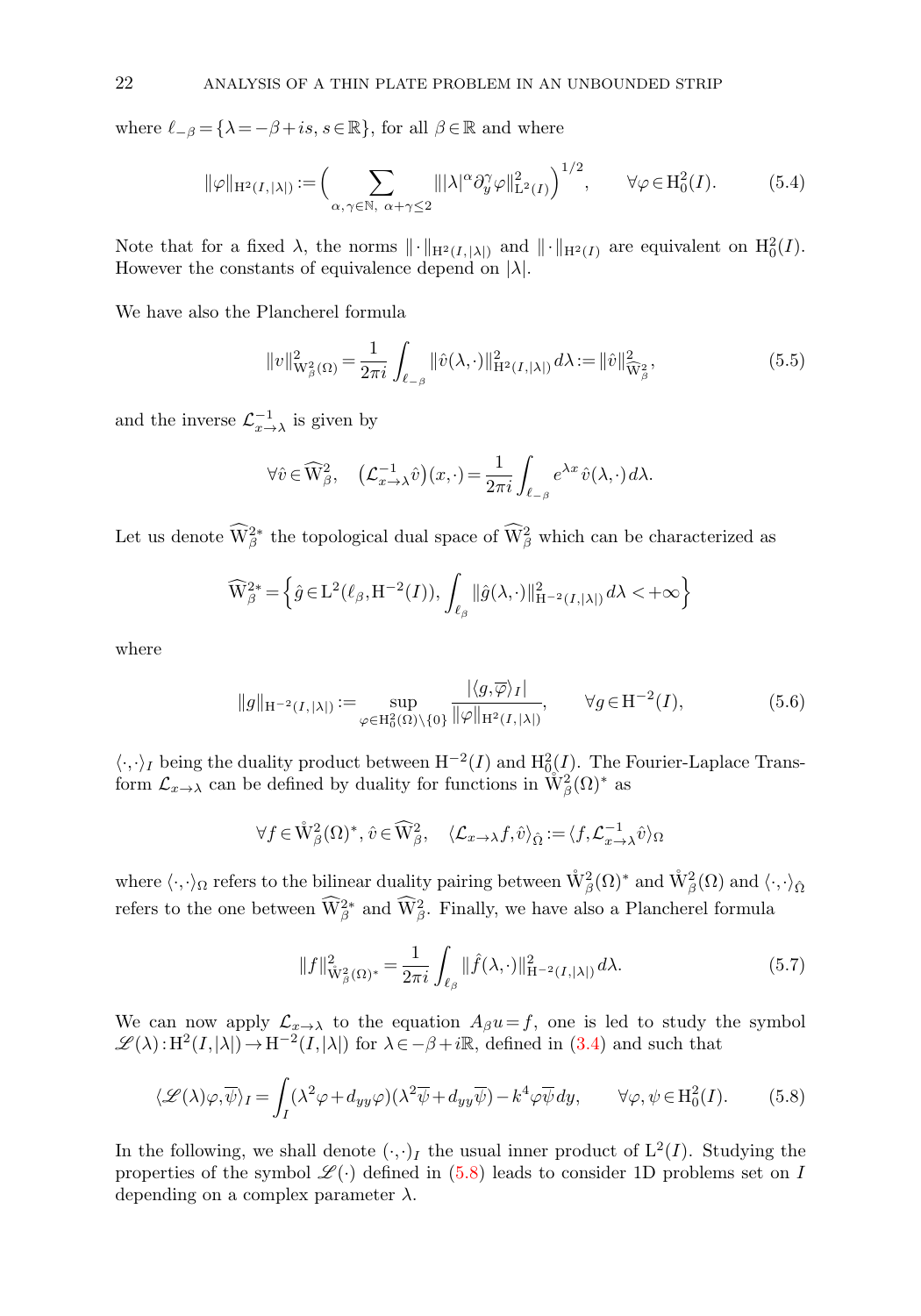5.1.2. Properties of the symbol In this paragraph, we study the properties of the symbol  $\mathscr{L}(\cdot)$  defined in [\(5.8\)](#page-21-0). For a fixed  $\lambda$ , as the norms  $\|\cdot\|_{H^2(I,|\lambda|)}$  and  $\|\cdot\|_{H^2(I)}$ are equivalent on  $H_0^2(I)$ , it suffices to study  $\mathscr{L}(\cdot)$  as an operator from  $H_0^2(I)$  in  $H^{-2}(I)$ and establish estimates in the  $\lambda$  dependent norms of  $H^2(I,|\lambda|)$  and  $H^{-2}(I,|\lambda|)$ . LEMMA 5.1. There is  $\tau_0 > 0$  such that for  $\lambda = i\tau$  with  $|\tau| \geq \tau_0$ ,  $\mathscr{L}(\lambda) : \mathrm{H}_0^2(I) \to \mathrm{H}^{-2}(I)$ is an isomorphism.

*Proof.* For  $\lambda = i\tau$ , we have

<span id="page-22-3"></span><span id="page-22-1"></span><span id="page-22-0"></span>
$$
\langle \mathcal{L}(i\tau)\varphi, \overline{\psi}\rangle_I = \int_I d_{yy}\varphi d_{yy}\overline{\psi} + 2\tau^2 d_{y}\varphi d_{y}\overline{\psi} + \tau^4 \varphi \overline{\psi} - k^4 \varphi \overline{\psi} dy.
$$
 (5.9)

Therefore, the result is a consequence of the Lax-Milgram theorem (take  $\tau_0 = k$ ).  $\Box$ We remind the reader that we say that  $\lambda \in \mathbb{C}$  is an eigenvalue of  $\mathscr{L}$  if there is a non-zero  $\varphi \in H_0^2(I)$  such that  $\mathscr{L}(\lambda)\varphi = 0$ . We denote  $\Lambda$  the set of eigenvalues of  $\mathscr{L}$ . From Lemma [5.1,](#page-22-0) according to the analytic Fredholm theorem, we deduce the following result. COROLLARY 5.1. For all  $\lambda \in \mathbb{C}$ ,  $\mathscr{L}(\lambda) : H_0^2(I) \to H^{-2}(I)$  is an isomorphism if and only if  $\lambda$  is not an eigenvalue of L. The set of eigenvalues of L is discrete and does not have any accumulation point in  $\mathbb{C}$ . In order to apply the inverse Fourier-Laplace transform, we need estimates for  $\mathscr{L}(\lambda)^{-1}$  on lines  $\{\lambda \in \mathbb{C} \mid \Re e \lambda = \beta\}, \ \beta \in \mathbb{R}$ , in the parameter dependent norms  $(5.4)$ ,  $(5.6)$ .

<span id="page-22-2"></span>

FIG. 5.1. Lemma [5.2](#page-22-2) ensures that the eigenvalues of  $\mathscr L$  are located in an infinite bow tie of the complex plane.

LEMMA 5.2. There are real positive constants  $\rho$ ,  $\delta$  such that for all  $\lambda \in \mathbb{C}$  satisfying

 $|\lambda| > \rho$  and  $|\Re e \lambda| < \delta |\Im m \lambda|$ 

(see Figure [5.1\)](#page-2-1),  $\mathscr{L}(\lambda): H_0^2(I) \to H^{-2}(I)$  is an isomorphism. Moreover, if  $\varphi \in H_0^2(I)$ satisfies  $\mathscr{L}(\lambda)\varphi = g \in H^{-2}(I)$ , then there holds

<span id="page-22-4"></span>
$$
\|\varphi\|_{\mathcal{H}^2(I,|\lambda|)} \le C \|g\|_{\mathcal{H}^{-2}(I,|\lambda|)},\tag{5.10}
$$

where  $C > 0$  is independent of g and  $\lambda$ .

*Proof.* Lemma [5.1](#page-22-0) together with identity [\(5.9\)](#page-22-3) ensure that [\(5.10\)](#page-22-4) holds for  $\lambda \in$ iR with  $|\lambda| \geq 2k$ . Now let us consider the case  $\lambda \notin i\mathbb{R}$ . We write  $\lambda$  as  $\lambda = \pm i |\lambda| e^{i\psi}$ with  $\psi \in (-\pi/2; \pi/2)$ . Set  $\lambda = \pm i|\lambda|$ . Since  $|\lambda| = |\lambda|$ , by definition of the parameter dependent norm  $(5.4)$ , for  $\varphi \in H_0^2(I)$ , we have  $\|\varphi\|_{H^2(I,|\lambda|)} = \|\varphi\|_{H^2(I,|\tilde{\lambda}|)}$ . Define  $\tilde{g} =$  $\mathscr{L}(\tilde{\lambda})\varphi$ . Assume that  $|\lambda|\geq k$ . In that case, according to the first step of the proof, we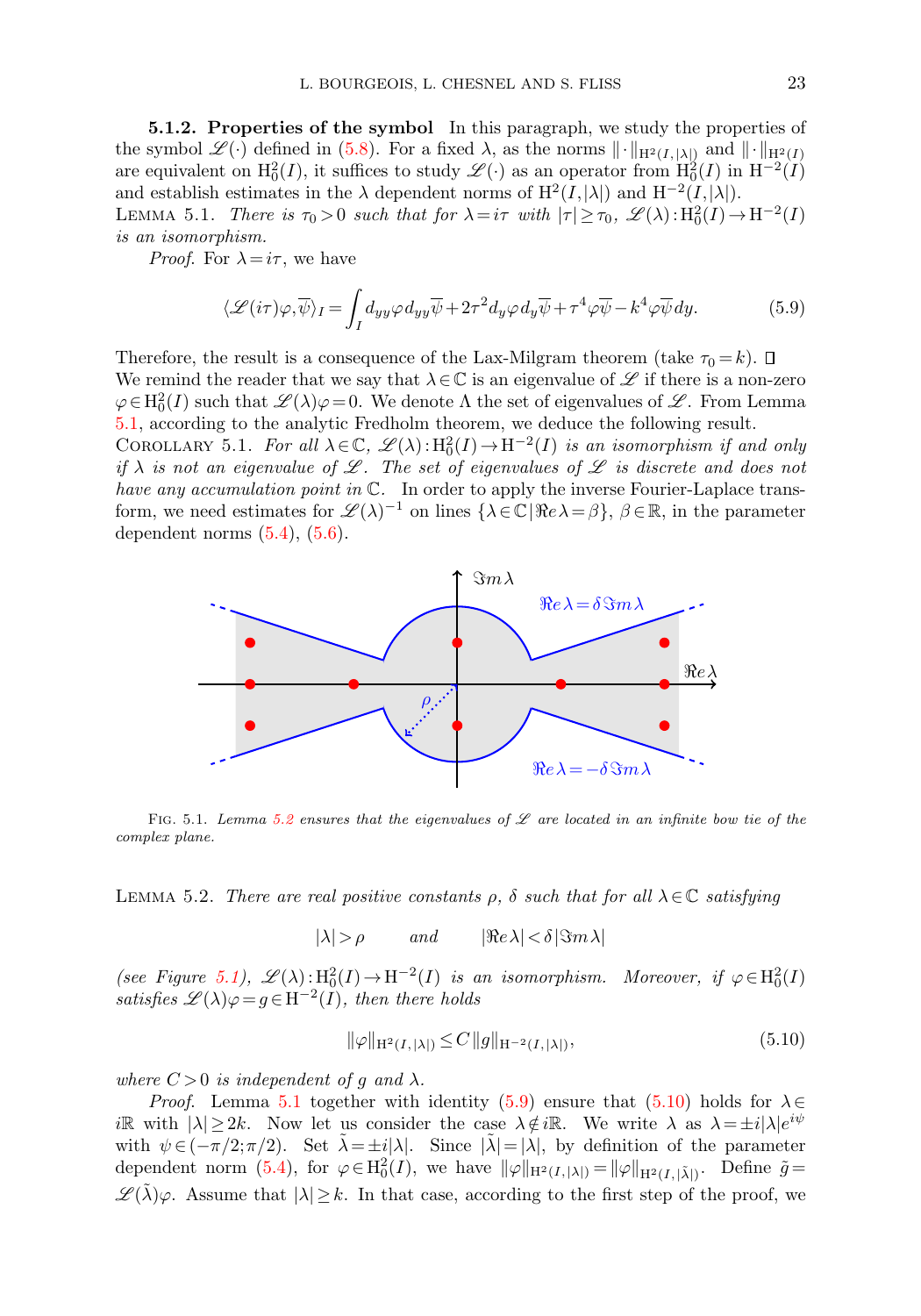<span id="page-23-0"></span>have

$$
\|\varphi\|_{\mathcal{H}^{2}(I,|\lambda|)} = \|\varphi\|_{\mathcal{H}^{2}(I,|\tilde{\lambda}|)} \leq C \|\tilde{g}\|_{\mathcal{H}^{-2}(I,|\tilde{\lambda}|)}.
$$
\n(5.11)

Here and in what follows,  $C > 0$  is a constant which can change from one line to another but which is independent of  $\lambda$ ,  $\varphi$ . Now we can write

$$
\|\tilde{g}\|_{\mathcal{H}^{-2}(I,|\tilde{\lambda}|)} = \|\tilde{g}\|_{\mathcal{H}^{-2}(I,|\lambda|)} \le \|g\|_{\mathcal{H}^{-2}(I,|\lambda|)} + \|\tilde{g} - g\|_{\mathcal{H}^{-2}(I,|\lambda|)}.
$$

A direct calculation gives, for all  $\psi \in H_0^2(I)$ ,

$$
\langle \tilde{g} - g, \overline{\psi} \rangle_I = \langle \mathscr{L}(\tilde{\lambda})\varphi - \mathscr{L}(\lambda)\varphi, \overline{\psi} \rangle_I = (\tilde{\lambda}^2 - \lambda^2) \Big( \int_I \varphi(\lambda^2 \overline{\psi} + 2d_{yy} \overline{\psi}) dy + \int_I \varphi(\tilde{\lambda}^2 \overline{\psi}) dy \Big).
$$

We deduce that

<span id="page-23-1"></span>
$$
\|\tilde{g} - g\|_{\mathcal{H}^{-2}(I, |\lambda|)} \le C\|\tilde{\lambda}^2 - \lambda^2\| \|\varphi\|_{\mathcal{L}^2(I)} \le C\|e^{2i\psi} - 1\| \|\varphi\|_{\mathcal{H}^2(I, |\lambda|)}. \tag{5.12}
$$

Thus for all  $\varsigma > 0$ , there is  $\delta$  small enough so that one has  $\|\tilde{g} - g\|_{H^{-2}(I,|\lambda|)} \leq \varsigma \|\varphi\|_{H^2(I,|\lambda|)}$ for all  $\lambda = \pm i |\lambda| e^{i\psi}$  such that  $|\psi| < \delta$ . Gathering the latter estimate, [\(5.11\)](#page-23-0) and [\(5.12\)](#page-23-1) leads to

<span id="page-23-2"></span>
$$
\|\varphi\|_{\mathrm{H}^2(I, |\lambda|)} \le C \|g\|_{\mathrm{H}^{-2}(I, |\lambda|)} + C \varsigma \|\varphi\|_{\mathrm{H}^2(I, |\lambda|)}.
$$

Taking  $\varsigma$  sufficiently small  $(\varsigma = 1/(2C))$  for example), finally we obtain [\(5.10\)](#page-22-4).  $\Box$ From this lemma, we deduce the following result.

THEOREM 5.1. Let  $\beta \in \mathbb{R}$  be such that L has no eigenvalue on the line  $\Re e \lambda = -\beta$ . Then the operator  $A_\beta: \mathring{W}^2_\beta(\Omega) \to \mathring{W}^2_{-\beta}(\Omega)^*$  defined in [\(5.3\)](#page-20-3) is an isomorphism.

REMARK 5.1. Proposition [3.6](#page-9-0) guarantees that for  $k \in (0;k_1)$  ( $k_1$  is the first positive threshold defined in [\(3.20\)](#page-8-4)), we have  $\Lambda \cap \mathbb{R}i = \emptyset$ . From Theorem [5.1,](#page-23-2) we deduce that when  $k \in (0; k_1)$ , the operator  $A_0$  is an isomorphism from  $H_0^2(\Omega)$  to  $H^{-2}(\Omega)$ .

*Proof.* Assume that  $\mathscr L$  has no eigenvalue on the line  $\Re e \lambda = -\beta$ . Let us first suppose that  $u \in W_\beta^2(\Omega)$  is such that  $A_\beta u = 0$ . Applying the partial Fourier-Laplace transform with respect to  $x$ , we obtain

<span id="page-23-4"></span><span id="page-23-3"></span>
$$
\mathscr{L}(\lambda)\hat{u}(\lambda,\cdot)=0, \qquad \forall \lambda\!\in\!\mathbb{C}.
$$

From Corollary [5.1,](#page-22-1) we deduce that for all  $\lambda \in \ell_{-\beta}$ ,  $\hat{u}(\lambda,\cdot) = 0$ . From the properties of the inverse Fourier-Laplace transform, we deduce that  $u \equiv 0$ . This shows that  $A_\beta$  is injective.

We prove now that  $A_{\beta}$  is onto. Let  $f \in \mathring{W}^2_{-\beta}(\Omega)^*$ . Lemma [5.2](#page-22-2) guarantees that for  $\lambda \in \mathbb{C}$  such that  $\Re e\lambda = -\beta$  and  $|\Im m\lambda| \geq \nu_{\beta}$ , we have the estimate

$$
\|\mathcal{L}(\lambda)^{-1}\hat{f}(\lambda,\cdot)\|_{\mathcal{H}^2(I,|\lambda|)} \le C \|\hat{f}(\lambda,\cdot)\|_{\mathcal{H}^{-2}(I,|\lambda|)},\tag{5.13}
$$

where  $C > 0$  is independent of  $\lambda$  and  $\nu_\beta$  depends only  $\beta$ . For  $\lambda \in [-\beta - i\nu_\beta; -\beta + i\nu_\beta]$ , the operator  $\mathscr{L}(\lambda)$  is invertible according to Corollary [5.1.](#page-22-1) The continuity of  $\lambda \mapsto \mathscr{L}(\lambda)^{-1}$ , ensured by the analytic Fredholm theorem, guarantees that Estimate [\(5.13\)](#page-23-3) also holds for  $\lambda$  in the compact set  $[-\beta - i\nu_\beta; -\beta + i\nu_\beta]$ . Therefore [\(5.13\)](#page-23-3) is valid for all  $\lambda$  such that  $\Re e\lambda = -\beta$  with a constant  $C > 0$  independent of  $\lambda$ . By definition

$$
f\in \mathring{\mathcal{W}}^2_{-\beta}(\Omega)^* \quad \Rightarrow \quad \frac{1}{2\pi i}\int_{\ell_{-\beta}}\|\widehat{f}(\lambda,\cdot)\|^2_{\mathcal{H}^{-2}(I,|\lambda|)}\,d\lambda <+\infty.
$$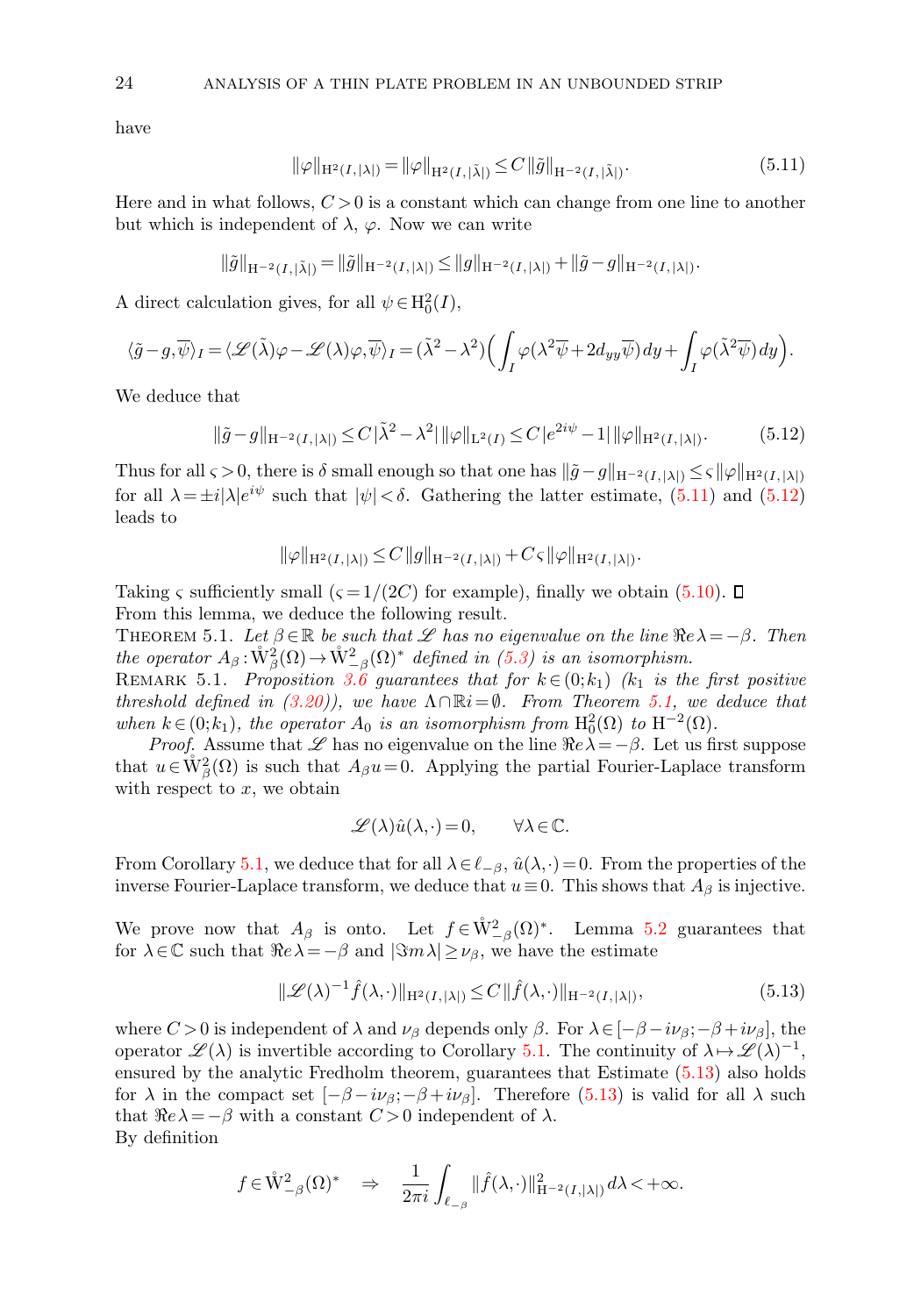We deduce that

<span id="page-24-3"></span>
$$
u(x,\cdot) = \frac{1}{2\pi i} \int_{\ell_{-\beta}} e^{\lambda x} \mathscr{L}(\lambda)^{-1} \hat{f}(\lambda,\cdot) d\lambda \quad \in \quad \mathring{W}^2_{\beta}(\Omega) \tag{5.14}
$$

is solution of  $A_{\beta}u = f$  with, by the Plancherel formulas [\(5.5\)](#page-21-3) and [\(5.7\)](#page-21-4),  $||u||_{\mathring{W}^2_{\beta}(\Omega)} \leq$  $C\|f\|_{\mathring{W}^2_{-\beta}(\Omega)^*}.$ 

5.2. Source term problem in the reference strip with radiation conditions For  $k < k_1$  ( $k_1$  is the first positive threshold defined in [\(3.20\)](#page-8-4)), as noticed in Remark [5.1,](#page-23-4) Problem [\(5.1\)](#page-20-1) is well posed in  $H_0^2(\Omega)$  in particular for locally supported L<sup>2</sup> source term. For  $k > k_1$ , the problem is not well posed in this setting. Indeed, since in that case  $\mathscr L$  has an eigenvalue on the line  $\Re e\lambda=0$ , one can show that the range of  $A_0$ is not closed. For  $\beta \neq 0$ , the solution to Problem [\(5.1\)](#page-20-1) defined via the operator  $A_{\beta}$  is a priori exponentially growing as  $x \to +\infty$  or as  $x \to -\infty$ . The results of the previous section do not provide a solution which is physically acceptable. In what follows, we explain how to impose radiation conditions at infinity to construct a solution to Problem [\(5.1\)](#page-20-1) which decomposes as the sum of outgoing propagating modes (defined later) plus an exponentially decaying remainder.

In order to measure exponentially growing or decaying behaviours as  $|x| \to \pm \infty$ , for  $\beta \in \mathbb{R}$ , introduce the weighted Sobolev space  $\mathring{W}_{\beta}^2(\Omega)$  defined as the completion of  $\mathscr{C}_0^{\infty}(\Omega)$  for the norm

$$
||v||_{\mathcal{W}_{\beta}^2(\Omega)} = \Big(\sum_{\alpha,\gamma \in \mathbb{N}, \alpha+\gamma \leq 2} ||e^{-\beta|x|} \partial_x^{\alpha} \partial_y^{\gamma} v||_{\mathcal{L}^2(\Omega)}^2\Big)^{1/2}.
$$

<span id="page-24-0"></span>Remark the absolute value in the weight  $e^{-\beta|x|}$ . Due to this absolute value, observe that

$$
\beta^1 \le \beta^2 \qquad \Rightarrow \qquad \mathring{\mathcal{W}}^2_{\beta^1}(\Omega) \subset \mathring{\mathcal{W}}^2_{\beta^2}(\Omega). \tag{5.15}
$$

Note that this property is not true for the spaces  $\mathring{W}^2_{\beta}(\Omega)$  introduced in [\(5.2\)](#page-20-4). Observe also that we have  $\mathring{W}^2_0(\Omega) = H^2_0(\Omega)$ . Let  $\langle \cdot, \cdot \rangle_{\Omega}$  stand for the bilinear duality pairing between  $\mathring{W}^2_{\beta}(\Omega)^*$  and  $\mathring{W}^2_{\beta}(\Omega)$ , where  $\mathring{W}^2_{\beta}(\Omega)^*$  is the topological dual space of  $\mathring{W}^2_{\beta}(\Omega)$ endowed with the norm

<span id="page-24-1"></span>
$$
||f||_{\mathring{\mathcal{W}}^2_{\beta}(\Omega)^*} = \sup_{v \in \mathring{\mathcal{W}}^2_{\beta}(\Omega) \setminus \{0\}} \frac{|\langle f, \overline{v} \rangle_{\Omega}|}{||v||_{\mathcal{W}^2_{\beta}(\Omega)}}.
$$
(5.16)

Due to [\(5.15\)](#page-24-0), we have

$$
\beta^1 \le \beta^2 \qquad \Rightarrow \qquad \mathring{\mathcal{W}}^2_{\beta^2}(\Omega)^* \subset \mathring{\mathcal{W}}^2_{\beta^1}(\Omega)^*.
$$
\n
$$
(5.17)
$$

For  $n \in \mathbb{N}^*$ , pick  $k \in (k_n; k_{n+1})$ , the threshold wavenumbers  $k_n$  being defined in [\(3.20\)](#page-8-4), and choose  $\beta > 0$ , once for all, small enough such that  $\{\lambda \in \Lambda \mid -\beta \leq \Re e \lambda \leq \beta\} = \Lambda \cap \mathbb{R}i\$  $\{0\}$ . According to Corollary [5.1](#page-22-1) and Lemma [5.2,](#page-22-2) we know that such a  $\beta$  exists. We denote  $\eta_1 < \cdots < \eta_p$  the positive real numbers (belonging to  $(0;k)$ ) according to the proof of Lemma [5.1\)](#page-22-0) such that

<span id="page-24-2"></span>
$$
\Lambda \cap \mathbb{R}i = {\pm i\eta_p}_{p=1}^P. \tag{5.18}
$$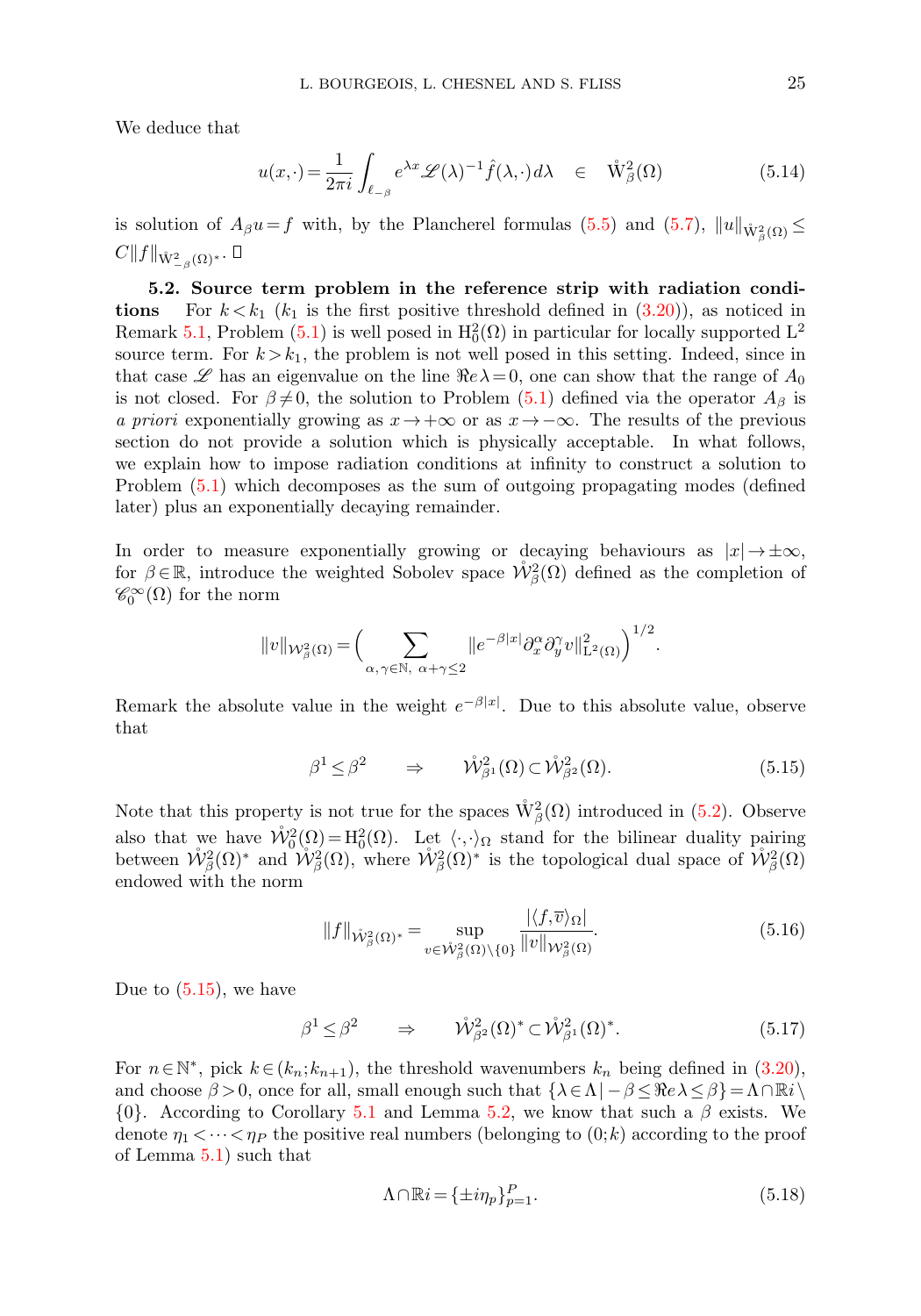For  $p=1,\ldots,P$ , we define the propagating modes  $w_p^{\pm}$  as

<span id="page-25-4"></span>
$$
w_p^{\pm}(x,y) = e^{\pm i\eta_p x} \varphi_p(y),\tag{5.19}
$$

where  $\varphi_p$  is a non zero element of ker  $\mathscr{L}(i\eta_p)$ . Observe that we have  $(\Delta^2 - k^4)w_p^{\pm} = 0$ . We normalize the  $\varphi_p$  so that

<span id="page-25-3"></span>
$$
4\eta_p \int_I |d_y \varphi_p(y)|^2 + \eta_p^2 |\varphi_p(y)|^2 dy = 1.
$$
\n(5.20)

This special choice for the normalization will appear naturally in [\(5.28\)](#page-27-0). In the next step of the analysis, we shall use the following decomposition result. It can be proved exactly in the same manner as Theorem 5.4.2 of [\[20\]](#page-41-14). For the sake of self-containment, we recall the sketch of the proof in Appendix  $B$ . It uses the fact that all modal exponents have an algebraic multiplicity of 1, since the wavenumber is not a threshold wavenumber (see Proposition [3.4\)](#page-7-4). In this statement and in what follows,  $\chi^{\pm} \in \mathscr{C}^{\infty}(\mathbb{R}^2)$  is a cut-off function equal to one for  $\pm x \geq 2L$  and to zero for  $\pm x \leq L$ , for a given  $L > 0$ .

<span id="page-25-0"></span>PROPOSITION 5.1. Assume that  $k \in (k_n; k_{n+1})$ ,  $n \in \mathbb{N}^*$ , the threshold wavenumbers  $k_n$ being defined in [\(3.20\)](#page-8-4). Assume that  $u \in \mathring{W}_{\beta}^2(\Omega)$  is such that  $(\Delta^2 - k^4)u \in \mathring{W}_{\beta}^2(\Omega)^* \subset$  $\mathring{\mathcal{W}}^{2}_{-\beta}(\Omega)^{\ast}$ . Then there holds the following representation

<span id="page-25-1"></span>
$$
u = \chi^{+} \sum_{p=1}^{P} (a_p^{+} w_p^{+} + a_p^{-} w_p^{-}) + \chi^{-} \sum_{p=1}^{P} (b_p^{-} w_p^{-} + b_p^{+} w_p^{+}) + \tilde{u}, \tag{5.21}
$$

with coefficients  $a_p^{\pm}$ ,  $b_p^{\pm} \in \mathbb{C}$  and  $\tilde{u} \in \overset{\circ}{\mathcal{W}}^2_{-\beta}(\Omega)$ .

REMARK 5.2. Observe that Formula  $(5.21)$  for the clamped problem is the equivalent of  $(4.3)$  for the simply supported problem. But again we emphasize that the tools to derive the two decompositions are different (see the discussion at the beginning of the section). In the sequel, we will say that for any  $u \in \mathring{\mathcal{W}}^2_{\beta}(\Omega)$ ,

<span id="page-25-2"></span>*u* is outgoing iff 
$$
u = \chi^+ \sum_{p=1}^P a_p w_p^+ + \chi^- \sum_{p=1}^P b_p w_p^- + \tilde{u},
$$
 (RC)

with coefficients  $a_p$ ,  $b_p \in \mathbb{C}$  and  $\tilde{u} \in \mathring{W}^2_{-\beta}(\Omega)$ . We introduce the space with detached asymptotic (see, e.g., the reviews  $[28, 29]$  $[28, 29]$ )  $\mathcal{W}^{\text{out}}(\Omega)$  that consists of functions in  $\mathring{W}^2_{\beta}(\Omega)$ that satisfies [\(RC\)](#page-25-2). The space  $\mathcal{W}^{out}(\Omega)$  is a Hilbert space for the inner product naturally associated with the norm

$$
||u||_{\mathcal{W}^{\text{out}}(\Omega)} = \left(\sum_{p=1}^{P} |a_p|^2 + \sum_{p=1}^{P} |b_p|^2 + ||\tilde{u}||^2_{\mathcal{W}^2_{-\beta}(\Omega)}\right)^{1/2}.
$$

For  $u \in \mathcal{W}^{\text{out}} \subset \mathring{\mathcal{W}}^2_{\beta}(\Omega)$ , the map  $\phi \mapsto \mathfrak{a}(u,\phi)$  with

$$
\mathfrak{a}(u,\phi) = \int_{\Omega} \Delta u \overline{\Delta \phi} - k^4 u \overline{\phi} dx dy
$$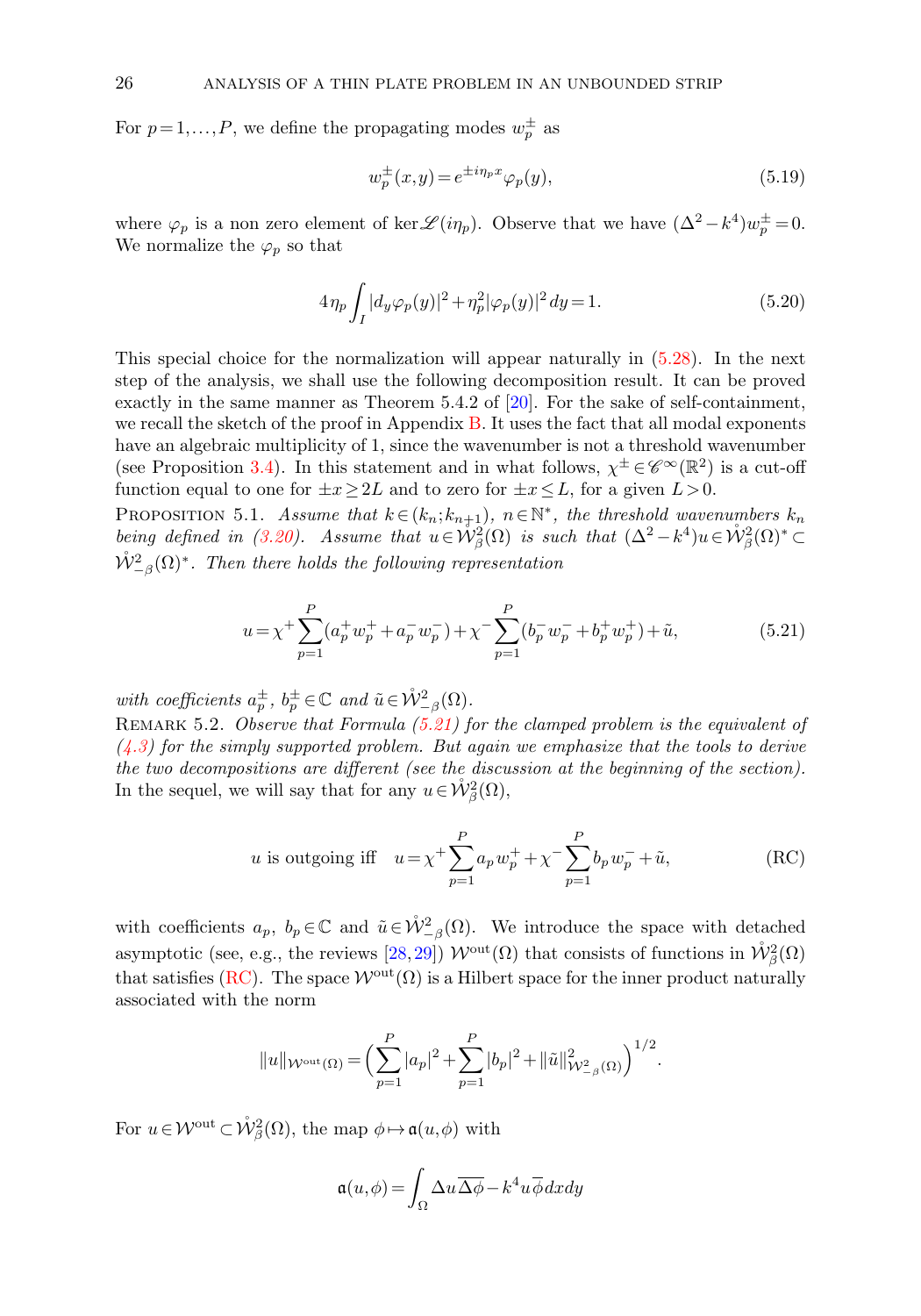is well-defined in  $\mathring{W}^2_{-\beta}(\Omega)$ . Although  $u \notin \mathring{W}^2_{-\beta}(\Omega)$  in general when  $u \in \mathcal{W}^{\text{out}}$ , we will extend it as a map in  $\mathring{W}^2_{\beta}(\Omega)$ . For  $\phi \in \mathscr{C}_0^{\infty}(\Omega)$ , applying Green's formula yields

$$
\mathfrak{a}(u,\phi) = \sum_{p=1}^{P} a_p \int_{\Omega} (\Delta \Delta - k^4 \text{Id})(\chi^+ w_p^+) \overline{\phi} dx dy + b_p \int_{\Omega} (\Delta \Delta - k^4 \text{Id})(\chi^- w_p^-) \overline{\phi} dx dy
$$
  
 
$$
+ \mathfrak{a}(\tilde{u}, \phi).
$$
 (5.22)

Since the support of  $(\Delta \Delta - k^4 \text{Id})(\chi^{\pm} w_p^{\pm})$  is compact,  $p = 1, ..., P$ , we deduce that there is a constant  $C > 0$  independent of  $\phi \in \mathscr{C}_0^{\infty}(\Omega)$  such that

<span id="page-26-3"></span>
$$
|\mathfrak{a}(u,\phi)| \le C \|u\|_{\mathcal{W}^{\text{out}}(\Omega)} \|\phi\|_{\mathcal{W}^2_{\beta}(\Omega)}.
$$
\n(5.23)

By density of  $\mathscr{C}_0^{\infty}(\Omega)$  in  $\mathring{\mathcal{W}}^2_{\beta}(\Omega)$ , we deduce that  $\phi \mapsto \mathfrak{a}(u,\phi)$  can be uniquely extended as a continuous map in  $\mathring{\mathcal{W}}^2_{\beta}(\Omega)$ . This discussion allows us to define the linear operator  $\mathscr{A}^{\mathrm{out}}$  such that

<span id="page-26-0"></span>
$$
\mathscr{A}^{\text{out}}: \mathcal{W}^{\text{out}}(\Omega) \longrightarrow \mathring{\mathcal{W}}^2_{\beta}(\Omega)^*
$$
  

$$
u = \chi^+ \sum_{p=1}^P a_p w_p^+ + \chi^- \sum_{p=1}^P b_p w_p^- + \tilde{u} \longrightarrow \mathscr{A}^{\text{out}} u \tag{5.24}
$$

where  $\mathscr{A}^{\text{out}}u$  is the unique element of  $\mathring{\mathcal{W}}^2_{\beta}(\Omega)^*$  such that  $\langle \mathscr{A}^{\text{out}}u, \overline{\phi} \rangle_{\Omega} = \mathfrak{a}(u, \phi)$  for all  $\phi \in \mathscr{C}_0^{\infty}(\Omega)$ . We deduce from [\(5.22\)](#page-25-2) that for  $v \in \mathring{\mathcal{W}}^2_{\beta}(\Omega)$ , we have

$$
\langle \mathscr{A}^{\mathrm{out}} u, \overline{v} \rangle_{\Omega} = \sum_{p=1}^{P} a_p \int_{\Omega} (\Delta \Delta - k^4 \mathrm{Id}) (\chi^+ w_p^+) \overline{v} \, dx dy + b_p \int_{\Omega} (\Delta \Delta - k^4 \mathrm{Id}) (\chi^- w_p^-) \overline{v} \, dx dy
$$
  
 
$$
+ \mathfrak{a}(\tilde{u}, v).
$$

<span id="page-26-1"></span>THEOREM 5.2. Assume that  $k \in (k_n; k_{n+1}), n \in \mathbb{N}^*$ , the threshold wavenumbers  $k_n$  being defined in [\(3.20\)](#page-8-4). The operator  $\mathscr{A}^{\text{out}}$  defined in [\(5.24\)](#page-26-0) is an isomorphism.

REMARK 5.3. Let us reformulate Theorem [5.2](#page-26-1) in order to compare it with Theorem [4.1.](#page-16-3) For  $f \in \mathring{\mathcal{W}}^2_{\beta}(\Omega)^*$ , Problem [\(5.1\)](#page-20-1) has a unique solution u in  $\mathcal{W}^{\text{out}}(\Omega)$ . In particular, for all  $\beta > 0$ , any compactly supported function  $f \in L^2(\Omega)$  belongs to  $\mathring{W}^2_{\beta}(\Omega)^*$  while the solution  $u \in \mathcal{W}^{\text{out}}(\Omega)$  belongs to  $H^2_{\text{loc}}(\Omega)$  and satisfies the radiation conditions. Note that the result of Theorem [5.2](#page-26-1) is slightly stronger than the one of Theorem  $4.1$  concerning the assumptions for the source term. Indeed the functions of  $\mathring{W}^2_{\beta}(\Omega)^*$  do not need to be compactly supported. In order to prove Theorem [5.2,](#page-26-1) we need to establish an intermediate result. Define  $W^{\dagger}(\Omega)$  the space of functions v of  $\mathring{W}^2_{\beta}(\Omega)$  that admit the representation

<span id="page-26-2"></span>
$$
v = \chi^{+} \sum_{p=1}^{P} (a_p^{+} w_p^{+} + a_p^{-} w_p^{-}) + \chi^{-} \sum_{p=1}^{P} (b_p^{-} w_p^{-} + b_p^{+} w_p^{+}) + \tilde{v},
$$
(5.25)

with coefficients  $a_p^{\pm}$ ,  $b_p^{\pm} \in \mathbb{C}$  and  $\tilde{v} \in \mathring{W}_{-\beta}^2(\Omega)$ . Define also the symplectic (sesquilinear and anti-hermitian) form  $q_{\Omega}(\cdot, \cdot)$  such that for all  $u, v \in \mathcal{W}^{\dagger}(\Omega)$ , we have

<span id="page-26-4"></span>
$$
q_{\Omega}(u,v) = \langle (\Delta^2 - k^4)u, \overline{v} \rangle_{\Omega} - \langle (\Delta^2 - k^4)\overline{v}, u \rangle_{\Omega}.
$$
 (5.26)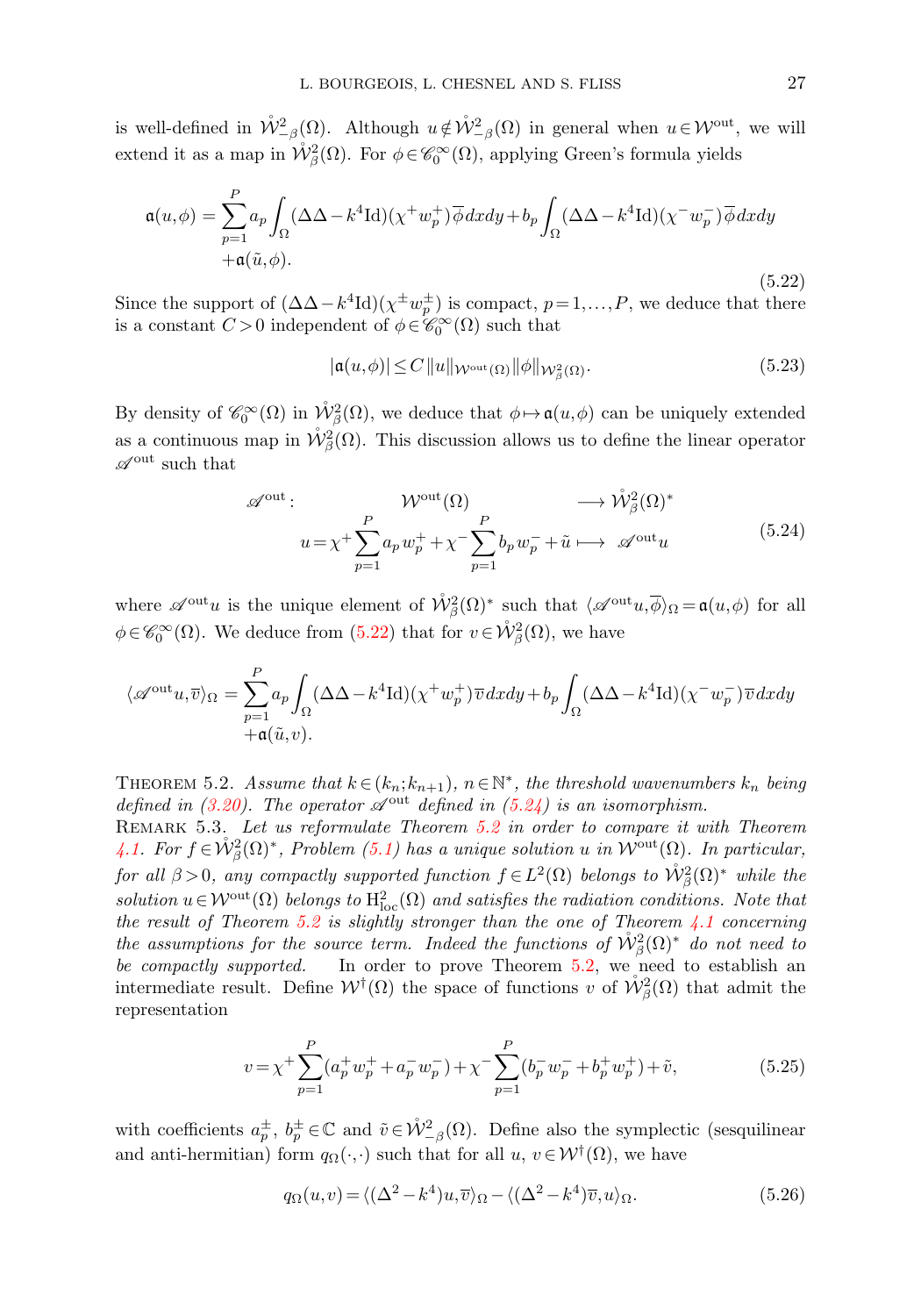Note that for  $u, v \in \mathcal{W}^{\dagger}(\Omega)$ , the maps  $(\Delta^2 - k^4)u, (\Delta^2 - k^4)\overline{v}$  are defined as elements of  $\mathring{\mathcal{W}}^2_{\beta}(\Omega)^*$  using an extension similar to what has been done above. As a consequence, we have

$$
q_{\Omega}(u,v)
$$
\n
$$
= \sum_{\pm} \sum_{p=1}^{P} a_p^{\pm}(u) \int_{\Omega} (\Delta \Delta - k^4 \text{Id})(\chi^+ w_p^{\pm}) \overline{v} \, dx \, dy + b_p^{\pm}(u) \int_{\Omega} (\Delta \Delta - k^4 \text{Id})(\chi^- w_p^{\pm}) \overline{v} \, dx \, dy
$$
\n
$$
- \sum_{\pm} \sum_{p=1}^{P} \overline{a_p^{\pm}(v)} \int_{\Omega} u (\Delta \Delta - k^4 \text{Id})(\chi^+ \overline{w_p^{\pm}}) \, dx \, dy + \overline{b_p^{\pm}(v)} \int_{\Omega} u (\Delta \Delta - k^4 \text{Id})(\chi^- \overline{w_p^{\pm}}) \, dx \, dy
$$
\n
$$
+ \mathfrak{a}(\tilde{u}, v) - \mathfrak{a}(u, \tilde{v}).
$$

Here  $a_p^{\pm}(u)$ ,  $b_p^{\pm}(u)$  (resp.  $a_p^{\pm}(v)$ ,  $b_p^{\pm}(v)$ ) refer to the constants appearing in [\(5.25\)](#page-26-2) in the decomposition of  $u$  (resp.  $v$ ). In the next proposition, we show some biorthogonality relations for the modes with respect to the form  $q_{\Omega}(\cdot,\cdot)$ . The proof is a computation, it can be skipped without altering the understanding.

<span id="page-27-2"></span>PROPOSITION 5.2. Assume that  $k \in (k_n; k_{n+1})$ ,  $n \in \mathbb{N}^*$ , the threshold wavenumbers  $k_n$ being defined in [\(3.20\)](#page-8-4). For  $\nu, \mu \in \{+, -\}$ ,  $j, l \in \{+, -\}$  and  $m, p \in \{1, ..., P\}$ , for all  $\tilde{u}$ ,  $\tilde{v} \in \mathring{\mathcal{W}}_{-\beta}^2(\Omega)$ , we have

$$
q_{\Omega}(\chi^{\nu}w^j_m+\tilde{u},\chi^{\mu}w^l_p+\tilde{v})=-ij\,\nu\,\delta_{\nu,\,\mu}\,\delta_{j,\,l}\,\delta_{m,\,p}.
$$

*Proof.* First, integrating by parts, we find that  $q_{\Omega}(\chi^{\nu}w_m^j + \tilde{u}, \chi^{\mu}w_p^l + \tilde{v}) =$  $q_{\Omega}(\chi^{\nu}w_m^j, \chi^{\mu}w_p^l)$  for all  $\tilde{u}, \tilde{v} \in \mathring{\mathcal{W}}^2_{-\beta}(\Omega)$ . On the other hand, observing that  $(\Delta \Delta (k^4)w_m^j = 0$  for all  $j \in \{+, -\}$ ,  $m \in \{1, ..., P\}$ , and that  $\chi^{\pm} = 1$  for  $\pm x \ge 2L$ , we can write

$$
q_{\Omega}(\chi^{\nu}w^{j}_{m},\chi^{\mu}w^{l}_{p})=\int_{\Omega_{H}}\Delta\Delta(\chi^{\nu}w^{j}_{m})\overline{\chi^{\mu}w^{l}_{p}}-\chi^{\nu}w^{j}_{m}\Delta\Delta(\overline{\chi^{\mu}w^{l}_{p}})dxdy, \qquad \forall H\geq 2L.
$$

Here we use the notation  $\Omega_H := \{(x,y)\in\Omega \mid |x|\leq H\}$ . Integrating by parts, we get

$$
q_{\Omega}(\chi^{\nu}w_m^j, \chi^{\mu}w_p^l) = \delta_{\nu,\mu} \int_{\Sigma_H} \partial_n \Delta w_m^j \overline{w_p^l} - w_m^j \partial_n \Delta \overline{w_p^l} dy
$$

$$
- \delta_{\nu,\mu} \int_{\Sigma_H} \Delta w_m^j \partial_n \overline{w_p^l} - \partial_n w_m^j \Delta \overline{w_p^l} dy, \qquad \forall H \ge 2L,
$$

with  $\Sigma_H := \{-H\} \times (0,1) \cup \{H\} \times (0,1)$  and  $\partial_n = \pm \partial_x$  at  $x = \pm H$ . We deduce

<span id="page-27-1"></span><span id="page-27-0"></span>
$$
q_{\Omega}(\chi^{\nu}w_m^j, \chi^{\mu}w_p^l) = \delta_{\nu, \mu} e^{i\nu(j\eta_m - l\eta_p)H} \mathfrak{J}, \qquad \forall H \ge 2L,\tag{5.27}
$$

where the quantity  $\mathfrak{J}$  is independent of  $H \geq 2L$ . Since  $q_{\Omega}(\chi^{\nu}w_m^j, \chi^{\mu}w_p^l)$  is also independent of  $H \ge 2L$ , we must have  $q_{\Omega}(\chi^{\nu}w_m^j, \chi^{\mu}w_p^l) = 0$  if  $j\eta_m - l\eta_p \ne 0 \Leftrightarrow [j \ne l$  or  $m \ne p$ . To conclude the proof, it remains to study the case  $\nu = \mu$ ,  $j = l$  and  $m = p$ . Writing more precisely the quantity  $\mathfrak J$  in  $(5.27)$ , we find

$$
q_{\Omega}(\chi^{\nu}w_m^j, \chi^{\nu}w_m^j) = -4ij\nu\eta_m \int_I |d_y\varphi_m(y)|^2 + \eta_m^2 |\varphi_m(y)|^2 dy = -ij\nu. \tag{5.28}
$$

To obtain the second equality in  $(5.28)$ , we used  $(5.20)$ .  $\Box$ 

*Proof of Theorem [5.2.](#page-26-1)* From [\(5.23\)](#page-26-3), we see that the operator  $\mathscr{A}^{out}$  defined in [\(5.24\)](#page-26-0) is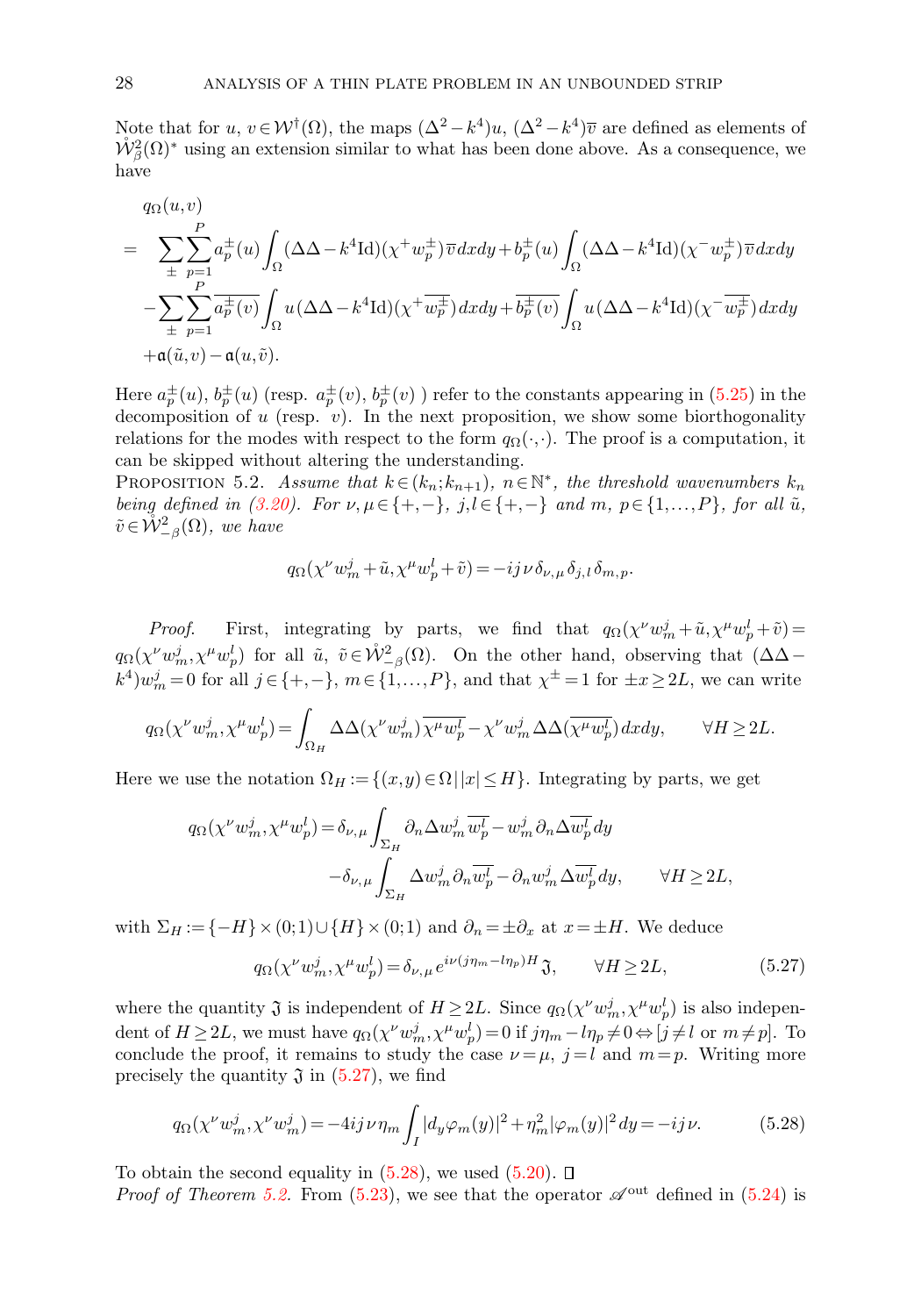continuous. On the other hand, if

$$
u = \chi^{+} \sum_{p=1}^{P} a_p w_p^{+} + \chi^{-} \sum_{p=1}^{P} b_p w_p^{-} + \tilde{u}
$$

belongs to ker  $\mathscr{A}^{out}$ , then  $q_{\Omega}(u,u) = 0$ . From Proposition [5.2,](#page-27-2) this implies

$$
i\sum_{p=1}^{P}|a_p|^2 + i\sum_{p=1}^{P}|b_p|^2 = 0.
$$

We deduce that  $u = \tilde{u} \in \mathring{\mathcal{W}}_{-\beta}^2(\Omega)$  and so u is in ker $A_{-\beta}$  and in ker $A_{\beta}$  which are both reduced to  $\{0\}$  (Theorem [5.1](#page-23-2) together with the fact that  $\mathscr L$  has no eigenvalue on the lines  $\Re e \lambda = \pm \beta$ ). Therefore,  $\mathscr{A}^{\text{out}}$  is injective. To conclude the proof, it remains to show that  $\mathscr{A}^{\text{out}}$  is onto. Consider  $f \in \mathring{\mathcal{W}}^2_{\beta}(\Omega)^* \subset \mathring{\mathcal{W}}^2_{-\beta}(\Omega)^*$ . Since  $A_{\beta}$  is onto (Theorem [5.1\)](#page-23-2), there is some  $v \in \mathring{W}^2_{\beta}(\Omega) \subset \mathring{W}^2_{\beta}(\Omega)$  such that  $A_{\beta}v = f$ . According to Proposition [5.1,](#page-25-0) v admits the following decomposition

$$
v = \chi^{+} \sum_{p=1}^{P} (a_p^{+} w_p^{+} + a_p^{-} w_p^{-}) + \chi^{-} \sum_{p=1}^{P} (b_p^{-} w_p^{-} + b_p^{+} w_p^{+}) + \tilde{u},
$$

with coefficients  $a_p^{\pm}, b_p^{\pm} \in \mathbb{C}$  and  $\tilde{u} \in \mathring{\mathcal{W}}_{-\beta}^2(\Omega)$ . Set

$$
u := v - \sum_{p=1}^{P} a_p^{-} w_p^{-} - \sum_{p=1}^{P} b_p^{+} w_p^{+}.
$$

One can see that u belongs to the space  $\mathcal{W}^{\text{out}}(\Omega)$ . On the other hand, observing that the  $w_p^{\pm}$  satisfy  $(\Delta^2 - k^4)w_p^{\pm} = 0$ , we obtain  $\mathscr{A}^{\text{out}}u = f$ . This shows that  $\mathscr{A}^{\text{out}}$  is onto.

5.3. Problems in the perturbed strip with radiation conditions We previously saw that for the simply supported strip, the unperturbed and perturbed cases where handled quite similarly. In the case of the clamped strip, the perturbed case is significantly more difficult than the unperturbed one, in the sense that additional arguments have to be introduced. Let us come back to the original Problem [\(2.1\)](#page-2-2) with a hole  $\mathcal O$  in the clamped case:

<span id="page-28-0"></span>
$$
\begin{cases}\n\Delta^2 u - k^4 u = f \text{ in } D \\
u = \partial_n u = 0 \text{ on } \partial \Omega \\
Mu = Nu = 0 \text{ on } \partial \mathcal{O},\n\end{cases}
$$
\n(5.29)

where  $f$  will be specified later on. To set ideas, we assume in this paragraph that  $L$ is chosen so that  $\overline{\mathscr{O}} \subset (-L;L)\times(0;1)$ . Problem [\(5.29\)](#page-28-0) leads to consider the variational equality

$$
\mathfrak{b}(u,v)\!=\!\mathfrak{m}(v),\qquad\forall v\!\in\!\{\phi|_D\,|\,\phi\!\in\!\mathscr{C}_0^\infty(\Omega)\},
$$

with 
$$
\mathfrak{b}(u,v) = \int_{\Omega} \nu \Delta u \overline{\Delta v} + (1 - \nu) \left( \frac{\partial^2 u}{\partial x^2} \frac{\partial^2 \overline{v}}{\partial x^2} + 2 \frac{\partial^2 u}{\partial x \partial y} \frac{\partial^2 \overline{v}}{\partial x \partial y} + \frac{\partial^2 u}{\partial y^2} \frac{\partial^2 \overline{v}}{\partial y^2} \right) - k^4 u \overline{v} dx dy
$$
  
\n $\mathfrak{m}(v) = \langle f, \overline{v} \rangle_{\Omega}.$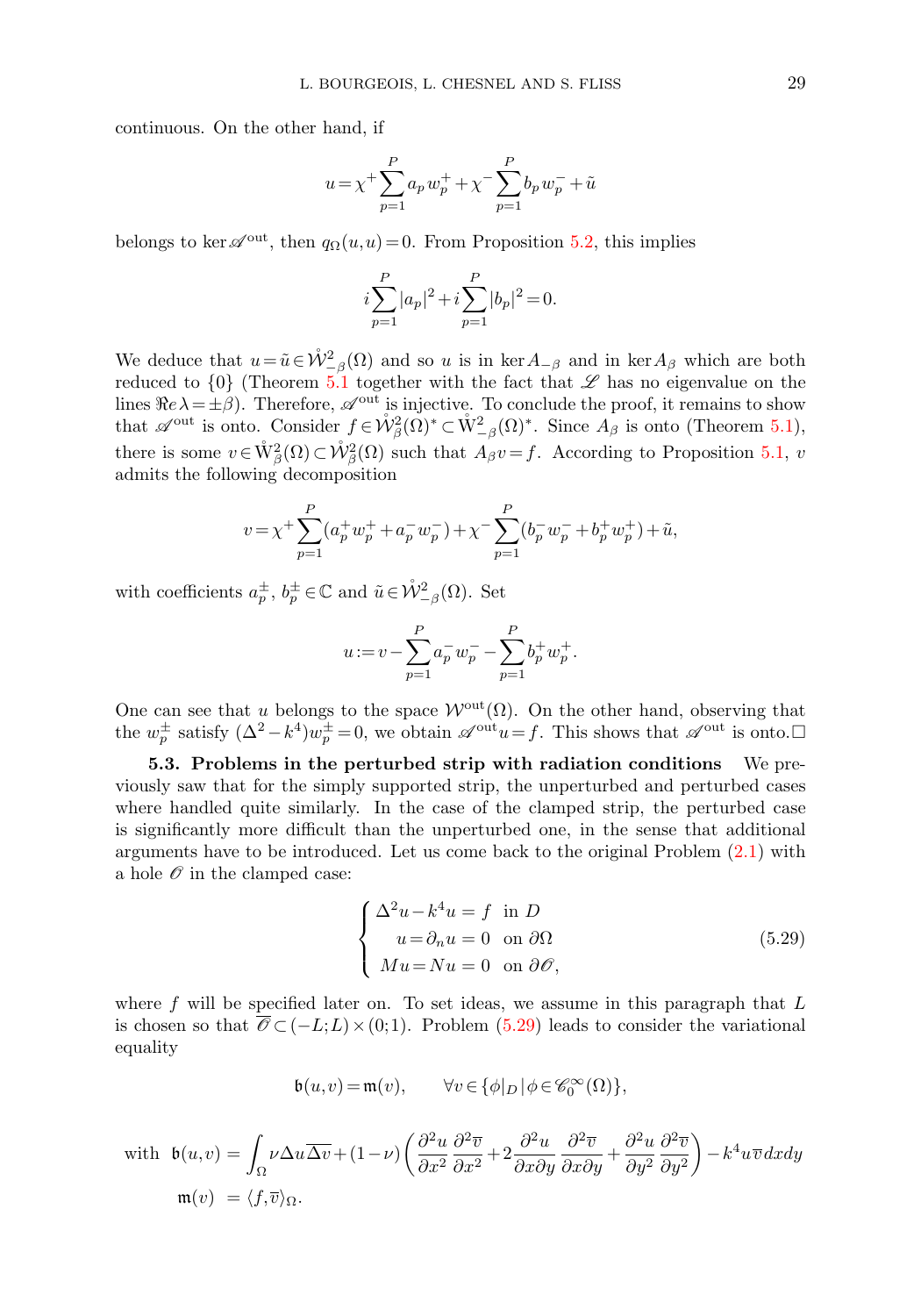Observe that the functions of  $\{\phi|_D | \phi \in \mathcal{C}_0^{\infty}(\Omega)\}$  do not necessarily vanish on  $\partial \mathcal{O}$ . Now, we introduce notation similar to the one of the two previous paragraphs in the geometry D instead of  $\Omega$ . For  $\beta \in \mathbb{R}$ , define the weighted Sobolev space  $\mathcal{W}_{\beta}^2(D)$  as the completion of  $\{\phi|_D | \phi \in \mathscr{C}_0^{\infty}(\Omega)\}$  for the norm

$$
||v||_{\mathcal{W}_{\beta}^2(D)} = \Big(\sum_{\alpha,\gamma \in \mathbb{N}, \alpha+\gamma \leq 2} ||e^{-\beta|x|} \partial_x^{\alpha} \partial_y^{\gamma} v||_{\mathcal{L}^2(D)}^2\Big)^{1/2}.
$$

Again, remark the absolute value in the weight  $e^{-\beta|x|}$ . We denote  $\mathring{W}^2_{\beta}(D)^*$  the topological dual space of  $\mathring{W}_{\beta}^2(D)$  endowed with the norm  $(5.16)$ ,  $\Omega$  being replaced by D. We define the linear and bounded operator  $\mathscr{B}_{\beta} : \mathring{\mathcal{W}}^2_{\beta}(D) \to \mathring{\mathcal{W}}^2_{-\beta}(D)^*$  such that

$$
\langle \mathcal{B}_{\beta} u, \overline{v} \rangle_D = \mathfrak{b}(u, v), \qquad \forall (u, v) \in \mathring{\mathcal{W}}^2_{\beta}(D) \times \mathring{\mathcal{W}}^2_{-\beta}(D). \tag{5.30}
$$

One can easily prove that  $\mathscr{B}_{\beta}^* = \mathscr{B}_{-\beta}$ .

As in the previous section, for  $n \in \mathbb{N}^*$ , pick  $k \in (k_n; k_{n+1})$ . In what follows, the weight  $\beta > 0$  is chosen small once for all enough such that  $\{\lambda \in \Lambda \mid -\beta \leq \Re e \, \lambda \leq \beta\} = \Lambda \cap \mathbb{R}i \setminus \{0\}.$ Using again the notation introduced in [\(5.18\)](#page-24-2), [\(5.19\)](#page-25-4) for the  $w_p^{\pm}$ , we define the space  $\mathcal{W}^{\text{out}}(D)$  that consists of functions  $v \in \mathring{\mathcal{W}}^2_{\beta}(D)$  that admit the representation

<span id="page-29-0"></span>
$$
v = \chi^{+} \sum_{p=1}^{P} a_p w_p^{+} + \chi^{-} \sum_{p=1}^{P} b_p w_p^{-} + \tilde{v},
$$

with coefficients  $a_p, b_p \in \mathbb{C}$  and  $\tilde{v} \in \mathring{\mathcal{W}}^2_{-\beta}(D)$ . We remind the reader that  $\chi^{\pm} \in \mathscr{C}^{\infty}(\mathbb{R}^2)$  is a cut-off function equal to one for  $\pm x \geq 2L$  and to zero for  $\pm x \leq L$ . The space  $\mathcal{W}^{out}(D)$ is a Hilbert space for the inner product naturally associated with the norm

$$
||v||_{\mathcal{W}^{\text{out}}(D)} = \left(\sum_{p=1}^{P} |a_p|^2 + \sum_{p=1}^{P} |b_p|^2 + ||\tilde{v}||^2_{\mathcal{W}^2_{-\beta}(D)}\right)^{1/2}.
$$

Working as we did in [\(5.24\)](#page-26-0) for  $\mathscr{A}^{\text{out}}$ , we define the linear operator  $\mathscr{B}^{\text{out}}$  such that

$$
\mathscr{B}^{\text{out}}: \mathcal{W}^{\text{out}}(D) \longrightarrow \mathring{\mathcal{W}}^2_{\beta}(D)^* \n u = \chi^+ \sum_{p=1}^P a_p w_p^+ + \chi^- \sum_{p=1}^P b_p w_p^- + \tilde{u} \longrightarrow \mathscr{B}^{\text{out}} u
$$
\n(5.31)

where  $\mathscr{B}^{\text{out}}u$  is defined as the functional such that for all  $v \in \mathring{\mathcal{W}}^2_{\beta}(D)$ 

$$
\langle \mathcal{B}^{\text{out}} u, \overline{v} \rangle_D = \sum_{p=1}^P a_p \int_D (\Delta \Delta - k^4 \text{Id})(\chi^+ w_p^+) \overline{v} \, dx \, dy
$$

$$
+ \sum_{p=1}^P b_p \int_D (\Delta \Delta - k^4 \text{Id})(\chi^- w_p^-) \overline{v} \, dx \, dy + \mathfrak{b}(\tilde{u}, v).
$$

As in the previous section, in order to prove our main theorem for  $\mathscr{B}^{out}$ , we need to establish intermediate results. Let us define  $\mathcal{W}^{\dagger}(D)$  the space of functions v of  $\mathring{\mathcal{W}}^2_{\beta}(D)$ that admit the representation

$$
v = \chi^+ \sum_{p=1}^P (a_p^+ w_p^+ + a_p^- w_p^-) + \chi^- \sum_{p=1}^P (b_p^- w_p^- + b_p^+ w_p^+) + \tilde{v},
$$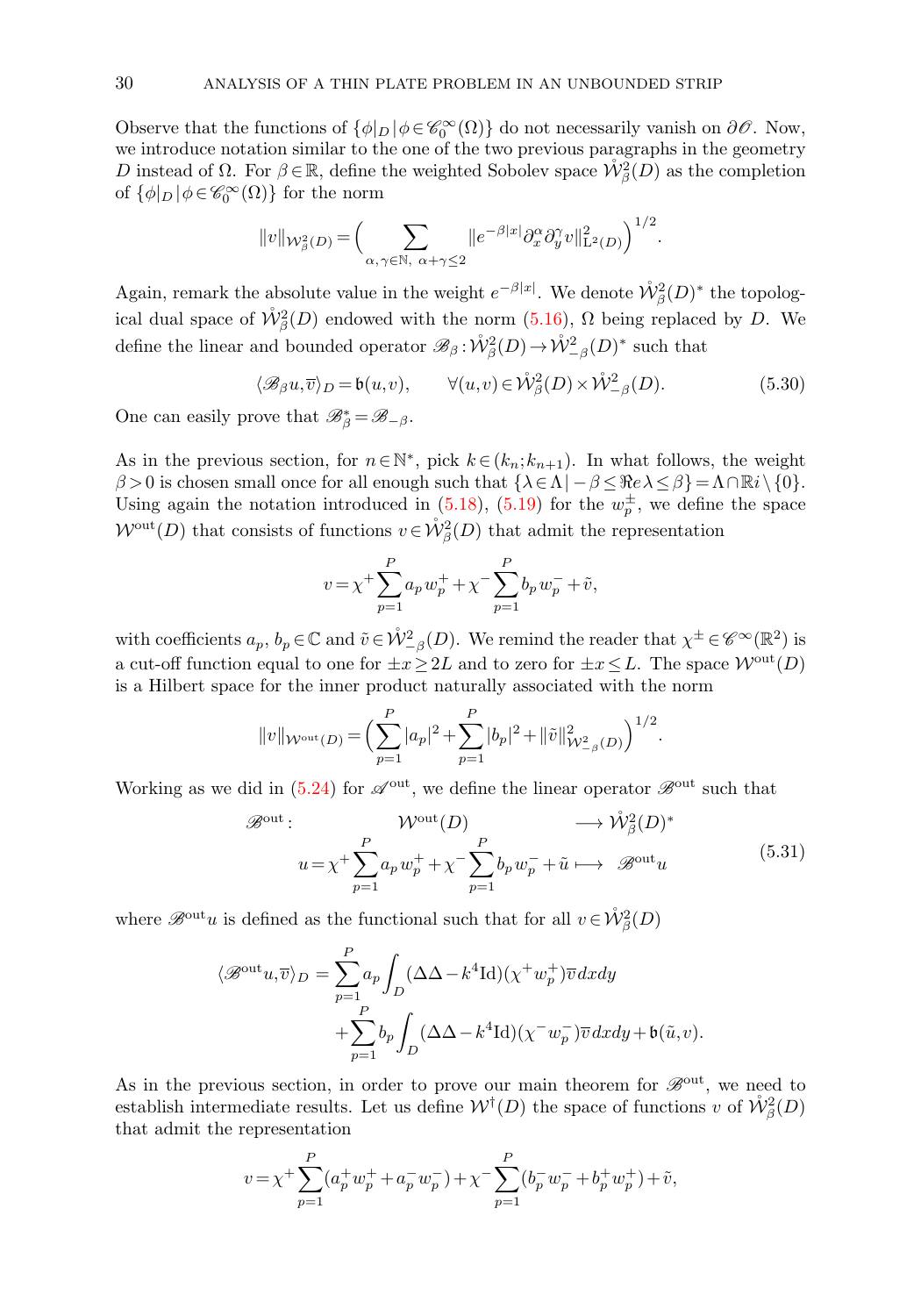with coefficients  $a_p^{\pm}$ ,  $b_p^{\pm} \in \mathbb{C}$  and  $\tilde{v} \in \mathcal{W}_{-\beta}^2(D)$ . Let us introduce also the symplectic form  $q_D(\cdot, \cdot)$  such that for all  $u, v \in \mathcal{W}^{\dagger}(D)$ ,

<span id="page-30-3"></span>
$$
q_D(u,v) = \langle \mathcal{B}_{\beta}u, \overline{v} \rangle_D - \langle \mathcal{B}_{\beta}\overline{v}, u \rangle_D. \tag{5.32}
$$

Here  $\mathscr{B}_{\beta}u$  and  $\mathscr{B}_{\beta}\overline{v}$  must be regarded as elements of  $\mathring{\mathcal{W}}^2_{\beta}(D)^*$  defined using the extension by continuity process presented in [\(5.23\)](#page-26-3). Working exactly as in the proof of Proposition [5.2,](#page-27-2) one can establish the following result.

PROPOSITION 5.3. Assume that  $k \in (k_n; k_{n+1})$ ,  $n \in \mathbb{N}^*$ , the threshold wavenumbers  $k_n$ being defined in [\(3.20\)](#page-8-4). For  $\nu, \mu \in \{+, -\}$ ,  $j, l \in \{+, -\}$  and  $m, p \in \{1, ..., P\}$ , for all  $\tilde{u}$ ,  $\tilde{v} \in \mathring{\mathcal{W}}_{-\beta}^2(D)$ , we have

<span id="page-30-2"></span><span id="page-30-1"></span>
$$
q_D(\chi^{\nu}w^j_m+\tilde{u},\chi^{\mu}w^l_p+\tilde{v})=-ij\,\nu\,\delta_{\nu,\,\mu}\,\delta_{j,\,l}\,\delta_{m,\,p}.
$$

The following theorem is the equivalent of Theorems [4.3](#page-18-4) and [4.4](#page-19-2) in the simply supported case. In other words, it solves the corresponding scattering problems. Moreover, such theorem is used in the proof of the main result of this section, that is Theorem [5.4.](#page-30-0) We postpone the proof of Theorem [5.3](#page-30-1) to the end of this section.

THEOREM 5.3. Assume that  $k \in (k_n; k_{n+1}), n \in \mathbb{N}^*$ , the threshold wavenumbers  $k_n$  being defined in [\(3.20\)](#page-8-4).

1) The operators  $\mathcal{B}_{\pm\beta}$  are of Fredholm type.

2) Moreover, we have dimker $\mathscr{B}_{\beta}$  –dimker $\mathscr{B}_{-\beta} = 2P$  and there are functions  $\Psi_1,\ldots,\Psi_{2P} \in \ker \mathscr{B}_{\beta}$  admitting the decomposition, for  $p=1,\ldots,P$ ,

$$
\Psi_p = \chi^+ w_p^- + \chi^+ \sum_{m=1}^P s_{pm} w_m^+ + \chi^- \sum_{m=1}^P s_{pP+m} w_m^- + \tilde{\Psi}_p,
$$
  
\n
$$
\Psi_{P+p} = \chi^- w_p^+ + \chi^+ \sum_{m=1}^P s_{P+pm} w_m^+ + \chi^- \sum_{m=1}^P s_{P+pP+m} w_m^- + \tilde{\Psi}_{P+p}.
$$
\n(5.33)

Here, the  $\tilde{\Psi}_p$ ,  $p=1,\ldots,2P$ , belong to  $\mathring{\mathcal{W}}^2_{-\beta}(D)$  and the scattering matrix  $\mathbb{S}:=$  $(s_{pm})_{1\leq p,m\leq 2P}\in\mathbb{C}^{2P\times 2P}$  is uniquely defined, unitary  $(\mathbb{S}\overline{\mathbb{S}}^{\top}=\mathrm{Id}^{2P\times 2P})$  and symmetric  $(S^{\top} = S)$ . Now we state the main result of the section, which is the equivalent of Theorem [4.2](#page-17-0) in the simply supported case.

<span id="page-30-0"></span>THEOREM 5.4. Assume that  $k \in (k_n; k_{n+1}), n \in \mathbb{N}^*$ , the threshold wavenumbers  $k_n$  being defined in [\(3.20\)](#page-8-4).

1) The operator  $\mathscr{B}^{out}$  defined in [\(5.31\)](#page-29-0) is Fredholm of index zero and ker  $\mathscr{B}^{out} = \ker \mathscr{B}_{-\beta}$ . As a consequence,

a) If ker  $\mathscr{B}_{-\beta} = \{0\}$ , then  $\mathscr{B}^{\text{out}}$  is an isomorphism.

b) If  $\ker \mathscr{B}_{-\beta} = \text{span}(z_1,\ldots,z_d)$  for some  $d \geq 1$ , then the equation  $\mathscr{B}^{\text{out}}u = f \in \mathring{\mathcal{W}}^2_{\beta}(D)^*$ admits a solution (defined up to an element of ker $\mathcal{B}_{-\beta}$ ) if and only if f satisfies the compatibility conditions  $\langle f,\overline{z_j} \rangle_D = 0$  for  $j = 1,...,d$ .

2) If  $u \in \mathcal{W}^{\text{out}}(D)$  is such that  $\mathscr{B}^{\text{out}} u = f \in \mathring{\mathcal{W}}^2_{\beta}(D)^*$ , then we have

$$
u - \chi^{+} \sum_{p=1}^{P} c_p w_p^{+} - \chi^{-} \sum_{p=1}^{P} c_{p+P} w_p^{-} \in \mathring{\mathcal{W}}^2_{-\beta}(D) \qquad with \qquad c_p = i \langle f, \Psi_p \rangle_D, \ p = 1, \dots, 2P,
$$

the  $\Psi_p \in \ker \mathcal{B}_{\beta}$  being defined in [\(5.33\)](#page-30-2).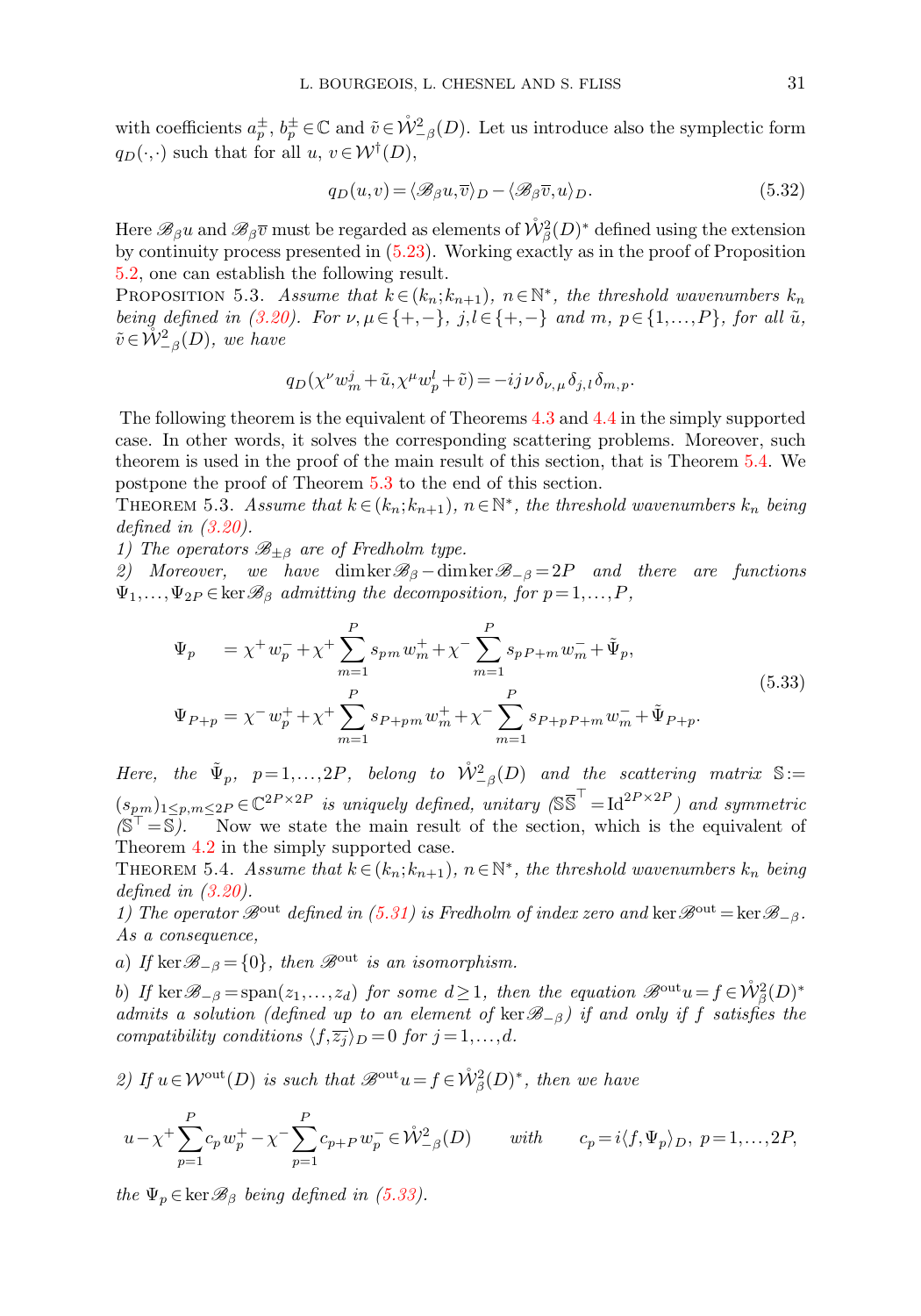REMARK 5.4. When  $k \in (0;k_1)$ , using the result of Remark [5.1,](#page-23-4) one can prove that Fredholmness of  $(5.29)$  holds in  $\{u \in H^2(D) | u = \partial_n u = 0 \text{ on } \partial \Omega\}$ . In particular, we do not need to impose radiation conditions.

REMARK 5.5. From Theorem [5.4,](#page-30-0) we deduce that if Problem [\(5.29\)](#page-28-0) for  $f = 0$  has only the zero solution in  $\mathring{W}_{-\beta}^2(D)$ , then for any  $f \in \mathring{W}_{\beta}^2(D)^*$ , Problem [\(5.29\)](#page-28-0) has a unique solution u in  $\mathcal{W}^{\text{out}}(D)$ . In order to make the connection with the result of Theorem [4.2,](#page-17-0) observe that any compactly supported function  $f \in L^2(D)$  belongs to  $\mathring{\mathcal{W}}^2_{\beta}(D)^*$  while the solution  $u \in \mathcal{W}^{\text{out}}(D)$  belongs to  $H^2_{\text{loc}}(D)$  and satisfies the radiation conditions. Notice also that the equality ker $\mathscr{B}^{out} = \ker \mathscr{B}_{-\beta}$  is the equivalent of the result established in Remark [4.4.](#page-18-3) It says that the elements of the kernel of the problem, if they exist, are exponentially decaying at infinity. In other words, they are trapped modes. Proof of Theorem [5.4.](#page-30-0) 1) a) First we show that ker  $\mathscr{B}^{out} = \ker \mathscr{B}_{-\beta}$ . Clearly we have

$$
\ker \mathscr{B}_{-\beta} \subset \ker \mathscr{B}^{\mathrm{out}}
$$

.

It is then sufficient to establish that ker  $\mathscr{B}^{\text{out}} \subset \text{ker } \mathscr{B}_{-\beta}$ . Assume that

$$
u = \chi^{+} \sum_{p=1}^{P} a_p w_p^{+} + \chi^{-} \sum_{p=1}^{P} b_p w_p^{-} + \tilde{u}
$$

belongs to ker  $\mathscr{B}^{out}$ . Then one has  $q_D(u,u) = 0$ . Using Proposition [5.3,](#page-30-3) this implies

$$
i\sum_{p=1}^{P}|a_p|^2 + i\sum_{p=1}^{P}|b_p|^2 = 0
$$

and shows that  $u \in \ker \mathscr{B}_{-\beta}$ .

b) Now, let us prove that  $\mathscr{B}^{\text{out}}$  has a closed range and that dimcoker  $\mathscr{B}^{\text{out}} = \dim \ker \mathscr{B}_{-\beta}$ . Theorem [5.3](#page-30-1) ensures that  $\mathscr{B}_{-\beta}$  is a Fredholm operator. Therefore ker $\mathscr{B}_{-\beta}$  is of finite dimension. Assume that ker $\mathcal{B}_{-\beta} = \text{span}(z_1,\ldots,z_d)$  where the functions  $z_1,\ldots,z_d$  are linearly independent. The case ker $\mathscr{B}_{-\beta} = \{0\}$ , simpler to study, is left to the reader. Consider some  $f \in \mathring{W}^2_{\beta}(D)^*$  satisfying the compatibility conditions  $\langle f, \overline{z_j} \rangle_D = 0$  for  $j=1,\ldots,d$ . This is equivalent to  $f \in (\ker \mathscr{B}_{-\beta})^{\perp}$ . Since  $\mathscr{B}_{\beta} = \mathscr{B}_{-\beta}^{*}$  and since the range of  $\mathscr{B}_{\beta}$  is closed (because  $\mathscr{B}_{\beta}$  is of Fredholm type), this is also equivalent to the fact that f belongs to the range of  $\mathscr{B}_{\beta}$ . Then there is some  $v \in \mathring{\mathcal{W}}_{\beta}^2(D)$  such that  $\mathscr{B}_{\beta}v = f$ . Moreover, multiplying  $v$  by a well suited cut-off function and using Proposition [5.1,](#page-25-0) one obtains that  $v$  admits the decomposition

$$
v = \chi^{+} \sum_{p=1}^{P} (a_p^{+} w_p^{+} + a_p^{-} w_p^{-}) + \chi^{-} \sum_{p=1}^{P} (b_p^{-} w_p^{-} + b_p^{+} w_p^{+}) + \tilde{u},
$$

with coefficients  $a_p^{\pm}, b_p^{\pm} \in \mathbb{C}$  and  $\tilde{u} \in \mathring{\mathcal{W}}_{-\beta}^2(D)$ . Set

$$
u := v - \sum_{p=1}^{P} a_p^{-} \Psi_p - \sum_{p=1}^{P} b_p^{+} \Psi_{P+p}.
$$

One observes that u belongs to the space  $\mathcal{W}^{out}(D)$ . Besides, since the  $\Psi_p$  are in  $\ker \mathscr{B}_{\beta}$ , we obtain  $\mathscr{B}^{out}u=\mathscr{B}_{\beta}v=f$ . This shows on the one hand that the range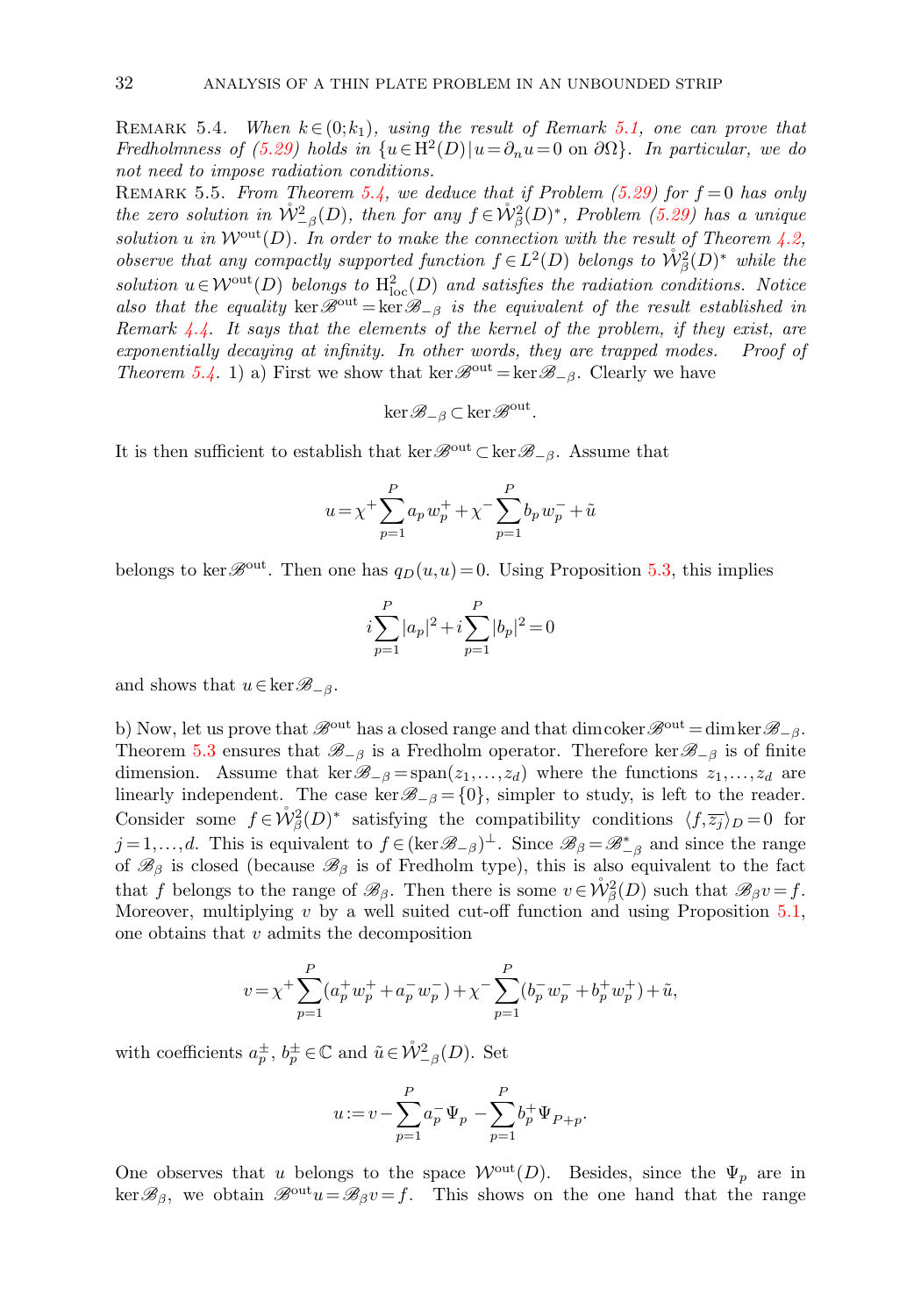of  $\mathscr{B}_{\beta}$  is included in the one of  $\mathscr{B}^{out}$ . Since  $\mathcal{W}^{out}(D) \subset \mathring{\mathcal{W}}_{\beta}^2(D)$  the two ranges coincide and then the range of  $\mathscr{B}^{\text{out}}$  is closed. This shows on the other hand that dimcoker  $\mathscr{B}^{\text{out}} \leq d = \dim \ker \mathscr{B}_{-\beta}$ . Now assume by contradiction that dimcoker  $\mathscr{B}^{\text{out}} \leq d$ . In that case, we can find  $f = \mathscr{B}^{out}u$  with  $u \in \mathcal{W}^{out}(D)$  such that  $\langle f,\overline{z_j} \rangle_D \neq 0$  for some  $j \in \{1,...,d\}$ . Then we have  $\langle \mathcal{B}^{\text{out}} u, \overline{z_j} \rangle_D = \langle \mathcal{B}_{\beta} u, \overline{z_j} \rangle_D = \overline{\langle \mathcal{B}_{-\beta} z_j, \overline{u} \rangle_D} = 0$  which contradicts the fact that  $\langle f,\overline{z_j} \rangle_D \neq 0$ . Thus there holds dimcoker  $\mathscr{B}^{\text{out}} = d = \dim \ker \mathscr{B}^{\text{out}}$  so that  $\text{ind}\,\mathscr{B}^{\text{out}} = \text{dim}\,\text{ker}\,\mathscr{B}^{\text{out}} - \text{dim}\,\text{coker}\,\mathscr{B}^{\text{out}} = 0.$ 

Finally, we show statement  $2$ ).  $\beta^2(D)^*$  (satisfying the compatibility conditions if ker $\mathscr{B}_{-\beta}\neq\{0\}$ , consider

$$
u = \chi^{+} \sum_{p=1}^{P} c_p w_p^{+} + \chi^{-} \sum_{p=1}^{P} c_{p+P} w_p^{-} + \tilde{u} \in \mathcal{W}^{out}(D)
$$

a solution to the equation  $\mathscr{B}^{out}u=f$ . Then for  $p=1,\ldots,2P$ , using Theorem [5.3,](#page-30-1) we find  $\langle f, \Psi_p \rangle_D = q_D(u, \overline{\Psi_p}) = -ic_p$ . This leads to the desired result.

We conclude this section by giving the proof of Theorem  $5.3$ .



<span id="page-32-0"></span>Fig. 5.2. Partition of unity used in the proof of Theorem [5.3.](#page-30-1)

*Proof of Theorem [5.3.](#page-30-1)* 1) First we show that  $\mathscr{B}_{\pm \beta}$  are Fredholm operators. Since  $\mathscr{B}_{-\beta}$  is the adjoint of  $\mathscr{B}_{+\beta}$ , it is sufficient to establish the result for  $\mathscr{B}_{+\beta}$ . The strategy is the following. In order to prove that  $\mathscr{B}_{\beta}$  is a Fredholm operator, the first step consists in proving that range  $\mathscr{B}_{\beta}$  is closed and ker $\mathscr{B}_{\beta}$  is finite-dimensional. This will be a consequence of inequality  $(5.34)$  and Lemma [A.1](#page-39-1) in appendix. The second step consists in proving that coker  $\mathscr{B}_{\beta}$  is finite-dimensional, which will be a consequence of the existence of a right regularizer of  $\mathscr{B}_{\beta}$  and of [\[26,](#page-41-9) Lem. 2.23]. Define the domains

$$
\omega_1 := (-\infty; -L) \times (0; 1) \qquad \omega_2 := \{(x, y) \in D \mid |x| < 2L\} \qquad \omega_3 := (+L; +\infty) \times (0; 1)
$$

(see Figure [5.2\)](#page-32-0). For  $\nu = 1, \ldots, 3$ , let  $\zeta_{\nu}$  and  $\psi_{\nu}$  be  $\mathscr{C}^{\infty}$  functions (with support in D) satisfying the conditions

$$
\text{supp }\zeta_{\nu}\subset\text{supp }\psi_{\nu}\subset\omega_{\nu},\qquad\qquad \zeta_{\nu}\psi_{\nu}=\zeta_{\nu},\qquad\qquad \sum_{\nu=1}^3\zeta_{\nu}=1\text{ in }D.
$$

Note in particular that  $\zeta_2 = \zeta_3 = 0$  for  $x \leq -L$ ,  $\zeta_1 = \zeta_3 = 0$  for  $|x| \leq L$  and  $\zeta_1 = \zeta_2 = 0$ for  $x \geq L$ . Define the space  $H^2_{\mathcal{Q}}(\omega_2) := \{ \varphi \in H^2(\omega_2) | \varphi = \partial_n \varphi = 0 \text{ on } \partial \omega_2 \setminus \partial \mathcal{O} \}$  endowed with the inner product of  $H^2(\omega_2)$ . Introduce the unique linear continuous operator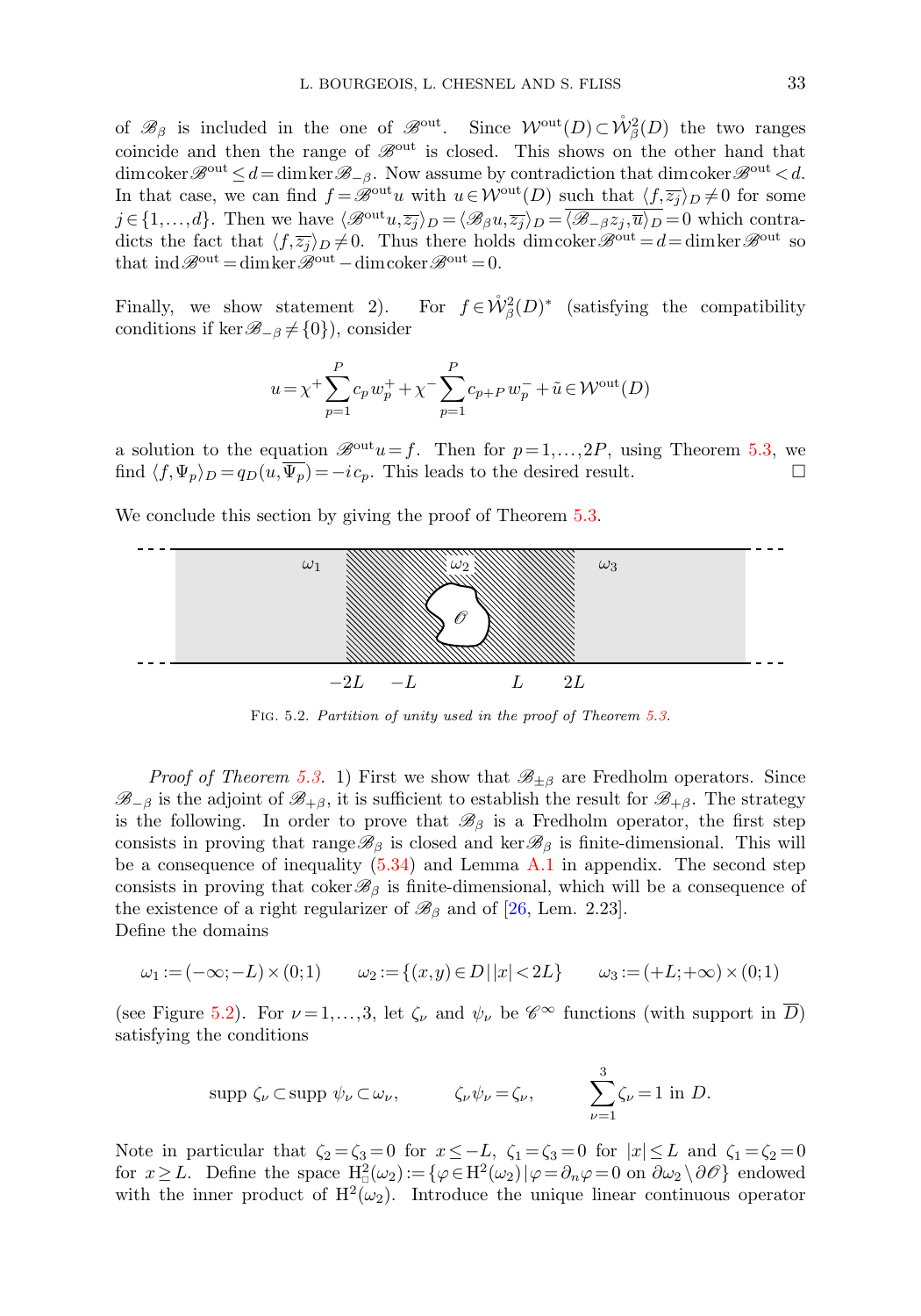$\mathscr{B}_{\Box}:\mathrm{H}^2_{\Box}(\omega_2)\to\mathrm{H}^2_{\Box}(\omega_2)^*$  such that for all  $u, v \in \mathrm{H}^2_{\Box}(\omega_2)$ ,

$$
\langle \mathcal{B}_{\Box} u, \overline{v} \rangle_{\omega_2} = \int_{\omega_2} \nu \Delta u \overline{\Delta v} + (1 - \nu) \left( \frac{\partial^2 u}{\partial x^2} \frac{\partial^2 \overline{v}}{\partial x^2} + 2 \frac{\partial^2 u}{\partial x \partial y} \frac{\partial^2 \overline{v}}{\partial x \partial y} + \frac{\partial^2 u}{\partial y^2} \frac{\partial^2 \overline{v}}{\partial y^2} \right) dx dy.
$$

According to Lemma [4.2,](#page-14-3) we know that for  $\nu \in [0,1)$ , the operator  $\mathscr{B}_{\Box}$  is an isomorphism. Let us prove the following a priori estimate:

<span id="page-33-2"></span><span id="page-33-0"></span>
$$
||u||_{\mathcal{W}_{\beta}^{2}(D)} \leq C(||\mathscr{B}_{\beta}u||_{\mathring{W}_{-\beta}^{2}(D)^{*}} + ||u||_{H^{1}(\omega_{2})}), \quad \forall u \in \mathring{\mathcal{W}}_{\beta}^{2}(D). \tag{5.34}
$$

For  $u \in \mathring{W}^2_\beta(D)$ , noticing that  $\mathscr{B}_\beta(\zeta_1 u) = A_{-\beta}(\zeta_1 u)$  and  $\mathscr{B}_\beta(\zeta_3 u) = A_\beta(\zeta_3 u)$  because the supports of  $\zeta_1 u$ ,  $\zeta_3 u$  do not meet  $\partial \mathscr{O}$ , we can write

$$
\|u\|_{\mathcal{W}_{\beta}^{2}(D)} \leq C(\|\zeta_{1}u\|_{\mathcal{W}_{-\beta}^{2}(\Omega)} + \|\zeta_{2}u\|_{\mathcal{H}^{2}(\omega_{2})} + \|\zeta_{3}u\|_{\mathcal{W}_{\beta}^{2}(\Omega)})
$$
  
\n
$$
\leq C(\|A_{-\beta}(\zeta_{1}u)\|_{\mathcal{W}_{\beta}^{2}(\Omega)^{*}} + \|\mathscr{B}_{\Box}(\zeta_{2}u)\|_{\mathcal{H}_{\Box}^{2}(\omega_{2})^{*}} + \|A_{\beta}(\zeta_{3}u)\|_{\mathcal{W}_{-\beta}^{2}(\Omega)^{*}})
$$
  
\n
$$
\leq C(\|\mathscr{B}_{\beta}(\zeta_{1}u)\|_{\mathcal{W}_{-\beta}^{2}(D)^{*}} + \|\mathscr{B}_{\beta}(\zeta_{2}u)\|_{\mathcal{W}_{-\beta}^{2}(D)^{*}} + \|\mathscr{B}_{\beta}(\zeta_{3}u)\|_{\mathcal{W}_{-\beta}^{2}(D)^{*}})
$$
  
\n
$$
\leq C(\sum_{j=1}^{3} \|\zeta_{j}\mathscr{B}_{\beta}u\|_{\mathcal{W}_{-\beta}^{2}(D)^{*}} + \|[\mathscr{B}_{\beta},\zeta_{j}]u\|_{\mathcal{W}_{-\beta}^{2}(D)^{*}})
$$
  
\n
$$
\leq C(\|\mathscr{B}_{\beta}u\|_{\mathcal{W}_{-\beta}^{2}(D)^{*}} + \sum_{j=1}^{3} \|\[\mathscr{B}_{\beta},\zeta_{j}]u\|_{\mathcal{W}_{-\beta}^{2}(D)^{*}}).
$$
  
\n(5.35)

<span id="page-33-1"></span>Here we use the notation  $[\mathscr{B}_{\beta}, \zeta_i]u = \mathscr{B}_{\beta}(\zeta_i u) - \zeta_i \mathscr{B}_{\beta}u$ . Now, let us establish the estimate

$$
\|[\mathcal{B}_{\beta}, \zeta_1]u\|_{\mathring{W}^2_{-\beta}(D)^*} \le C\|u\|_{H^1(\omega_2)}.
$$
\n(5.36)

An algebraic computation using the fact that the support of  $\zeta_1$  does not meet  $\partial\mathscr{O}$  shows that for  $\phi \in {\{\phi|_D | \phi \in \mathscr{C}_0^{\infty}(\Omega)\}}$ , we have

$$
\langle [\mathscr{B}_{\beta}, \zeta_1]u, \phi \rangle_D = \int_D (u\Delta\zeta_1 + 2\nabla u \cdot \nabla\zeta_1)\Delta\phi - \Delta u(\phi\Delta\zeta_1 + 2\nabla\phi \cdot \nabla\zeta_1) dx dy.
$$

Integrating by parts in the term involving  $\Delta u$ , we obtain  $|\langle [\mathscr{B}_{\beta},\zeta_1]u,\phi\rangle_D| \leq$  $C||u||_{H^1(\omega_2)} ||\phi||_{W^2_{-\beta}(D)}$  where  $C>0$  is independent of u. Taking the suprememum over  $\{\phi|_D \mid \phi \in \mathcal{C}_0^{\infty}(\Omega)\}\$  leads to [\(5.36\)](#page-33-1). Dealing with the terms  $[\mathscr{B}_{\beta}, \zeta_2]u$  and  $[\mathscr{B}_{\beta}, \zeta_3]$ u of [\(5.35\)](#page-33-2) in a similar manner, we obtain the *a priori* estimate [\(5.34\)](#page-33-0). Finally, observing that the map  $u \mapsto u|_{\omega_2}$  from  $\mathring{\mathcal{W}}^2_{\beta}(D)$  to  $H^1(\omega_2)$  is compact (because  $\omega_2$  is bounded), one deduces from Lemma [A.1](#page-39-1) in Appendix that range  $\mathscr{B}_{\beta}$  is closed and  $\ker\mathscr{B}_{\beta}$  has finite dimension.

Now, let us build a right regularizer (also called a right parametrix), *i.e.* an operator R such that  $\mathscr{B}_{\beta}R-\text{Id}$  is a compact operator of  $\mathring{W}_{-\beta}^2(D)^*$ . According to [\[26,](#page-41-9) Lem. 2.23], this will prove that coker  $\mathcal{B}_{\beta}$  is finite-dimensional. Define the operator

$$
R := \zeta_1 (A_{-\beta})^{-1} (\psi_1 \cdot) + \zeta_2 (\mathscr{B}_{\Box})^{-1} (\psi_2 \cdot) + \zeta_3 (A_{\beta})^{-1} (\psi_3 \cdot).
$$

For all  $f \in \mathring{\mathcal{W}}_{-\beta}^2(D)^*$ , one finds

$$
\mathcal{B}_{\beta}(\mathbf{R}f) \n= \mathcal{B}_{\beta}(\zeta_{1}(A_{-\beta})^{-1}(\psi_{1}f)) + \mathcal{B}_{\beta}(\zeta_{2}(\mathcal{B}_{\Box})^{-1}(\psi_{2}f)) + \mathcal{B}_{\beta}(\zeta_{3}(A_{\beta})^{-1}(\psi_{3}f)) \n= A_{-\beta}(\zeta_{1}(A_{-\beta})^{-1}(\psi_{1}f)) + \mathcal{B}_{\Box}(\zeta_{2}(\mathcal{B}_{\Box})^{-1}(\psi_{2}f)) + A_{\beta}(\zeta_{3}(A_{\beta})^{-1}(\psi_{3}f)) \n= \sum_{j=1}^{3} \zeta_{j}f + [A_{-\beta}, \zeta_{1}](A_{-\beta})^{-1}(\psi_{1}f) + [\mathcal{B}_{\Box}, \zeta_{2}](\mathcal{B}_{\Box})^{-1}(\psi_{2}f) + [A_{\beta}, \zeta_{3}](A_{\beta})^{-1}(\psi_{3}f).
$$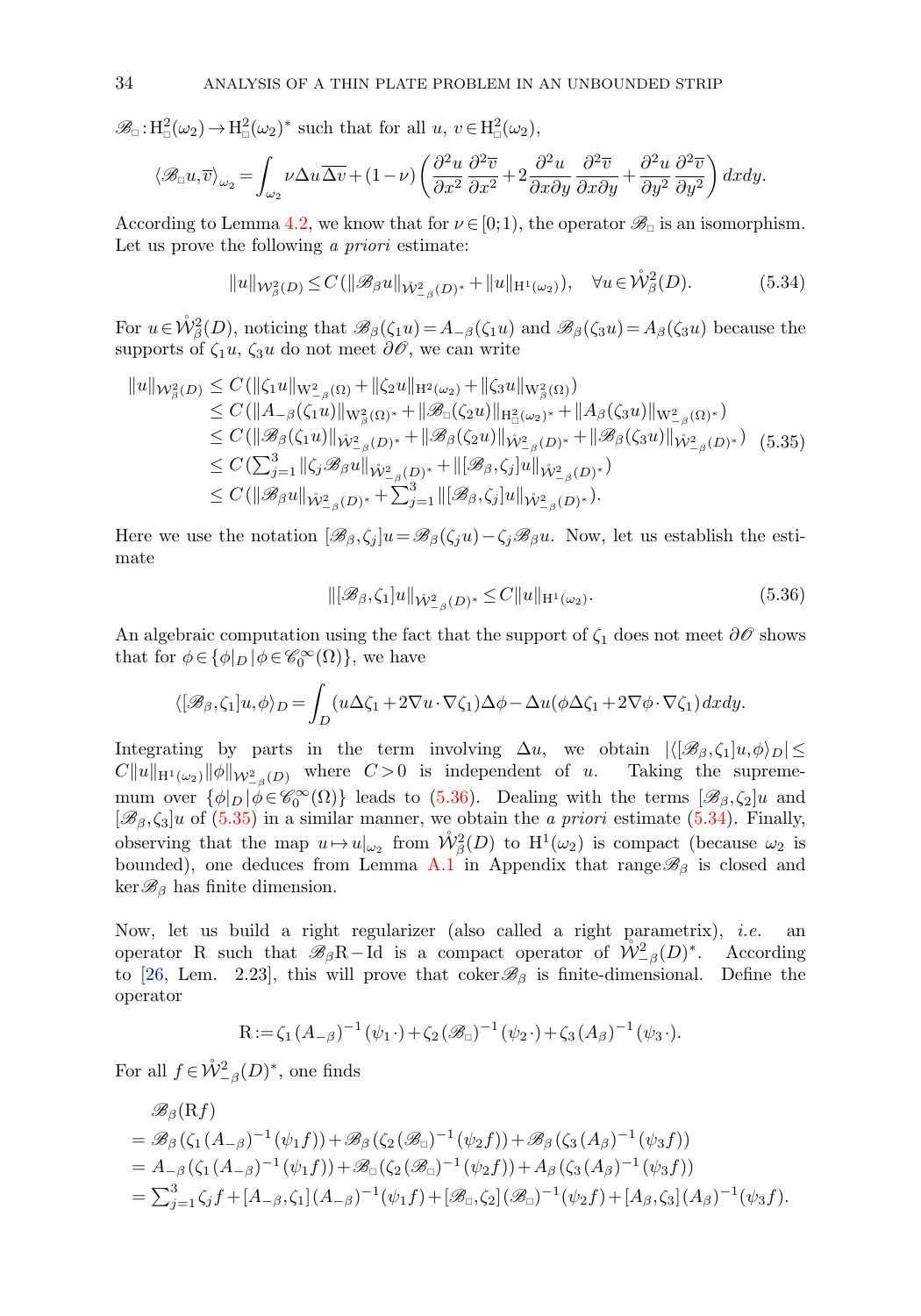One can prove working as in [\(5.36\)](#page-33-1) that  $[A_{-\beta}, \zeta_1], [\mathscr{B}_{\alpha}, \zeta_2]$  and  $[A_{\beta}, \zeta_3]$  are compact as operators from  $\mathring{W}^2_{\beta}(D)$  to  $\mathring{W}^2_{-\beta}(D)^*$ . Thus, R is indeed a right regularizer and  $\operatorname{coker}\mathscr{B}_{\beta}$  is finite-dimensional. This concludes the proof that  $\mathscr{B}_{\beta}$  is a Fredholm operator.

2) Now, we focus our attention on the indices of  $\mathscr{B}_{\pm\beta}$ . Since  $\mathscr{B}_{\beta}$  is the adjoint of  $\mathscr{B}_{-\beta}$ , we have

<span id="page-34-0"></span>
$$
ind\mathcal{B}_{\beta} = -ind\mathcal{B}_{-\beta}.
$$
\n(5.37)

On the other hand, [\[32,](#page-41-17) Chap. 4, Prop. 3.1, p. 110] guarantees that the quantity  $\text{ind}\mathscr{B}_{\beta}$  – ind $\mathscr{B}_{-\beta}$  is equal to twice (because of the two outlets at infinity) the sum of the algebraic multiplicities of the eigenvalues of L located in the strip  $-\beta < \lambda < \beta$ . From Propositions [3.6,](#page-9-0) [3.4](#page-7-4) and [3.3,](#page-6-0) we infer that

<span id="page-34-1"></span>
$$
ind\mathcal{B}_{\beta}-ind\mathcal{B}_{-\beta}=4P.
$$
\n(5.38)

Gathering [\(5.37\)](#page-34-0) and [\(5.38\)](#page-34-1), we obtain  $\text{ind}\mathscr{B}_{\beta} = -\text{ind}\mathscr{B}_{-\beta} = 2P$ . In particular, since dimcoker  $\mathscr{B}_{\beta}$  = dimker  $\mathscr{B}_{-\beta}$  (again we use the fact that  $\mathscr{B}_{\beta}^* = \mathscr{B}_{-\beta}$ ), we get dimker  $\mathscr{B}_{\beta}$  dimker $\mathscr{B}_{-\beta} = 2P$ . Let  $v_1, \ldots, v_{2P}$  be functions of ker $\mathscr{B}_{\beta}$  which are linearly independent modulo  $\mathring{\mathcal{W}}_{-\beta}^2(D)$ . Moreover multiplying the  $v_p$  by cut-off functions and using Proposi-tion [5.1,](#page-25-0) one finds for  $p = 1, ..., P$ , the function  $v_p$  decomposes as

$$
v_p = \chi^+ \sum_{m=1}^P (a_{pm} w_m^+ + b_{pm} w_m^-) + \chi^- \sum_{m=1}^P (a_{pP+m} w_m^- + b_{pP+m} w_m^+) + \tilde{v}_p,
$$
  

$$
v_{P+p} = \chi^+ \sum_{m=1}^P (a_{P+pm} w_m^+ + b_{P+pm} w_m^-) + \chi^- \sum_{m=1}^P (a_{P+pP+m} w_m^- + b_{P+pP+m} w_m^+) + \tilde{v}_{P+p},
$$

with coefficients  $a_{pm}$ ,  $b_{pm} \in \mathbb{C}$  and  $\tilde{v}_p \in \mathring{W}^2_{-\beta}(D)$ . Let us show that the matrix  $\mathbb{B} := (b_{pm})_{1 \leq m,p \leq 2P} \in \mathbb{C}^{2P \times 2P}$  is invertible. If it is not, then there is a non zero U in ker $\mathbb{B}^{\top}$ . Define the function  $v = \sum_{p=1}^{2P} U_p v_p \in \ker \mathscr{B}_{\beta}$ . Since  $\sum_{m=1}^{2P} b_{pm} U_p = 0$  for  $m=1,\ldots,2P$ , we find that v belongs to  $\mathcal{W}^{out}(D)$ . Computing  $q_D(v,v)$  as in the Step 2 of the proof of Theorem [5.4,](#page-30-0) one deduces that  $v \in \mathcal{W}_{-\beta}^2(D)$  and so  $v \in \text{ker } \mathscr{B}_{-\beta}$ . But this is impossible because  $U \neq 0$  and the  $v_1, \ldots, v_{2P}$  are linearly independent modulo  $\mathring{W}_{-\beta}^2(D)$ . Thus the matrix  $\mathbb B$  is invertible of inverse  $\mathbb B^{-1}:=(\hat{b}_{pj})_{1\leq p,j\leq 2P}$ . Then we construct the functions  $\Psi_p$  introduced in [\(5.33\)](#page-30-2) setting  $\Psi_p = \sum_{j=1}^{2P} \hat{b}_{pj} v_j$ ,  $p = 1, \ldots, 2P$ .

Besides, using Proposition [5.3](#page-30-3) and the fact that the  $\Psi_p$  defined in [\(5.33\)](#page-30-2) belong to ker $\mathcal{B}_{\beta}$ , we find for  $m, p \in \{1, ..., 2P\}$ 

$$
0 = q_D(\Psi_m, \Psi_p) = i \left( \delta_{m,p} - \sum_{j=1}^{2P} s_{mj} \, \overline{s_{jp}} \right).
$$

Thus we deduce  $S\overline{S}^T = Id^{2P \times 2P}$ . In other words, S is unitary. Using again Proposition [5.3,](#page-30-3) we also find, for  $m \neq p$ ,

$$
0 = q_D(\Psi_m, \Psi_p) = i(s_{mp} - s_{pm}).
$$

From this, we infer that  $\mathbb S$  is symmetric.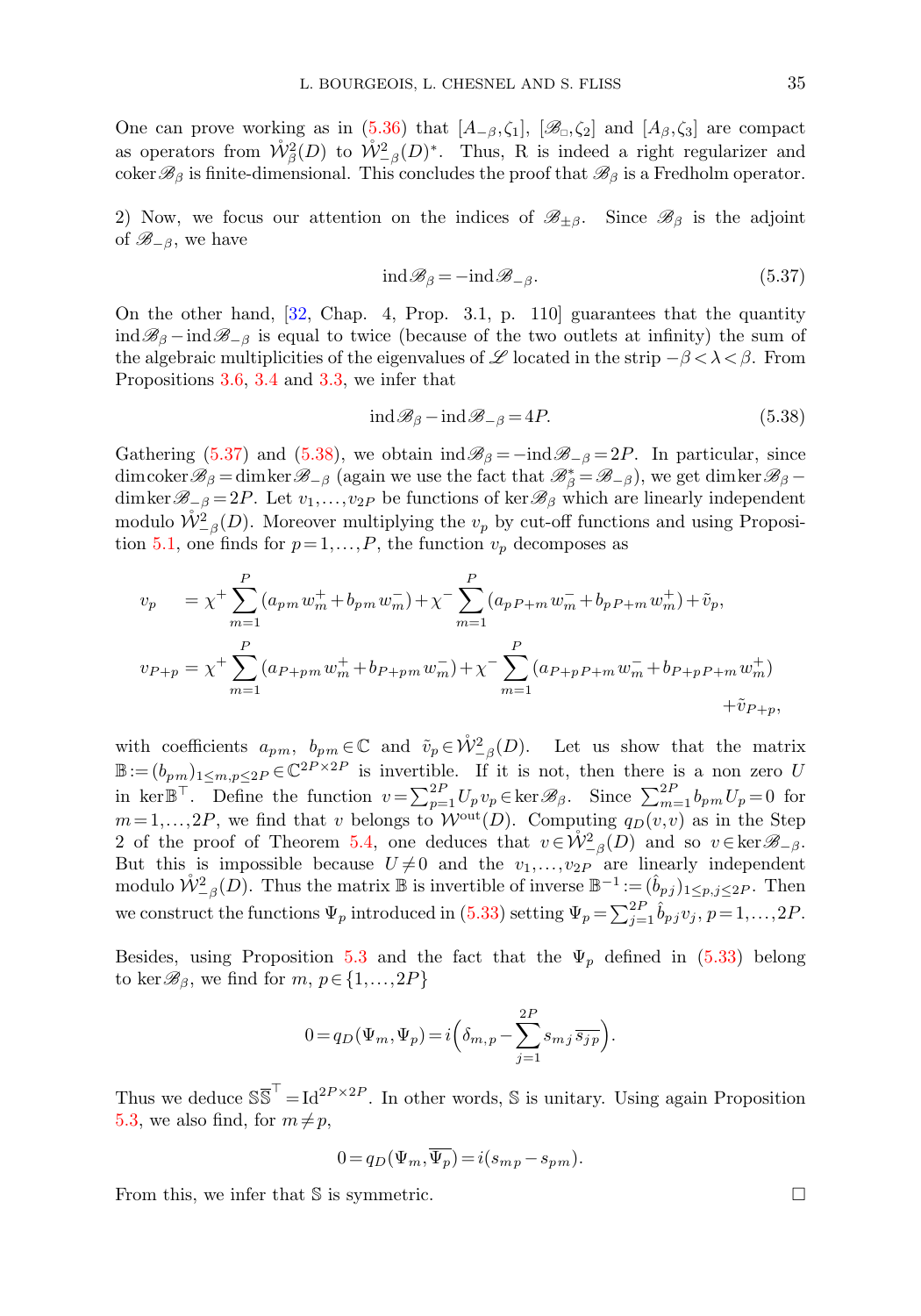# 36 ANALYSIS OF A THIN PLATE PROBLEM IN AN UNBOUNDED STRIP

# 6. Selection of the outgoing modes

<span id="page-35-0"></span>For each type of boundary conditions on the edges of the strip (simply supported or clamped), we defined the outgoing solution, the interesting one from a physical point of view, as the solution decomposing on the propagating modes  $w_p^{\pm}$  (and not  $w_p^{\pm}$ ),  $p=1,\ldots,P$ , as  $x\to\pm\infty$ . This choice was arbitrary. In particular, let us mention that a functional framework where we impose to the solution to decompose on the propagating modes  $w_p^{\pm}$ ,  $p=1,\ldots,P$ , as  $x\to\pm\infty$  also leads to a Fredholm operator of index zero. In this section, we explain why our choice is physically relevant in the case of the clamped strip (the case of the simply supported strip would be treated similarly). To proceed, we come back to the time dependent equation from which the harmonic Problem [\(5.1\)](#page-20-1) has been derived. We prove that the waves associated with the propagating modes  $w_p^{\pm}$  have a positive group velocity as  $x \to \pm \infty$ . In other words, these waves propagate energy to  $\pm \infty$ . Positive (resp. negative) group velocity is known as the usual criterion to discriminate what are the outgoing modes as  $x \to +\infty$  (resp.  $x \to -\infty$ ). In order to justify that this choice is pertinent, in a second step we prove that it leads to select the solution with satisfies the so-called limiting absorption principle. The idea of this limiting absorption principle consists in adding some small loss (dissipation) to the medium. In this case, we can establish that Problem  $(5.1)$  (with k replaced by a complex k to take into account dissipation) admits a unique solution in  $\mathring{W}^2_0(\Omega) \subset H^2(\Omega)$ (to simplify, we shall work in  $\Omega$  but everything is similar for Problem [\(5.29\)](#page-28-0) in D). This solution decomposes as the sum of a slowly exponentially decaying part plus a rapidly exponentially decaying component as  $x \to \pm \infty$ . The decay of the slowly exponentially decaying part is characterized by the position in the complex plane of the eigenvalues of the symbol of the operator with dissipation. What we will do is to study the limit of this complex eigenvalues to check that they converge to the ones which have been selected for the problem without absorption (the  $i\eta_p$ ,  $p=1,\ldots,P$ ).

**6.1. Group velocities** In this paragraph, we compute the group velocities of the waves associated to the propagating modes  $w_p^{\pm}$ ,  $p=1,\ldots,P$ , defined in [\(5.19\)](#page-25-4). Let us start from the equation of the motion of the plate given by

$$
\rho h \frac{\partial^2 W}{\partial t^2} + D\Delta^2 W = 0 \qquad \Leftrightarrow \qquad \frac{\partial^2 W}{\partial t^2} + c^2 \Delta^2 W = 0 \qquad \text{with} \qquad c := \sqrt{\frac{D}{\rho h}}. \tag{6.1}
$$

Looking for waves with the time harmonic dependence in  $e^{-i\omega t}$  (this is a convention) leads us to set  $W_p^{\pm}(x,y,t) := w_p^{\pm}(x,y)e^{-i\omega t} = e^{i(\pm \eta_p x - \omega t)}\varphi_p(y)$ . Plugging  $W_p^{\pm}$  in [\(6.1\)](#page-35-1), we obtain the already known equation for  $w_p^{\pm}$ :

<span id="page-35-2"></span>
$$
-\omega^2 w_p^{\pm} + c^2 \Delta^2 w_p^{\pm} = 0 \qquad \Leftrightarrow \qquad \Delta^2 w_p^{\pm} - k^4 w_p^{\pm} = 0 \quad \text{with} \quad k^2 := \omega/c.
$$

By definition, the group velocity of the waves  $W_p^{\pm}(x,y,t) = e^{i(\eta x - \omega t)} \varphi_p(y)$  with  $\eta = \pm \eta_p$ , is given by

<span id="page-35-1"></span>
$$
v_g(W_p^{\pm}) = \frac{\partial \omega}{\partial \eta}|_{\eta = \pm \eta_p} = 2ck \frac{\partial k}{\partial \eta}|_{\eta = \pm \eta_p}.
$$
\n(6.2)

In order to compute  $v_g(W_p^{\pm})$ , we differentiate the relation  $\mathscr{L}(i\eta) = \partial_y^4 \varphi - 2\eta^2 \partial_y^2 \varphi + (\eta^4 - \eta^4)$  $(k^4)\varphi=0$  (see the definition [\(3.4\)](#page-4-4) of operator  $\mathscr{L}$ ) with respect to  $\eta \in \mathbb{R}$  to obtain

$$
\mathscr{L}(i\eta)(\frac{\partial\varphi}{\partial\eta}) - 4\eta(\partial_y^2\varphi - \eta^2\varphi) - 4k^3\frac{\partial k}{\partial\eta}\varphi = 0.
$$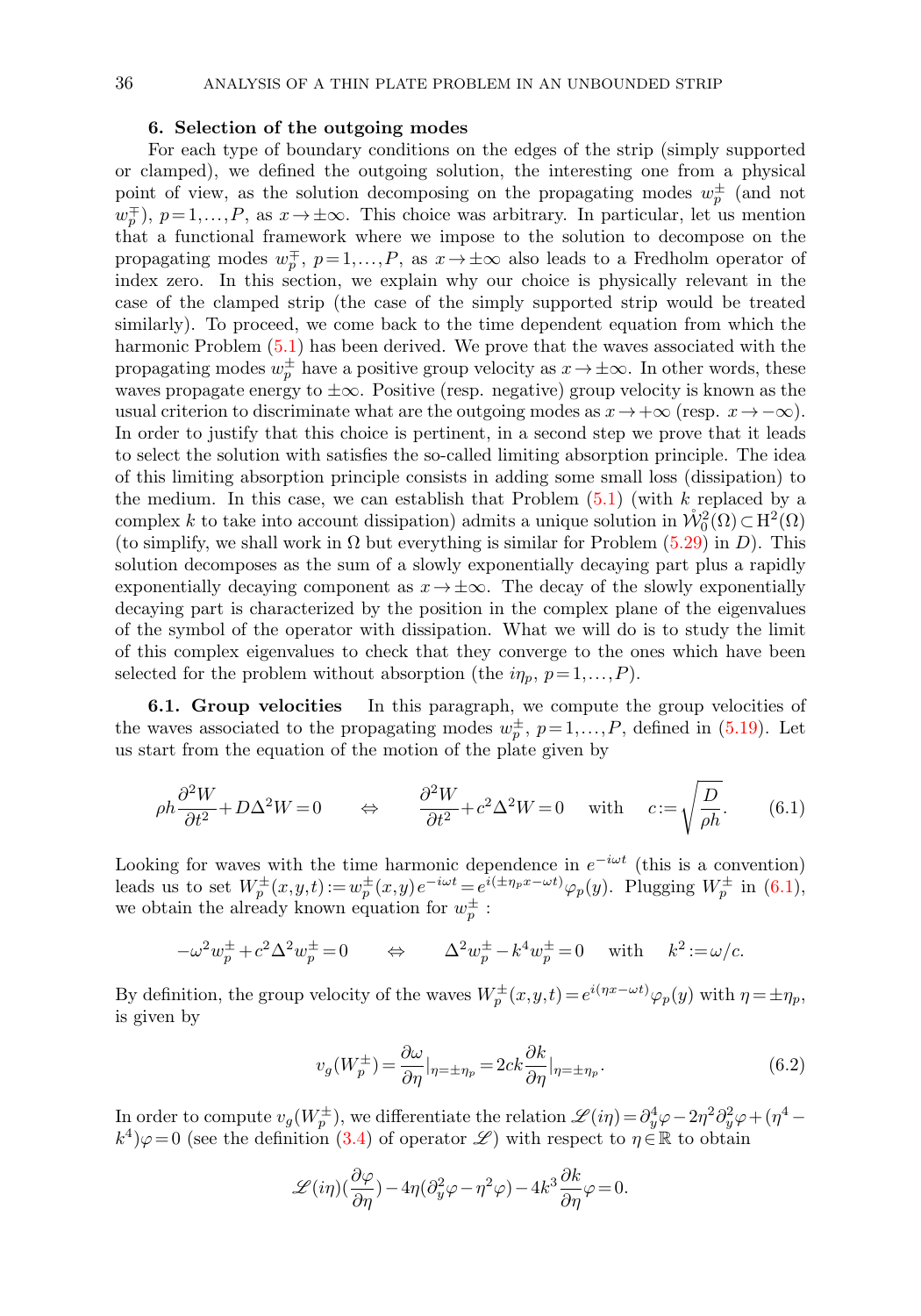Taking  $\eta = \pm \eta_p$ , multiplying by  $\overline{\varphi}$  and integrating by parts, we deduce that

$$
\pm 4\eta_p \int_I |\partial_y \varphi_p(y)|^2 + \eta_p^2 |\varphi_p(y)|^2 dy = 4k^3 \frac{\partial k}{\partial \eta} |_{\eta = \pm \eta_p} \int_I |\varphi_p(y)|^2 dy. \tag{6.3}
$$

Gathering  $(6.2)$ ,  $(6.3)$  and using the normalisation  $(5.20)$ , we find

$$
v_g(W_p^{\pm}) = \pm 2c \frac{4\eta_p \int_I |\partial_y \varphi_p(y)|^2 + \eta_p^2 |\varphi_p(y)|^2 dy}{4k^2 \int_I |\varphi_p(y)|^2 dy} = \frac{\pm 2c}{4k^2 \int_I |\varphi_p(y)|^2 dy}
$$

This shows that from a physical point of view,  $W_p^+$  (resp.  $W_p^-$ ) is the outgoing wave as  $x \to +\infty$  (resp.  $x \to -\infty$ ). As a consequence, in time harmonic regime, we have to look for a solution which decomposes on the propagating modes  $w_p^{\pm}$  as  $x \to \pm \infty$ . This explains our choice in [\(5.24\)](#page-26-0). Let us translate this into a criterion for the symplectic form  $q_{\Omega}(\cdot,\cdot)$  defined in [\(5.26\)](#page-26-4). For  $\nu = \pm$ , computation [\(5.28\)](#page-27-0) gives

$$
iq_{\Omega}(\chi^{\nu}w_p^{\pm},\chi^{\nu}w_p^{\pm}) = \pm 4\nu\eta_p \int_I |\partial_y \varphi_p(y)|^2 + \eta_p^2 |\varphi_p(y)|^2 dy = \nu v_g(W_p^{\pm}) \frac{4k^2 \int_I |\varphi_p(y)|^2 dy}{2c}.
$$

Therefore at infinity  $(x \to \pm \infty)$ , we have to select the propagating modes providing a positive value for the form  $iq_{\Omega}(w_p,w_p)$ . Finally, note that if we define the phase velocity

$$
v_{\phi}(W_p^{\pm}) = \frac{\omega}{\pm \eta_p},
$$

we obtain the identities

$$
v_{\phi}(W_p^{\pm})v_g(W_p^{\pm})\!=\!2c^2\frac{4\eta_p\displaystyle{\int_I|\partial_y\varphi_p(y)|^2+\eta_p^2|\varphi_p(y)|^2\,dy}}{4\displaystyle{\int_I|\varphi_p(y)|^2\,dy}}\!=\!\frac{2c^2}{4\displaystyle{\int_I|\varphi_p(y)|^2\,dy}}\,.
$$

In particular for this problem, we see that the group and phase velocities of the waves have the same sign.

6.2. Limiting absorption principle In this paragraph, we add small dissipation, modelled by a parameter  $\gamma$ , to the system. This dissipation ensures that the problem is well-posed in a usual setting. Then we make  $\gamma$  tend to zero. This process allows us to define the physical solution and we will show that this solution is the same as the one selected via the group velocity. As a first step, we have to explain how to take into account dissipation in the time harmonic Problem [\(5.1\)](#page-20-1). To proceed, again we start from the time dependent problem. Consider the damped equation

<span id="page-36-1"></span>
$$
\frac{\partial^2 W^{\gamma}}{\partial t^2} + \gamma \frac{\partial W^{\gamma}}{\partial t} + c^2 \Delta^2 W^{\gamma} = 0 \quad \text{in } \Omega \tag{6.4}
$$

with the boundary conditions  $W^{\gamma} = \partial_n W^{\gamma} = 0$  on  $(0; +\infty) \times \partial \Omega$  and appropriate initial conditions (compactly supported in space). Multiplying by  $\partial_t W^{\gamma}$  and integrating in  $\Omega$ , we obtain the energy balance

$$
\frac{dE(t)}{dt} = -\int_{\Omega} \gamma \left(\frac{\partial W^{\gamma}}{\partial t}\right)^2 dxdy \quad \text{with} \quad E(t) = \int_{\Omega} \frac{1}{2} \left(\frac{\partial W^{\gamma}}{\partial t}\right)^2 + c^2 \, |\Delta W^{\gamma}|^2 \, dxdy.
$$

<span id="page-36-0"></span>.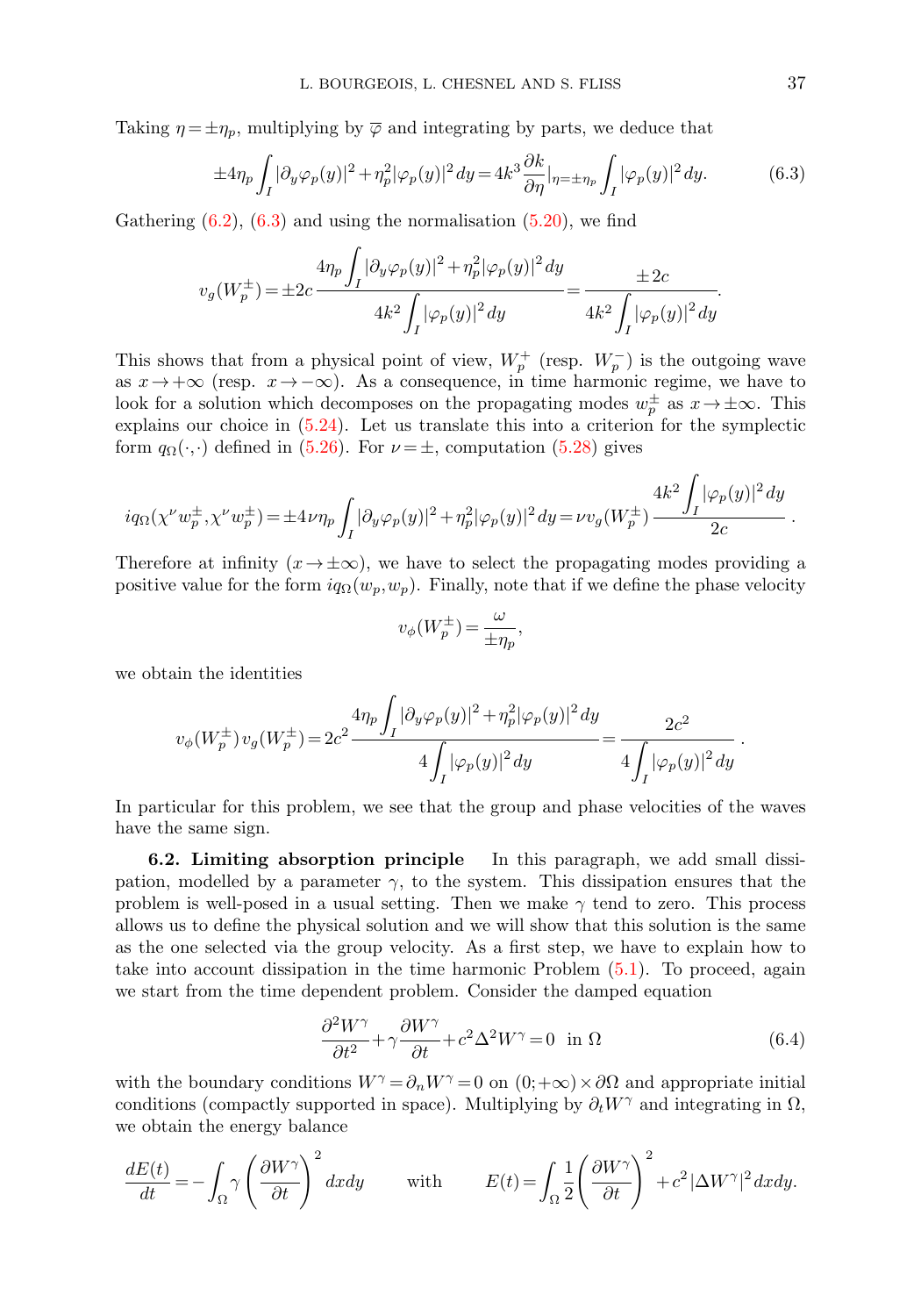Therefore, we see that  $\gamma$  must be chosen positive so that the term involving  $\gamma$  in [\(6.4\)](#page-36-1) corresponds to some dissipation (loss of energy). Applying the Fourier transform with respect to the time variable defined by

$$
w^{\gamma}(x,y,\omega):=\int_{-\infty}^{+\infty}e^{-i\omega t}\,W^{\gamma}(x,y,t)\,dt
$$

(note the convention of a time harmonic regime in  $e^{-i\omega t}$ ), we are led to study the equation

<span id="page-37-0"></span>
$$
-\omega^2 w^\gamma - i\gamma w^\gamma + c^2 \Delta^2 w^\gamma = 0 \Leftrightarrow \Delta^2 w^\gamma - (k^\gamma)^4 w^\gamma = 0 \text{ with } (k^\gamma)^4 := k^4 + i\gamma/c^2. \tag{6.5}
$$

As a consequence, taking into account dissipation of the system boils down to add a positive imaginary part to  $k^4$  (observe that a convention of a time harmonic regime in  $e^{i\omega t}$  leads to add a negative imaginary part to  $k^4$ ). Due to the imaginary part of  $k^{\gamma}$ , using the Lax-Milgram theorem, one can prove that Problem [\(6.5\)](#page-37-0) supplemented with the same boundary conditions as in [\(5.29\)](#page-28-0) admits a unique solution  $w^{\gamma} \in \mathring{\mathcal{W}}_0^2(\Omega) \subset H^2(\Omega)$ . On the other hand, all the analysis presented in the previous sections for Problem [\(5.1\)](#page-20-1) can be adapted to consider this new problem with k replaced by  $k^{\gamma}$ . In particular, as in [\(5.8\)](#page-21-0), we can define a symbol associated with this problem named  $\mathscr{L}^{\gamma}$ . We let  $\Lambda^{\gamma}$ refer to the set of eigenvalues of  $\mathscr{L}^{\gamma}$ . We denote  $i\eta_{p}^{\gamma}$ ,  $p=1,\ldots,P$ , the P elements of  $\Lambda^{\gamma}$  which have the largest negative real part. These elements are uniquely defined for  $\gamma$  small enough and get closer and closer to Ri as  $\gamma \rightarrow 0^+$ . We assume that they are ordered so that  $0 \leq |\eta_1^{\gamma}| \leq \cdots \leq |\eta_p^{\gamma}|$ . Using a result similar to the one of Proposition [5.1,](#page-25-0) we obtain the decomposition

$$
w^\gamma(x,y) = \chi^+(x,y) \sum_{p=1}^P a_p^\gamma e^{+i\eta_p^\gamma x} \varphi_p^\gamma(y) + \chi^-(x,y) \sum_{p=1}^P b_p^\gamma e^{-i\eta_p^\gamma x} \varphi_p^\gamma(y) + \tilde{w}^\gamma(x,y)
$$

where  $a_p^{\gamma}$ ,  $b_p^{\gamma}$  are complex numbers,  $\varphi_p^{\gamma}$  is a non zero element of ker  $\mathscr{L}^{\gamma}(i\eta_p^{\gamma})$  and  $\tilde{w}^{\gamma}$  is rapidly exponentially decaying as  $x \to \pm \infty$ . Note that  $w^{\gamma}$  is exponentially decaying at  $x \to \pm \infty$  because  $\Re e(i\eta_p^{\gamma}) < 0$ . The question we are interested in is as follows. Does the limit of  $i\eta_p^{\gamma}$  as  $\gamma \to 0^+$  is equal to  $i\eta_p$  or to  $-i\eta_p$ ? To answer this question, we compute

<span id="page-37-1"></span>
$$
\frac{\partial(i\eta_p^{\gamma})}{\partial \gamma}|_{\gamma=0} = -\frac{1}{4c^2k^3} \frac{\partial \eta_p^{\gamma}}{\partial k^{\gamma}}|_{\gamma=0}.
$$
\n(6.6)

We start from the equation

$$
\partial_y^4\varphi-2\eta^2\partial_y^2\varphi+(\eta^4-k^4)\varphi=0.
$$

We differentiate it with respect to  $k$  to obtain

$$
\mathscr{L}(i\eta)(\frac{\partial\varphi}{\partial k}) - 4\frac{\partial\eta}{dk}\eta(\partial_y^2\varphi - \eta^2\varphi) - 4k^3\varphi = 0.
$$

Taking  $\gamma = 0$ , multiplying by  $\overline{\varphi}$  and integrating by parts, we deduce by denoting  $\eta_p^0 =$  $\lim_{\gamma \to 0^+} \eta_p^{\gamma}$  that

<span id="page-37-2"></span>
$$
4\eta_p^0 \frac{\partial \eta_p^{\gamma}}{\partial k^{\gamma}} \Big|_{\gamma=0} \int_I |\partial_y \varphi_p(y)|^2 + \eta_p^2 |\varphi_p(y)|^2 dy = 4k^3 \int_I |\varphi_p(y)|^2 dy. \tag{6.7}
$$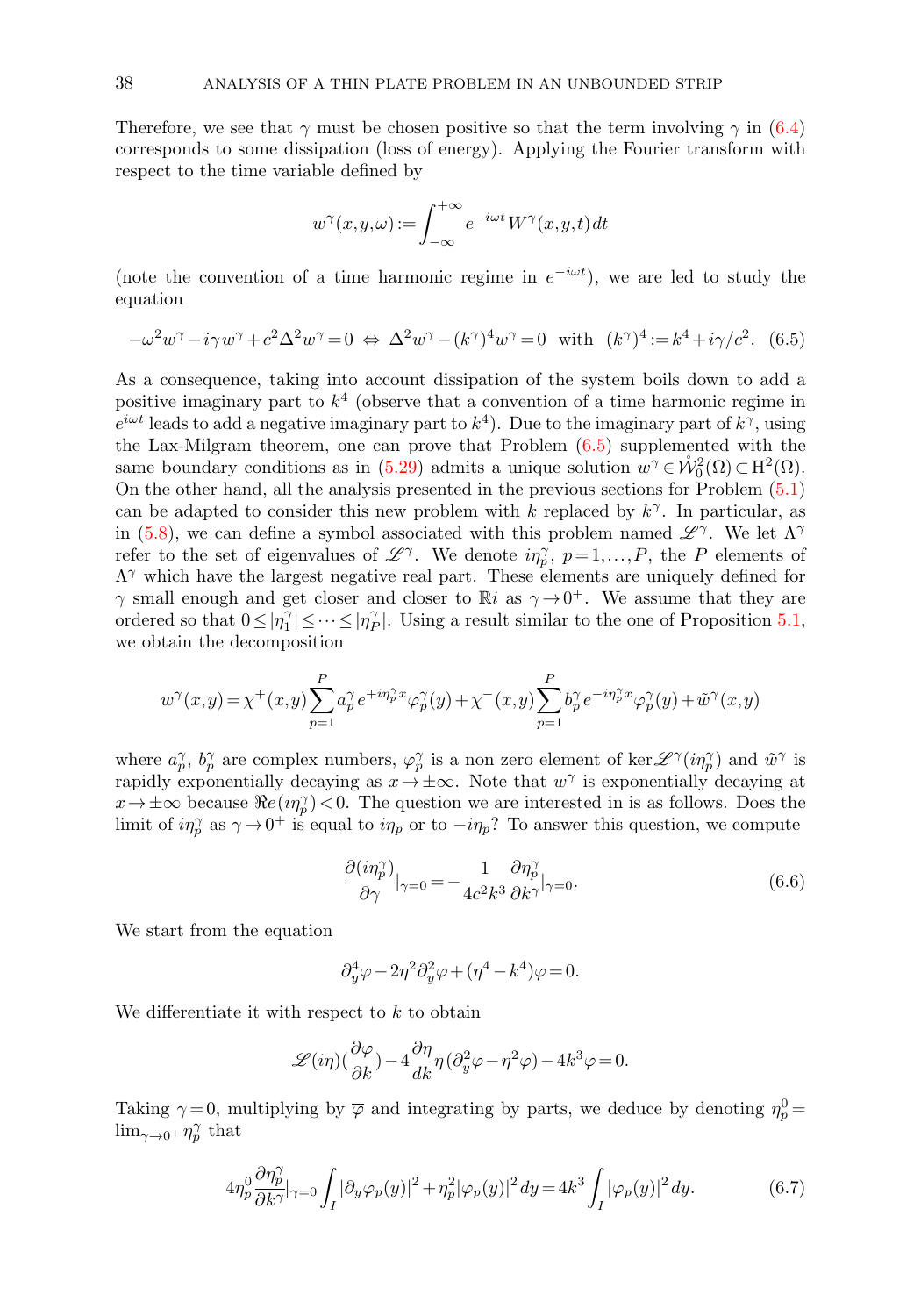Since by definition of  $\eta_p^{\gamma}$ , there holds  $\frac{\partial(i\eta_p^{\gamma})}{\partial \gamma}|_{\gamma=0} < 0$ , we deduce from [\(6.6\)](#page-37-1) and [\(6.7\)](#page-37-2) that  $\eta_p^0 > 0$ . Therefore indeed we have  $\eta_p^0 = \eta_p$  and the picture is as illustrated in Figure [6.1:](#page-2-1) the limiting absorption principle leads us to call outgoing modes the modes  $w_p^{\pm}$  as  $x \to \pm \infty$ . This is coherent with what we got from considerations based on the group velocity in the previous paragraph.



FIG. 6.1. Schematic view of the behaviour of the eigenvalues of the symbol  $\mathscr{L}^{\gamma}$  as the dissipation  $\gamma$  tends to zero.

# 7. Concluding remarks

<span id="page-38-0"></span>In this article, we proved the well-posedness in the Fredholm sense of time harmonic problems set in an unbounded strip for a thin plate model. We considered two types of boundary conditions: either the strip is simply supported or the strip is clamped. To show these results, we used two different strategies, both relying on some modal decomposition. In the simply supported case, a strong result of Hilbert basis for the eigenfunctions of the symbol of the transverse problem [\(3.2\)](#page-4-1) allowed us to easily obtain the modal decomposition. For the clamped problem, this result is not freely available and instead we worked with the Fourier transform in the unbounded direction, with weighted Sobolev spaces and with the residue theorem (Kondratiev approach). The second approach is more systematic than the first one. For example, it would allow one to deal with waveguides of the form  $\Omega = \mathbb{R} \times \omega$ , where  $\omega$  is a bounded domain of  $\mathbb{R}^{d-1}$ ,  $d \geq 2$ . Its main drawback maybe is that it leads to an analysis which is slightly longer than the one we get with the first method. In this work, we have considered a setting with a hole in the waveguide. We could also have considered other types of perturbations (change of material, local perturbation of the geometry,...). Our article does not address the question of uniqueness of the solution. Can one find conditions on the geometry and on the wavenumber  $k$  so that trapped modes are absent? Can one show the existence of settings where trapped modes exist? These are interesting questions to study. A natural direction after this analysis would be to investigate how to approximate the solutions. For the simply supported case, the fact that we know explicitly the Dirichlet-to-Neumann operator allows one to adapt the methods used to deal with the Helmholtz problem. In the clamped case, another technique must be found. Could the technique of Perfectly Matched Layers be used and justified?

# <span id="page-38-1"></span>Appendix A. An extension of Peetre's lemma.

In this appendix, we state a result established in [\[41\]](#page-42-3) which is an extension of the well-known Peetre's lemma [\[38\]](#page-42-4) (see also [\[43\]](#page-42-5)), that is particularly useful to prove that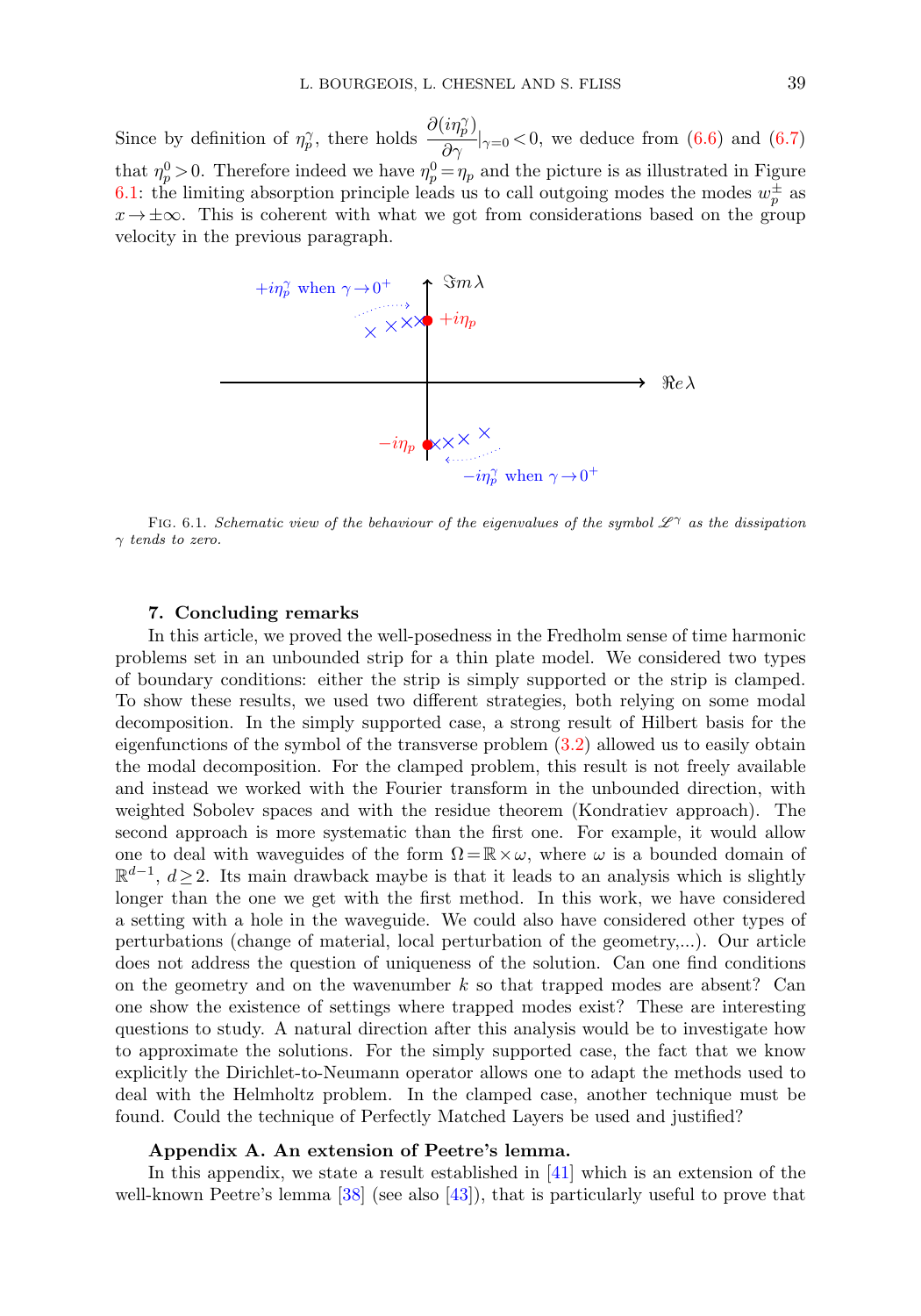an operator is of Fredholm type.

<span id="page-39-1"></span>LEMMA A.1. Let  $(X, \|\|_X), (Y, \|\|_Y)$  and  $(Z, \|\|_Z)$  be three Banach spaces. Let  $K : X \rightarrow Z$ be a linear compact map and  $B: X \rightarrow Y$  be a continuous linear map. Suppose that there exists  $C > 0$  such that

$$
||x||_X \le C(||Bx||_Y + ||Kx||_Z), \forall x \in X.
$$
\n(A.1)

Then dimker  $B < \infty$  and range B is closed in Y.

<span id="page-39-0"></span>Appendix B. Proof of Proposition [5.1.](#page-25-0) We give in this appendix the ideas of the proof of Proposition [5.1.](#page-25-0) As already mentioned in the core of the text, we follow the presentation of [\[20,](#page-41-14) Thm. 5.4.2]. We remind the reader that  $\beta > 0$  is chosen small enough so that  $\{\lambda \in \Lambda | -\beta \leq \Re e \lambda \leq \beta\} = \Lambda \cap \mathbb{R}i \setminus \{0\}$ . Moreover  $\eta_1 < \cdots < \eta_P$  denote the positive real numbers such that

<span id="page-39-2"></span>
$$
\Lambda\cap\mathbb{R}i=\{\pm i\eta_p\}_{p=1}^P
$$

and for each p,  $\varphi_p$  is a non zero element of ker $\mathcal{L}(i\eta_p)$ . Proposition [5.1](#page-25-0) is a consequence of the following result.

PROPOSITION B.1. Let  $f \in \mathring{W}_{-\beta}^2(\Omega)^* \cap \mathring{W}_{\beta}^2(\Omega)^*$  and let us denote  $\tilde{u} = A_{\beta}^{-1} f \in \mathring{W}_{\beta}^2(\Omega)$ and  $u = A_{-\beta}^{-1} f \in \mathring{W}_{-\beta}^2(\Omega)$ . There exist complex numbers  $\{c_p^{\pm}\}_{p=1}^P$  such that

$$
u = \sum_{\pm} \sum_{p=1}^{P} c_p^{\pm} e^{\pm i \eta_p x} \varphi_p + \tilde{u}.
$$

*Proof.* As  $f \in \mathring{W}^2_{-\beta}(\Omega)^* \cap \mathring{W}^2_{\beta}(\Omega)^*$ , one can show that  $\hat{f}(\lambda, \cdot)$  is holomorphic in an open set containing the strip  $\{-\beta \leq \Re e \lambda \leq \beta\}$ . The only singularities of the function  $e^{\lambda x}\mathcal{L}(\lambda)^{-1}\hat{f}(\lambda,\cdot)$  in  $\{-\beta \leq \Re e \lambda \leq \beta\}$  are the poles of  $\mathcal{L}(\lambda)^{-1}$ , *i.e.* the eigenvalues of  $\mathcal{L}(\lambda)$ .

Let  $\rho$  be sufficiently large so that  $\{\lambda \in \Lambda, -\beta \leq \Re e \lambda \leq \beta \text{ and } |\text{Im }\lambda| < \rho\} = \Lambda \cap i\mathbb{R}$ . Using the Residue Theorem, we get from [\(5.14\)](#page-24-3) that

$$
u(x, \cdot) = \frac{1}{2i\pi} \lim_{\rho \to +\infty} \int_{\beta - i\rho}^{\beta + i\rho} e^{\lambda x} \mathcal{L}(\lambda)^{-1} \hat{f}(\lambda, \cdot) d\lambda
$$
  
= 
$$
\frac{1}{2i\pi} \lim_{\rho \to +\infty} \left[ \int_{-\beta - i\rho}^{-\beta + i\rho} \dots d\lambda - \int_{-\beta - i\rho}^{\beta - i\rho} \dots d\lambda + \int_{-\beta + i\rho}^{\beta + i\rho} \dots d\lambda \right]
$$
  
+ 
$$
\sum_{\pm} \sum_{p=1}^{P} \text{Res}(e^{\lambda x} \mathcal{L}(\lambda)^{-1} \hat{f}(\lambda, \cdot), \pm i\eta_{p}).
$$

The first integral tends to  $\tilde{u}$ . For the second and the third ones, it suffices to extend [\[20,](#page-41-14) Lem. 5.4.1 to state that for all  $N$ 

$$
\|\int_{-\beta+i\rho}^{\beta+i\rho} e^{\lambda x} \mathcal{L}(\lambda)^{-1} \hat{f}(\lambda,\cdot) d\lambda\|_{\mathcal{L}^2(\Omega_N)} \underset{\rho \to +\infty}{\longrightarrow} 0,
$$

where  $\Omega^N = \Omega \cap \{-N \leq x \leq N\}$ . Finally, for the computation of the residues, we apply [\[20,](#page-41-14) Thm. 5.2.1] and Proposition [3.4](#page-7-4) to get that in the neighborhood of  $\pm i\eta_p$ ,

$$
\mathcal{L}(\lambda)^{-1} = \frac{P_p}{\lambda - (\pm i\eta_p)} + \mathcal{U}(\lambda)
$$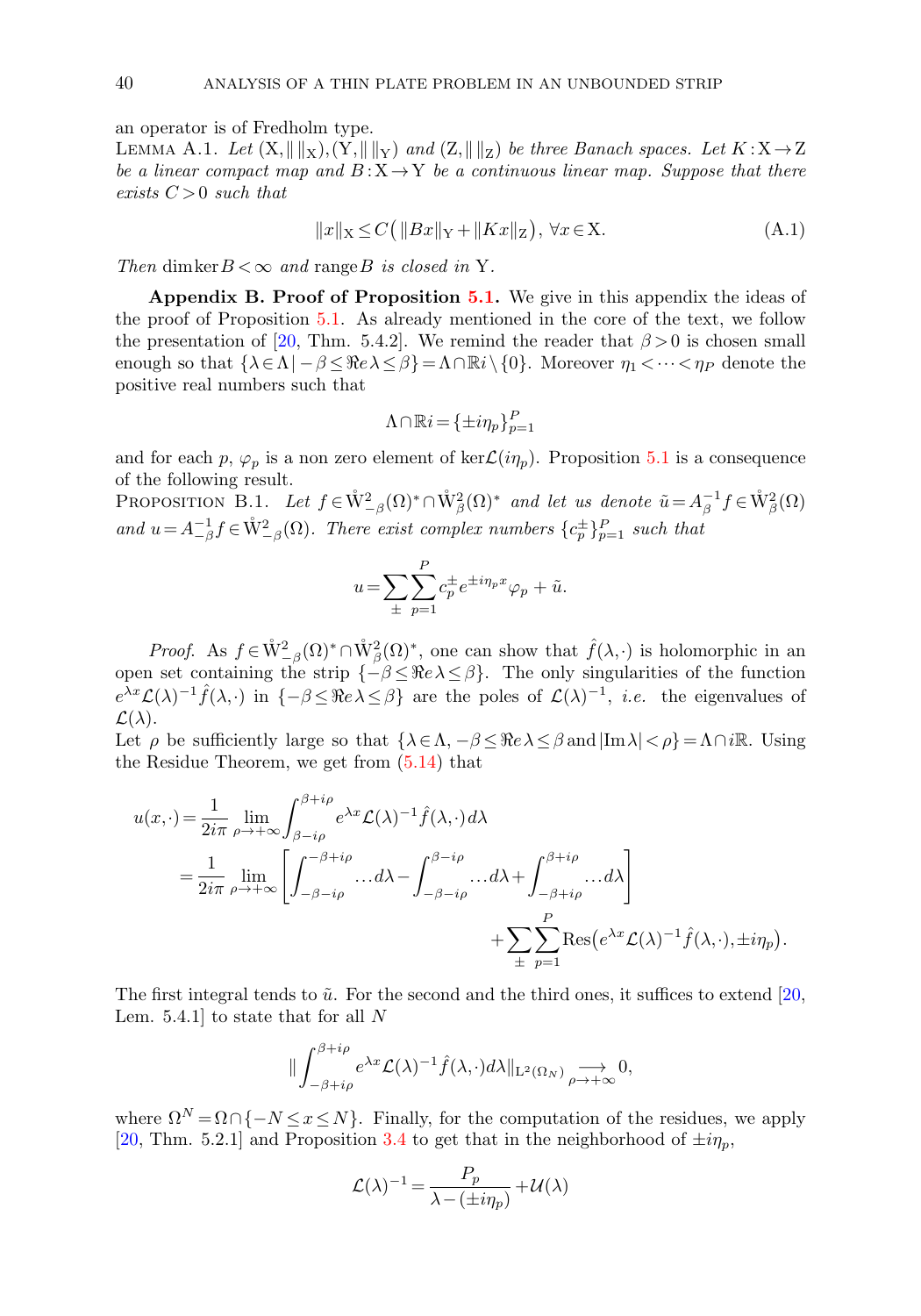where  $P_p$  is the projector on  $\varphi_p$  and U is an holomorphic operator function in a neighborhood of  $\pm i\eta_p$ .  $\Box$ 

Proof of Proposition [5.1.](#page-25-0) We remind the reader that  $\chi^{\pm} \in \mathscr{C}^{\infty}(\mathbb{R}^2)$  is a cut-off function equal to one for  $\pm x \geq 2L$  and to zero for  $\pm x \leq L$ , for a given  $L > 0$ . Assume that  $u \in \mathring{\mathcal{W}}^2_{\beta}(\Omega)$  is such that  $(\Delta^2 - k^4)u \in \mathring{\mathcal{W}}^2_{\beta}(\Omega)^* \subset \mathring{\mathcal{W}}^2_{-\beta}(\Omega)^*$ . Then  $\chi^+ u \in \mathring{\mathcal{W}}^2_{-\beta}(\Omega)$  and we can prove that  $(\Delta^2 - k^4)[\chi^+ u] \in \mathring{W}_\beta^2(\Omega)^* \cap \mathring{W}_{-\beta}^2(\Omega)^*$ . By Proposition [B.1,](#page-39-2) there exist  ${a_p^{\pm}}_{p=1}^P$  and  $\tilde{u}^+ \in \mathring{W}_{\beta}^2(\Omega)$  such that

$$
\chi^+ u = \sum_{\pm} \sum_{p=1}^P a_p^{\pm} e^{\pm i \eta_p x} \varphi_p + \tilde{u}^+.
$$

Similarly,  $\chi^- u \in \mathring{W}^2_{\beta}(\Omega)$  and there exist  $\{b_p^{\pm}\}_{p=1}^P$  and  $\tilde{u}^- \in \mathring{W}^2_{-\beta}(\Omega)$  such that

$$
\chi^{-}u = \sum_{\pm} \sum_{p=1}^{P} b_p^{\pm} e^{\pm i \eta_p x} \varphi_p + \tilde{u}^-.
$$

It suffices then to write

$$
u = (\chi^+)^2 u + (\chi^-)^2 u + (1 - (\chi^-)^2 - (\chi^+)^2) u
$$
  
=  $\chi^+ \left[ \sum_{\pm} \sum_{p=1}^P a_p^{\pm} e^{\pm i \eta_p x} \varphi_p \right] + \chi^- \left[ \sum_{\pm} \sum_{p=1}^P b_p^{\pm} e^{\pm i \eta_p x} \varphi_p \right] + \tilde{u}$ 

where

$$
\tilde{u} = \chi^+ \tilde{u}^+ + \chi^- \tilde{u}^- + (1 - (\chi^-)^2 - (\chi^+)^2)u \, \in \mathring{\mathcal{W}}^2_{-\beta}(\Omega).
$$

#### REFERENCES

- <span id="page-40-3"></span>[1] E. Bécache, G. Derveaux, and P. Joly. An efficient numerical method for the resolution of the kirchhoff love dynamic plate equation. Numer. Methods Partial Differ. Equ., 21(2):323–348, 2005. [1](#page-0-0)
- <span id="page-40-8"></span>[2] A.-S. Bonnet-Ben Dhia and L. Chesnel. Strongly oscillating singularities for the interior transmission eigenvalue problem. Inverse Problems, 29(10):104004, 2013. [1](#page-0-0)
- <span id="page-40-9"></span>[3] A.-S. Bonnet-Ben Dhia, L. Chesnel, and X. Claeys. Radiation condition for a non-smooth interface between a dielectric and a metamaterial. Math. Models Meth. App. Sci., 23(09):1629–1662, 2013. [1](#page-0-0)
- <span id="page-40-5"></span>[4] A.-S. Bonnet-Bendhia, L. Dahi, É. Lunéville, and V. Pagneux. Acoustic diffraction by a plate in a uniform flow. Math. Models Methods Appl. Sci., 12(5):625–647, 2002. [1](#page-0-0)
- <span id="page-40-6"></span>[5] L. Bourgeois and E. Lun´eville. On the use of sampling methods to identify cracks in acoustic ´ waveguides. Inverse Problems, 28(10):105011, 18, 2012. [1](#page-0-0)
- <span id="page-40-0"></span>[6] G. Chen and J. Zhou. *Boundary element methods*. Computational Mathematics and Applications. Academic Press, Ltd., London, 1992. [1](#page-0-0)
- <span id="page-40-1"></span>[7] P. G. Ciarlet. The finite element method for elliptic problems. North-Holland Publishing Co., Amsterdam-New York-Oxford, 1978. Studies in Mathematics and its Applications, Vol. 4. [1](#page-0-0)
- <span id="page-40-7"></span>[8] E. B. Davies and L. Parnovski. Trapped modes in acoustic waveguides. Quart. J. Mech. Appl. Math., 51(3):477–492, 1998. [1](#page-0-0)
- <span id="page-40-2"></span>[9] P. Destuynder and M. Salaun. Mathematical analysis of thin plate models, volume 24 of Mathématiques & Applications (Berlin). Springer-Verlag, Berlin, [1](#page-0-0)996. 1
- <span id="page-40-4"></span>[10] DV Evans and R Porter. Flexural waves on a pinned semi-infinite thin elastic plate. Wave Motion, 45(6):745–757, 2008. [1](#page-0-0)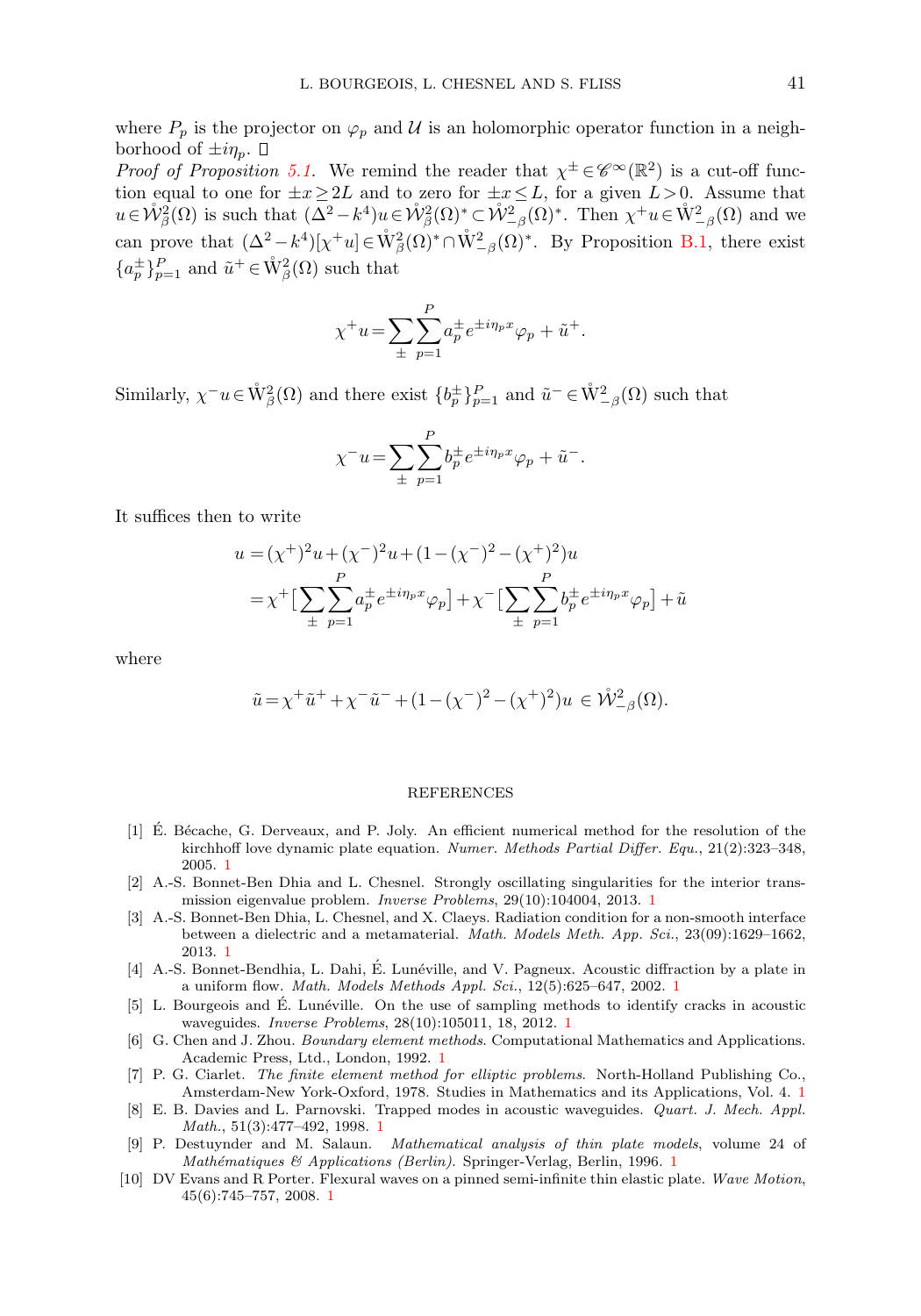- <span id="page-41-3"></span>[11] M. Farhat, S. Guenneau, and S. Enoch. Finite elements modelling of scattering problems for flexural waves in thin plates: application to elliptic invisibility cloaks, rotators and the mirage effect. J. Comput. Phys., 230(6):2237–2245, 2011. [1](#page-0-0)
- <span id="page-41-26"></span>[12] P. Grisvard. Singularities in boundary value problems, volume 22 of Recherches en Mathématiques Appliquées [Research in Applied Mathematics]. Masson, Paris; Springer-Verlag, Berlin, 1992. [4.2](#page-14-6)
- <span id="page-41-6"></span>[13] Thomas Hagstrom. Radiation boundary conditions for the numerical simulation of waves. In Acta numerica, 1999, volume 8 of Acta Numer., pages 47-106. Cambridge Univ. Press, Cambridge, 1999. [1](#page-0-0)
- <span id="page-41-7"></span>[14] I. Harari, I. Patlashenko, and D. Givoli. Dirichlet-to-Neumann maps for unbounded wave guides. J. Comput. Phys., 143(1):200–223, 1998. [1](#page-0-0)
- <span id="page-41-4"></span>[15] S. G. Haslinger, I. S. Jones, N. V. Movchan, and A. B. Movchan. Localization in semi-infinite herringbone waveguides. Proc. R. Soc. A, 474(2211):20170590, 2018. [1](#page-0-0)
- <span id="page-41-5"></span>[16] S. G. Haslinger, N. V. Movchan, A. B. Movchan, and R. C. McPhedran. Transmission, trapping and filtering of waves in periodically constrained elastic plates. In Proc. R. Soc. A, page rspa20110318, 2011. [1](#page-0-0)
- <span id="page-41-0"></span>[17] G. C. Hsiao and W. L. Wendland. Boundary integral equations, volume 164 of Applied Mathematical Sciences. Springer-Verlag, Berlin, 2008. [1,](#page-0-0) [4.2](#page-14-6)
- <span id="page-41-11"></span>[18] C. Hu, X.-Q. Fang, G. Long, and W.-H. Huang. Hamiltonian systems of propagation of elastic waves and localized vibrations in the strip plate. Int. J. Solids Struct.,  $43(21):6568 - 6573$ , 2006. [1](#page-0-0)
- <span id="page-41-13"></span>[19] V. A. Kondratiev. Boundary-value problems for elliptic equations in domains with conical or angular points. Trans. Moscow Math. Soc., 16:227–313, 1967. [1,](#page-0-0) [5.1](#page-20-1)
- <span id="page-41-14"></span>[20] V. A. Kozlov, V. G. Maz'ya, and J. Rossmann. Elliptic Boundary Value Problems in Domains with Point Singularities, volume 52 of Mathematical Surveys and Monographs. AMS, Providence, 1997. [1,](#page-0-0) [3.2,](#page-7-3) [5.1,](#page-20-1) [5.2,](#page-25-3) [B,](#page-39-0) [B](#page-39-2)
- <span id="page-41-15"></span>[21] V. A. Kozlov, V. G. Maz'ya, and J. Rossmann. Spectral problems associated with corner singularities of solutions to elliptic equations, volume 85 of Mathematical Surveys and Monographs. AMS, Providence, 2001. [1,](#page-0-0) [5.1](#page-20-1)
- <span id="page-41-1"></span>[22] J. Lagnese and J.-L. Lions. Modelling analysis and control of thin plates, volume 6 of Recherches en Mathématiques Appliquées [Research in Applied Mathematics]. Masson, Paris, [1](#page-0-0)988. 1
- <span id="page-41-8"></span>[23] M. Lenoir and A. Tounsi. The localized finite element method and its application to the twodimensional sea-keeping problem. SIAM J. Numer. Anal., 25(4):729–752, 1988. [1](#page-0-0)
- <span id="page-41-16"></span>[24] V. G. Maz'ya and B. A. Plamenevskiĭ. On the coefficients in the asymptotics of solutions of elliptic boundary value problems with conical points. Math. Nachr., 76:29–60, 1977. Engl. transl. Amer. Math. Soc. Transl. 123:57–89, 1984. [1](#page-0-0)
- <span id="page-41-10"></span>[25] M. McIver, C. M. Linton, P. McIver, J. Zhang, and R. Porter. Embedded trapped modes for obstacles in two-dimensional waveguides. Quart. J. Mech. Appl. Math., 54(2):273–293, 2001. [1](#page-0-0)
- <span id="page-41-9"></span>[26] W. McLean. Strongly elliptic systems and boundary integral equations. Cambridge University Press, Cambridge, 2000. [1,](#page-0-0) [4.1,](#page-10-3) [5.3,](#page-32-0) [5.3](#page-33-1)
- <span id="page-41-24"></span>[27] S. A. Nazarov. Elliptic boundary value problems with periodic coefficients in a cylinder. Izv. Math., 18(1):89–98, 1982. [1](#page-0-0)
- <span id="page-41-19"></span>[28] S. A. Nazarov. The polynomial property of self-adjoint elliptic boundary-value problems and an algebraic description of their attributes. Russ. Math. Surv., 54(5):947–1014, 1999. [1,](#page-0-0) [5.2](#page-25-2)
- <span id="page-41-20"></span>[29] S. A. Nazarov. Properties of spectra of boundary value problems in cylindrical and quasicylindrical domains. In Sobolev spaces in mathematics II, pages 261–309. Springer, 2009. [1,](#page-0-0) [5.2](#page-25-2)
- <span id="page-41-21"></span>[30] S. A. Nazarov. The Mandelstam energy radiation conditions and the Umov-Poynting vector in elastic waveguides. J. Math. Sci., 195(5):676–729, 2013. [1](#page-0-0)
- <span id="page-41-18"></span>[31] S. A. Nazarov and B. A. Plamenevskiı̆. Radiation principles for self-adjoint elliptic problems. Probl. Mat. Fiz., 13:192–244, 1991. [1](#page-0-0)
- <span id="page-41-17"></span>[32] S. A. Nazarov and B. A. Plamenevskiı̆. Elliptic problems in domains with piecewise smooth boundaries, volume 13 of Expositions in Mathematics. De Gruyter, Berlin, Germany, 1994. [1,](#page-0-0) [5.1,](#page-20-1) [5.3](#page-34-0)
- <span id="page-41-22"></span>[33] S. A. Nazarov and N. Popoff. Self-adjoint and skew-symmetric extensions of the Laplace operator with singular Robin boundary condition.  $a\bar{x}x\bar{v}$  preprint  $a\bar{x}x\bar{v}$ :[1](#page-0-0)711.09654, 2017. 1
- <span id="page-41-23"></span>[34] S. A. Nazarov and J. Taskinen. Radiation conditions at the top of a rotational cusp in the theory of water-waves. Math. Model. Numer. Anal., 45(5):947–979, 2011. [1](#page-0-0)
- <span id="page-41-25"></span>[35] S. A. Nazarov and J. Taskinen. Radiation conditions for the linear water-wave problem in periodic channels. Math. Nachr., 290(11-12):1753–1778, 2017. [1](#page-0-0)
- <span id="page-41-12"></span>[36] A. N. Norris. Flexural waves on narrow plates. J. Acoust. Soc. Am., [1](#page-0-0)13(5):2647–2658, 2003. 1
- <span id="page-41-2"></span>[37] A. N. Norris and C. Vemula. Scattering of flexural waves on thin plates. J. Sound Vib., 181(1):115